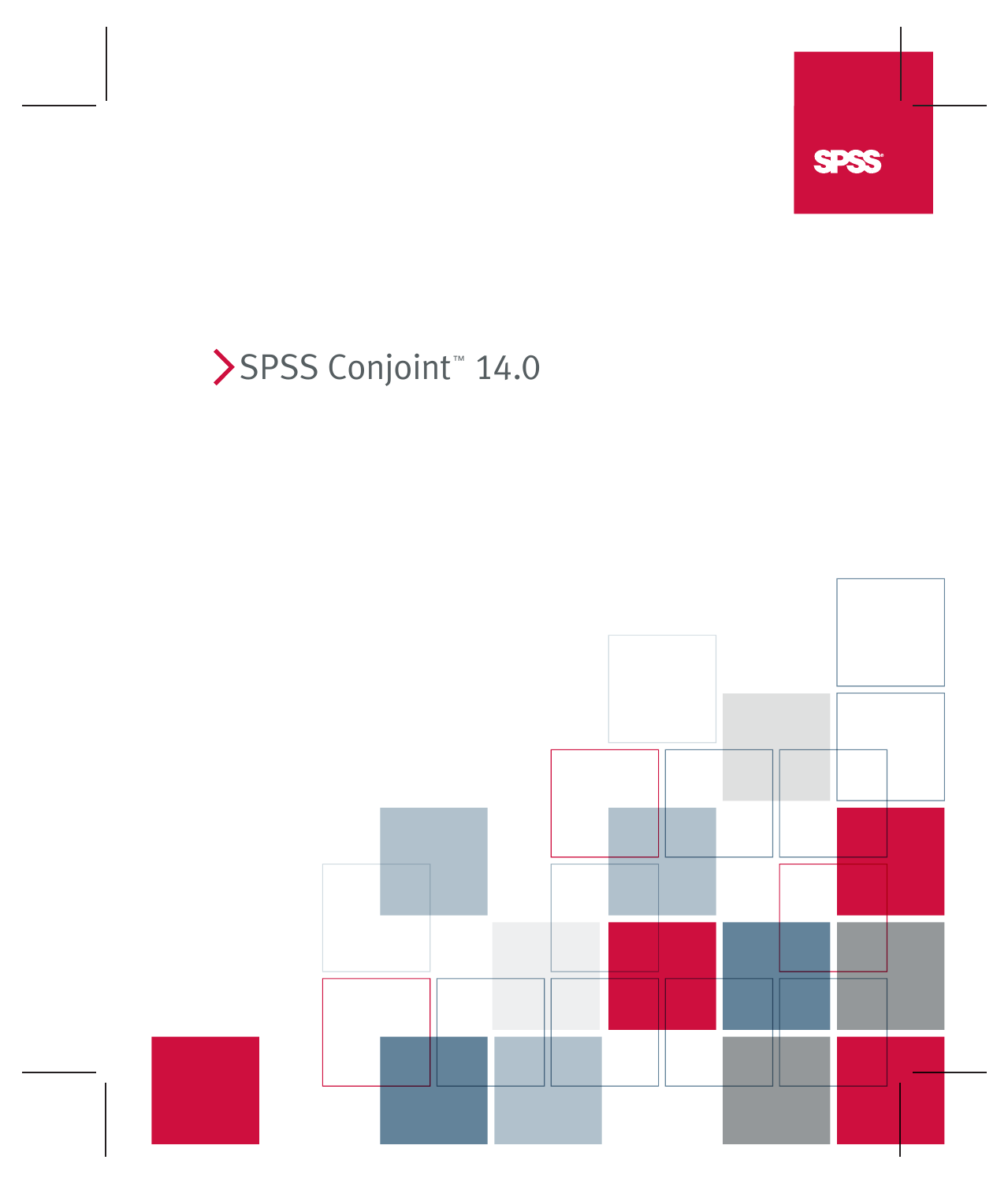For more information about SPSS® software products, please visit our Web site at *http://www.spss.com* or contact

SPSS Inc. 233 South Wacker Drive, 11th Floor Chicago, IL 60606-6412 Tel: (312) 651-3000 Fax: (312) 651-3668

SPSS is a registered trademark and the other product names are the trademarks of SPSS Inc. for its proprietary computer software. No material describing such software may be produced or distributed without the written permission of the owners of the trademark and license rights in the software and the copyrights in the published materials.

The SOFTWARE and documentation are provided with RESTRICTED RIGHTS. Use, duplication, or disclosure by the Government is subject to restrictions as set forth in subdivision (c) (1) (ii) of The Rights in Technical Data and Computer Software clause at 52.227-7013. Contractor/manufacturer is SPSS Inc., 233 South Wacker Drive, 11th Floor, Chicago, IL 60606-6412.

General notice: Other product names mentioned herein are used for identification purposes only and may be trademarks of their respective companies.

TableLook is a trademark of SPSS Inc.

Windows is a registered trademark of Microsoft Corporation.

DataDirect, DataDirect Connect, INTERSOLV, and SequeLink are registered trademarks of DataDirect Technologies.

Portions of this product were created using LEADTOOLS © 1991–2000, LEAD Technologies, Inc. ALL RIGHTS RESERVED.

LEAD, LEADTOOLS, and LEADVIEW are registered trademarks of LEAD Technologies, Inc.

Sax Basic is a trademark of Sax Software Corporation. Copyright © 1993–2004 by Polar Engineering and Consulting. All rights reserved. Portions of this product were based on the work of the FreeType Team (*http://www.freetype.org*).

A portion of the SPSS software contains zlib technology. Copyright © 1995–2002 by Jean-loup Gailly and Mark Adler. The zlib software is provided "as is," without express or implied warranty.

A portion of the SPSS software contains Sun Java Runtime libraries. Copyright © 2003 by Sun Microsystems, Inc. All rights reserved. The Sun Java Runtime libraries include code licensed from RSA Security, Inc. Some portions of the libraries are licensed from IBM and are available at *http://oss.software.ibm.com/icu4j/*.

SPSS Conjoint™ 14.0 Copyright © 2005 by SPSS Inc. All rights reserved. Printed in the United States of America.

No part of this publication may be reproduced, stored in a retrieval system, or transmitted, in any form or by any means, electronic, mechanical, photocopying, recording, or otherwise, without the prior written permission of the publisher.

1 2 3 4 5 6 7 8 9 0 08 07 06 05

ISBN 1-56827-370-3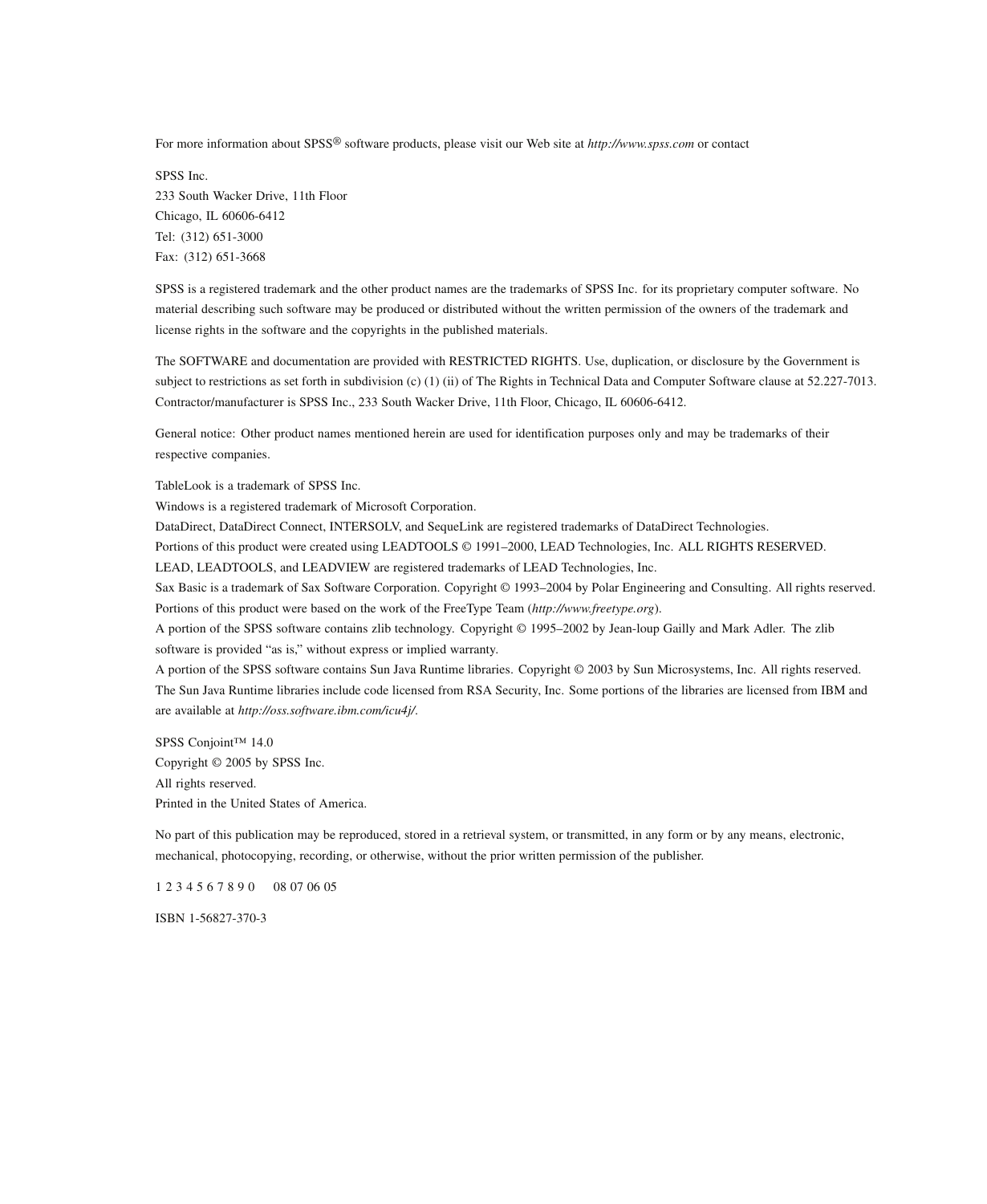# *Preface*

SPSS 14.0 is a comprehensive system for analyzing data. The SPSS Conjoint optional add-on module provides the additional analytic techniques described in this manual. The Conjoint add-on module must be used with the SPSS 14.0 Base system and is completely integrated into that system.

#### *Installation*

To install the SPSS Conjoint add-on module, run the License Authorization Wizard using the authorization code that you received from SPSS Inc. For more information, see the installation instructions supplied with the SPSS Conjoint add-on module.

#### *Compatibility*

SPSS is designed to run on many computer systems. See the installation instructions that came with your system for specific information on minimum and recommended requirements.

#### *Serial Numbers*

Your serial number is your identification number with SPSS Inc. You will need this serial number when you contact SPSS Inc. for information regarding support, payment, or an upgraded system. The serial number was provided with your Base system.

### *Customer Service*

If you have any questions concerning your shipment or account, contact your local office, listed on the SPSS Web site at *http://www.spss.com/worldwide*. Please have your serial number ready for identification.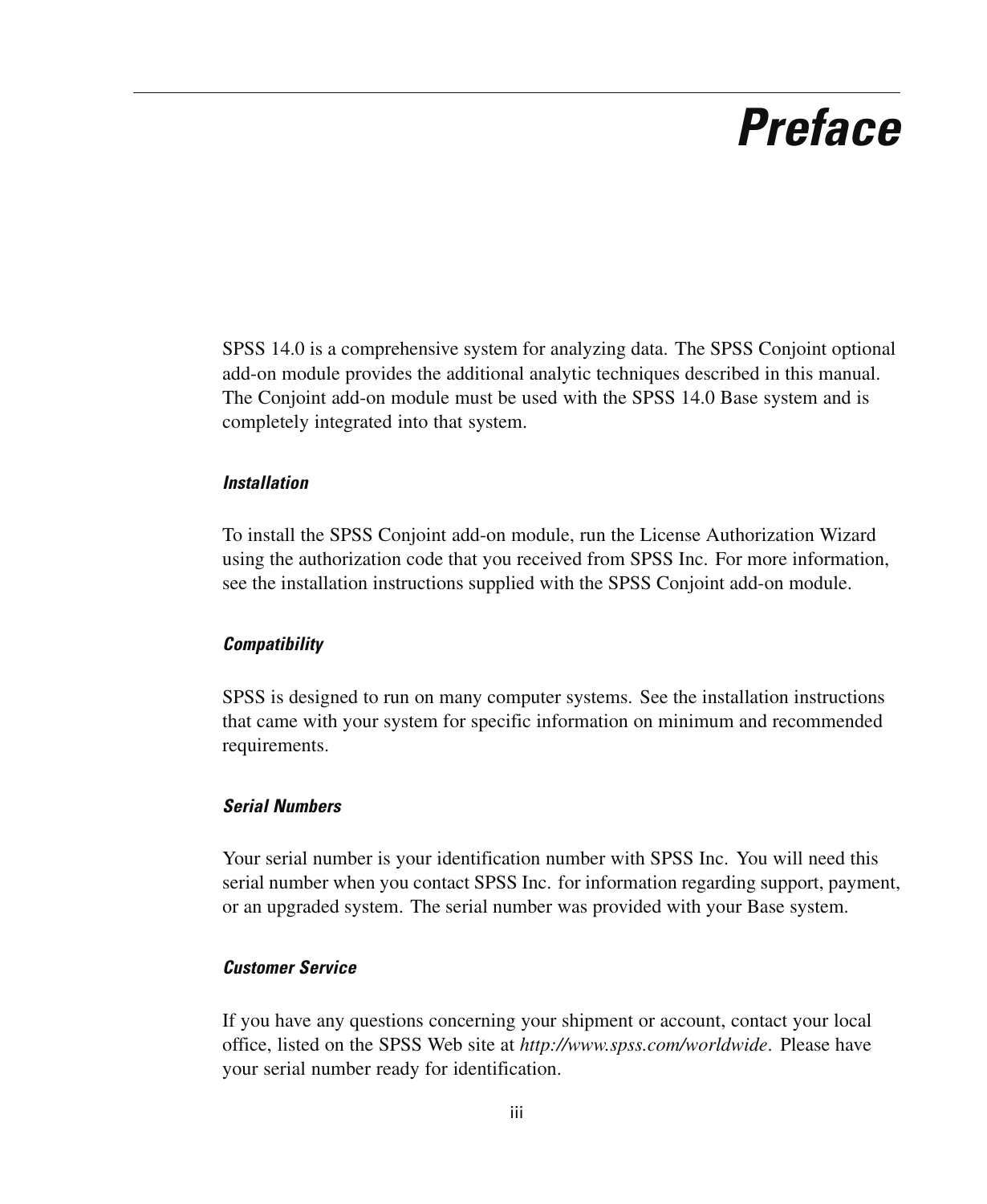#### *Training Seminars*

SPSS Inc. provides both public and onsite training seminars. All seminars feature hands-on workshops. Seminars will be offered in major cities on a regular basis. For more information on these seminars, contact your local office, listed on the SPSS Web site at *http://www.spss.com/worldwide*.

#### *Technical Support*

The services of SPSS Technical Support are available to maintenance customers. Customers may contact Technical Support for assistance in using SPSS or for installation help for one of the supported hardware environments. To reach Technical Support, see the SPSS Web site at *http://www.spss.com*, or contact your local office, listed on the SPSS Web site at *http://www.spss.com/worldwide*. Be prepared to identify yourself, your organization, and the serial number of your system.

#### *Additional Publications*

Additional copies of SPSS product manuals may be purchased directly from SPSS Inc. Visit the SPSS Web Store at *http://www.spss.com/estore*, or contact your local SPSS office, listed on the SPSS Web site at *http://www.spss.com/worldwide*. For telephone orders in the United States and Canada, call SPSS Inc. at 800-543-2185. For telephone orders outside of North America, contact your local office, listed on the SPSS Web site.

The *SPSS Statistical Procedures Companion*, by Marija Norušis, has been published by Prentice Hall. A new version of this book, updated for SPSS 14.0, is planned. The *SPSS Advanced Statistical Procedures Companion*, also based on SPSS 14.0, is forthcoming. The *SPSS Guide to Data Analysis* for SPSS 14.0 is also in development. Announcements of publications available exclusively through Prentice Hall will be available on the SPSS Web site at *http://www.spss.com/estore* (select your home country, and then click Books).

#### *Tell Us Your Thoughts*

Your comments are important. Please let us know about your experiences with SPSS products. We especially like to hear about new and interesting applications using the SPSS Conjoint add-on module. Please send e-mail to *suggest@spss.com* or write to SPSS Inc., Attn.: Director of Product Planning, 233 South Wacker Drive, 11th Floor, Chicago, IL 60606-6412.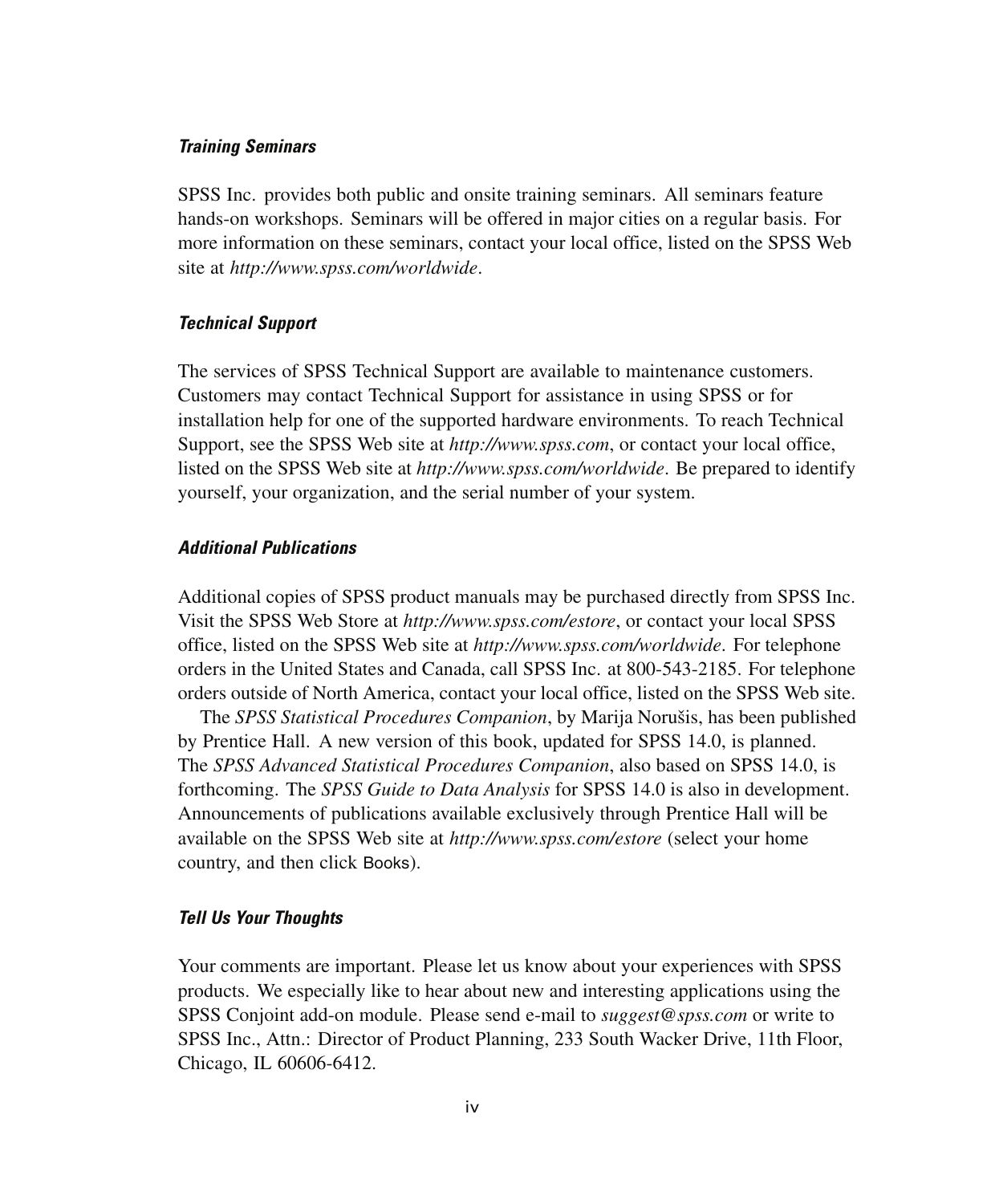### *About This Manual*

This manual documents the graphical user interface for the procedures included in the SPSS Conjoint add-on module. Illustrations of dialog boxes are taken from SPSS for Windows. Dialog boxes in other operating systems are similar. Detailed information about the command syntax for features in the SPSS Conjoint add-on module is available in two forms: integrated into the overall Help system and as a separate document in PDF form in the *SPSS 14.0 Command Syntax Reference*, available from the Help menu.

#### *Contacting SPSS*

If you would like to be on our mailing list, contact one of our offices, listed on our Web site at *http://www.spss.com/worldwide*.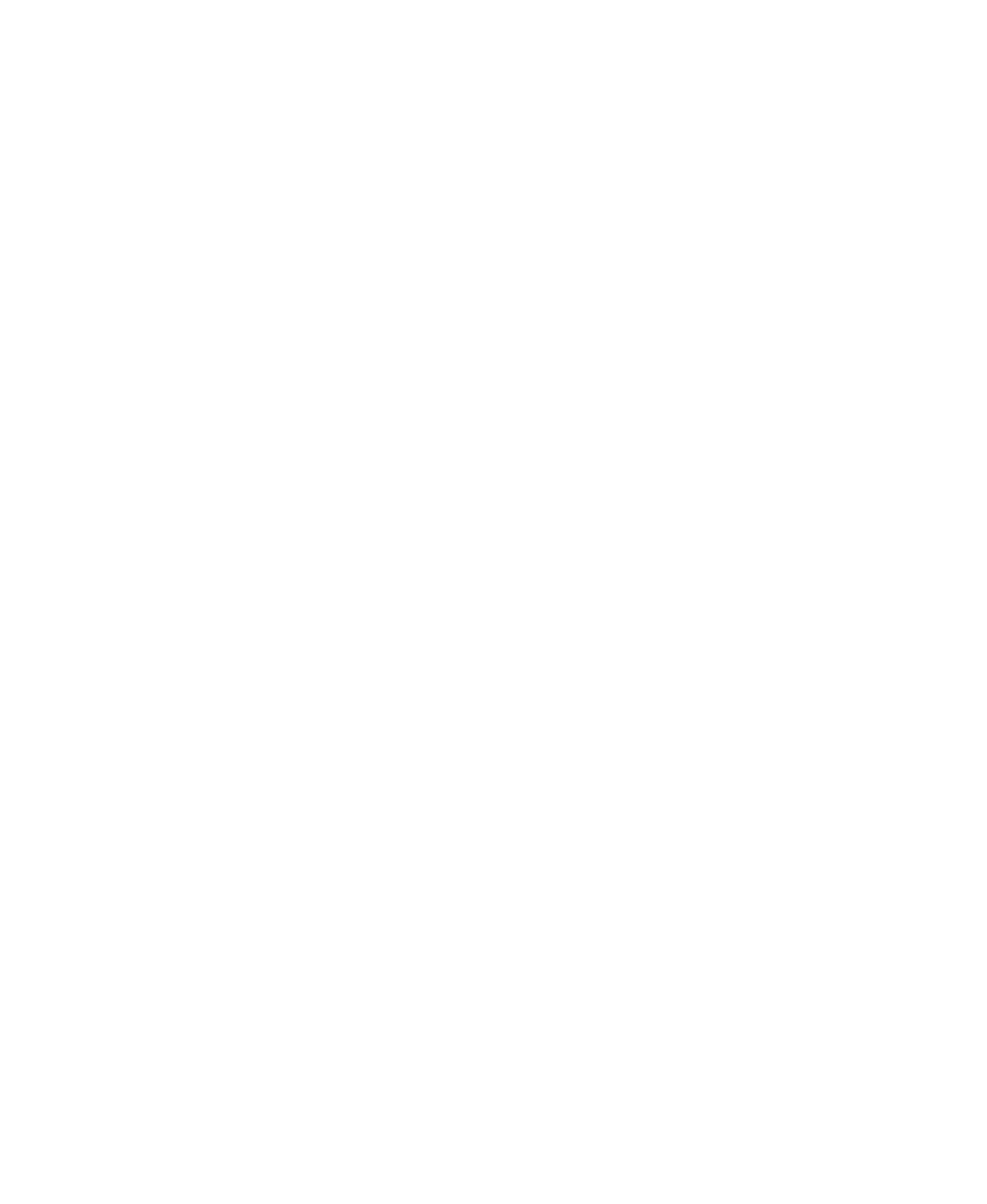# *Contents*

| 1 | <b>Introduction to Conjoint Analysis</b>      |
|---|-----------------------------------------------|
|   |                                               |
|   |                                               |
|   |                                               |
| 2 | <b>Generating an Orthogonal Design</b><br>5   |
|   |                                               |
|   |                                               |
|   |                                               |
| 3 | Displaying a Design<br>11                     |
|   |                                               |
|   |                                               |
| 4 | <b>Running a Conjoint Analysis</b><br>15      |
|   |                                               |
|   | Specifying the Plan File and the Data File 16 |
|   | Specifying How Data Were Recorded  16         |
|   |                                               |
|   |                                               |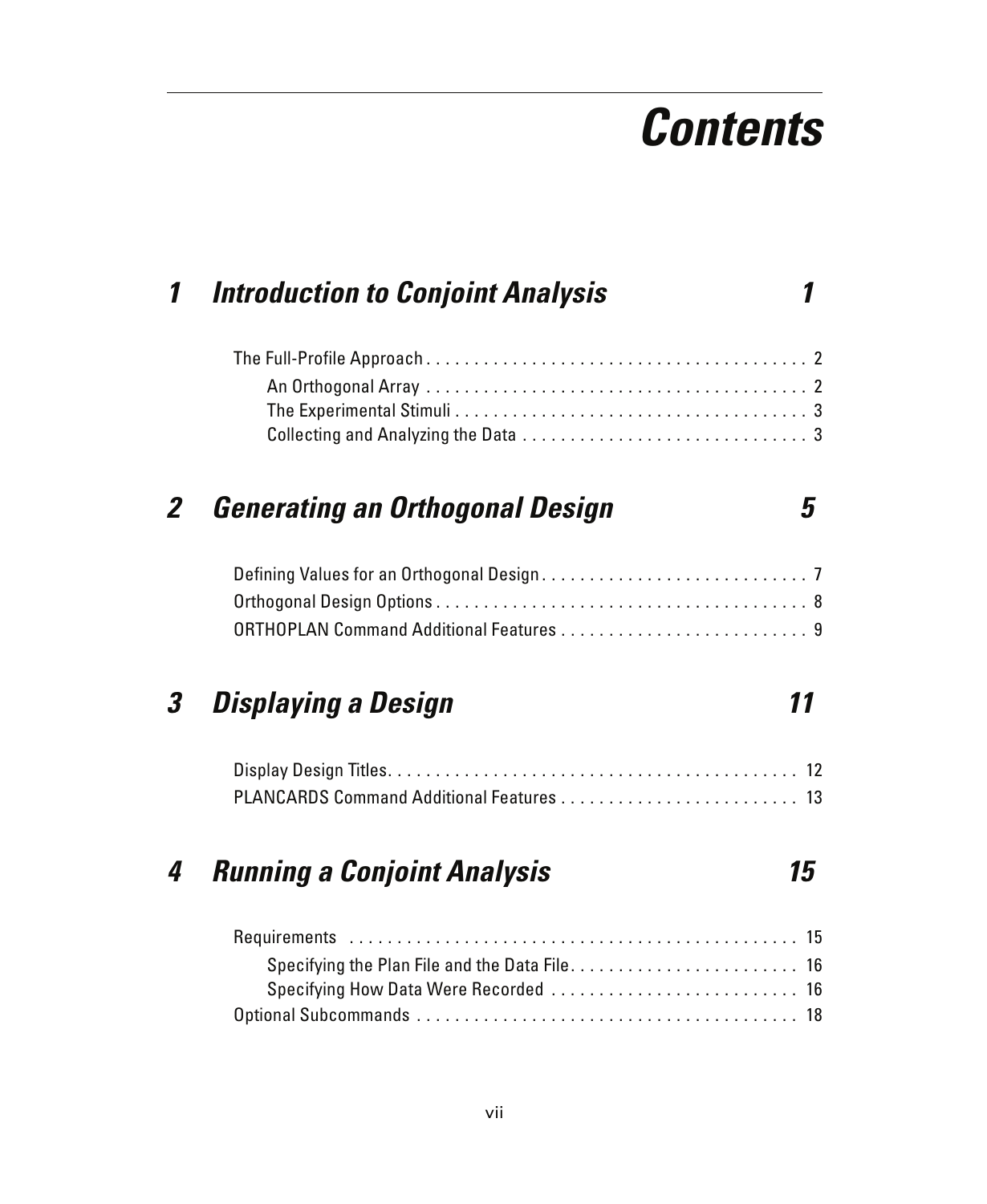# *5 Using Conjoint Analysis to Model Carpet-Cleaner Preference [21](#page-28-0)*

| Creating the Experimental Stimuli: Displaying the Design  26 |  |
|--------------------------------------------------------------|--|
|                                                              |  |
|                                                              |  |
|                                                              |  |
|                                                              |  |
|                                                              |  |
|                                                              |  |
|                                                              |  |
|                                                              |  |

# *Bibliography [39](#page-46-0)*

# *Index [41](#page-48-0)*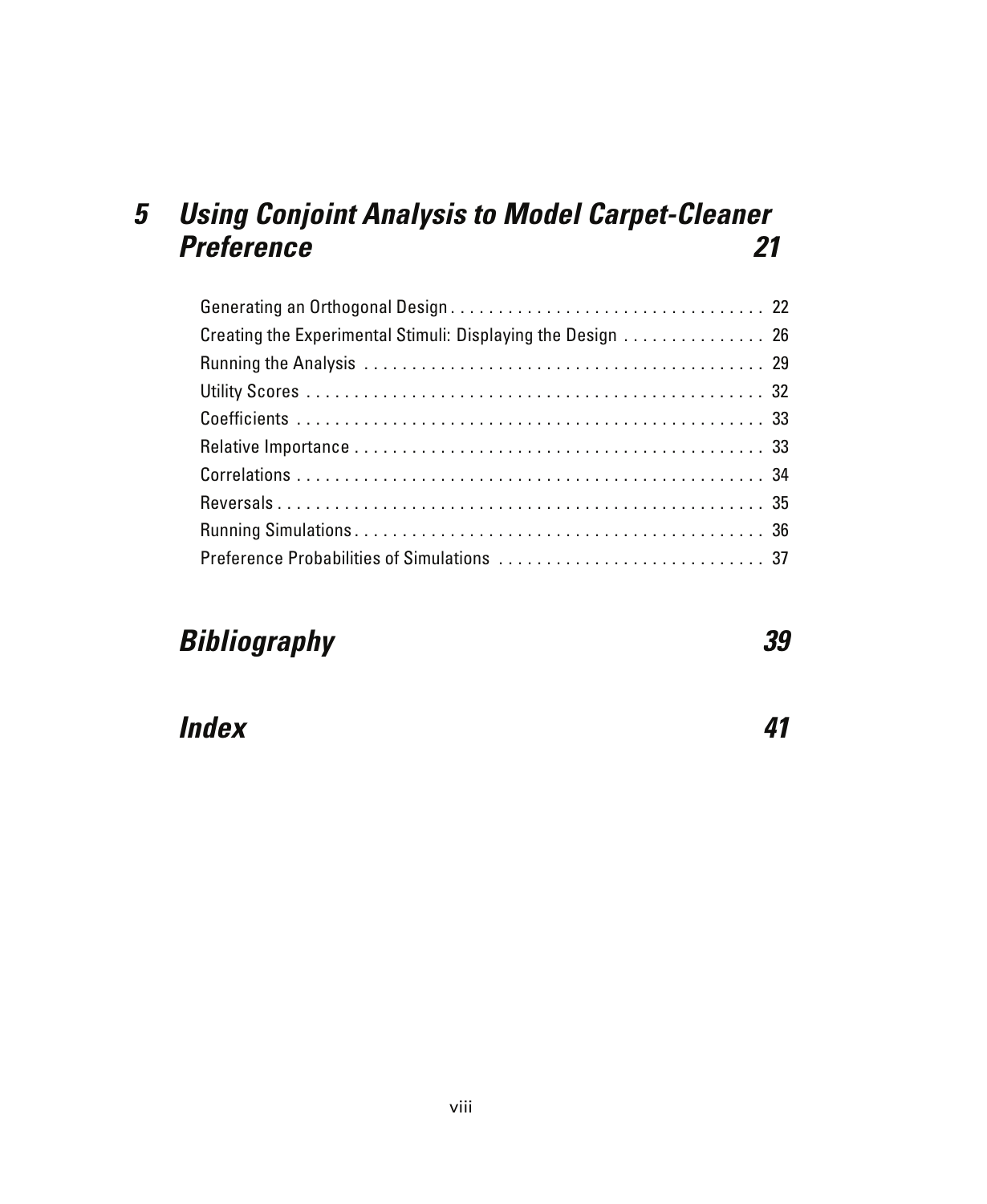# <span id="page-8-0"></span>*Introduction to Conjoint Analysis*

Conjoint analysis is a market research tool for developing effective product design. Using conjoint analysis, the researcher can answer questions such as: What product attributes are important or unimportant to the consumer? What levels of product attributes are the most or least desirable in the consumer's mind? What is the market share of preference for leading competitors' products versus our existing or proposed product?

The virtue of conjoint analysis is that it asks the respondent to make choices in the same fashion as the consumer presumably does—by trading off features, one against another.

For example, suppose that you want to book an airline flight. You have the choice of sitting in a cramped seat or a spacious seat. If this were the only consideration, your choice would be clear. You would probably prefer a spacious seat. Or suppose you have a choice of ticket prices: \$225 or \$800. On price alone, taking nothing else into consideration, the lower price would be preferable. Finally, suppose you can take either a direct flight, which takes two hours, or a flight with one layover, which takes five hours. Most people would choose the direct flight.

The drawback to the above approach is that choice alternatives are presented on single attributes alone, one at a time. Conjoint analysis presents choice alternatives between products defined by sets of attributes. This is illustrated by the following choice: would you prefer a flight that is cramped, costs \$225, and has one layover, or a flight that is spacious, costs \$800, and is direct? If comfort, price, and duration are the relevant attributes, there are potentially eight products:

| <b>Product</b> | <b>Comfort</b> | Price | <b>Duration</b> |
|----------------|----------------|-------|-----------------|
|                | cramped        | \$225 | 2 hours         |
| $\mathfrak{D}$ | cramped        | \$225 | 5 hours         |
| $\mathcal{R}$  | cramped        | \$800 | 2 hours         |
|                | cramped        | \$800 | 5 hours         |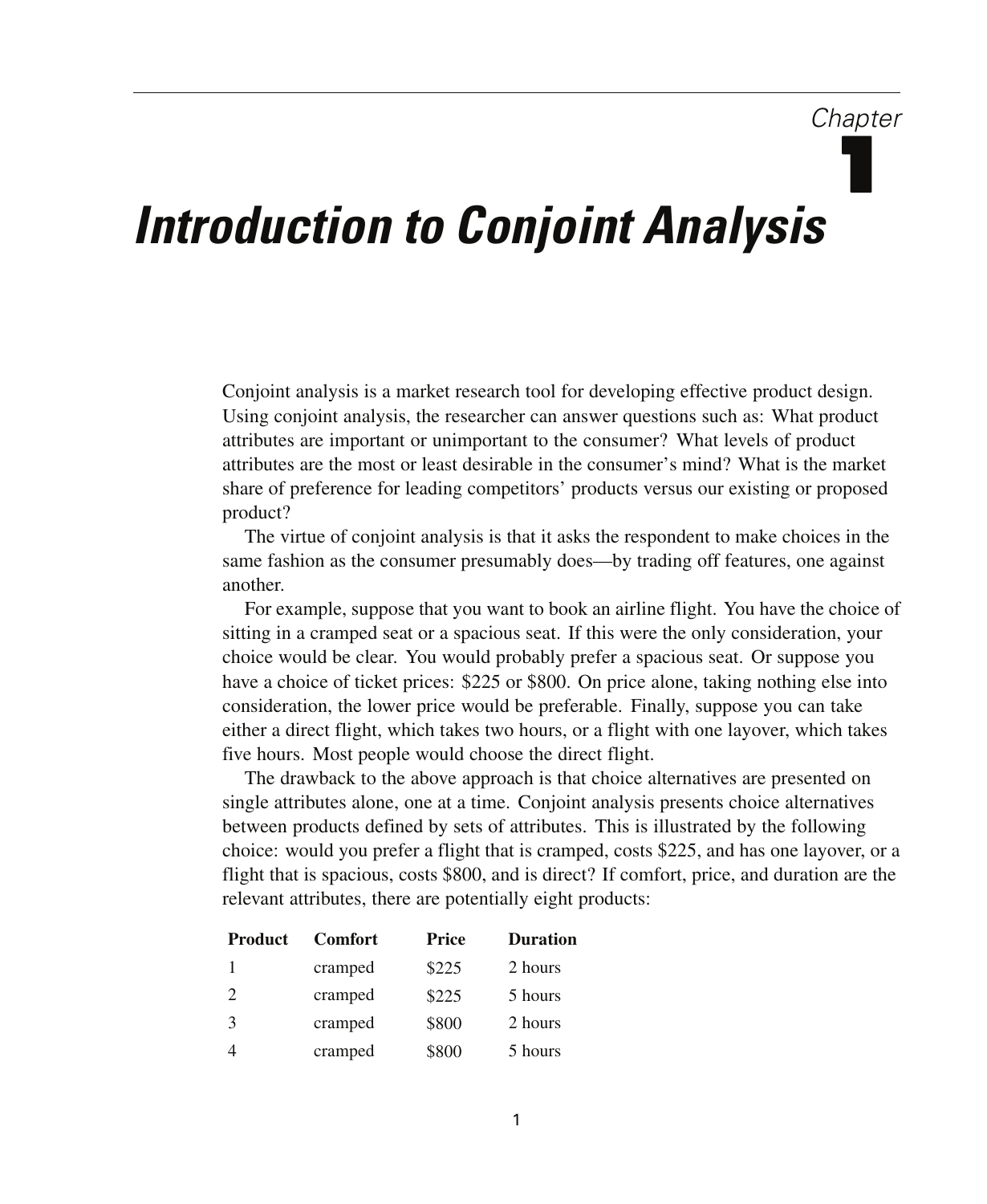<span id="page-9-0"></span>

| <b>Product</b> | <b>Comfort</b> | Price | <b>Duration</b> |
|----------------|----------------|-------|-----------------|
| 5              | spacious       | \$225 | 2 hours         |
| 6              | spacious       | \$225 | 5 hours         |
| 7              | spacious       | \$800 | 2 hours         |
| 8              | spacious       | \$800 | 5 hours         |

Given the above alternatives, product 4 is probably the least preferred, while product 5 is probably the most preferred. The preferences of respondents for the other product offerings are implicitly determined by what is important to the respondent.

Using conjoint analysis, you can determine both the relative importance of each attribute as well as which levels of each attribute are most preferred. If the most preferable product is not feasible for some reason, such as cost, you would know the next most preferred alternative. If you have other information on the respondents, such as background demographics, you might be able to identify market segments for which distinct products can be packaged. For example, the business traveler and the student traveler might have different preferences that could be met by distinct product offerings.

## *The Full-Profile Approach*

SPSS Conjoint uses the **full-profile** (also known as full-concept) **approach**, where respondents rank, order, or score a set of profiles, or cards, according to preference. Each profile describes a complete product or service and consists of a different combination of factor levels for all factors (attributes) of interest.

## *An Orthogonal Array*

A potential problem with the full-profile approach soon becomes obvious if more than a few factors are involved and each factor has more than a couple of levels. The total number of profiles resulting from all possible combinations of the levels becomes too great for respondents to rank or score in a meaningful way. To solve this problem, the full-profile approach uses what is termed a **fractional factorial design**, which presents a suitable fraction of all possible combinations of the factor levels. The resulting set, called an **orthogonal array**, is designed to capture the main effects for each factor level. Interactions between levels of one factor with levels of another factor are assumed to be negligible.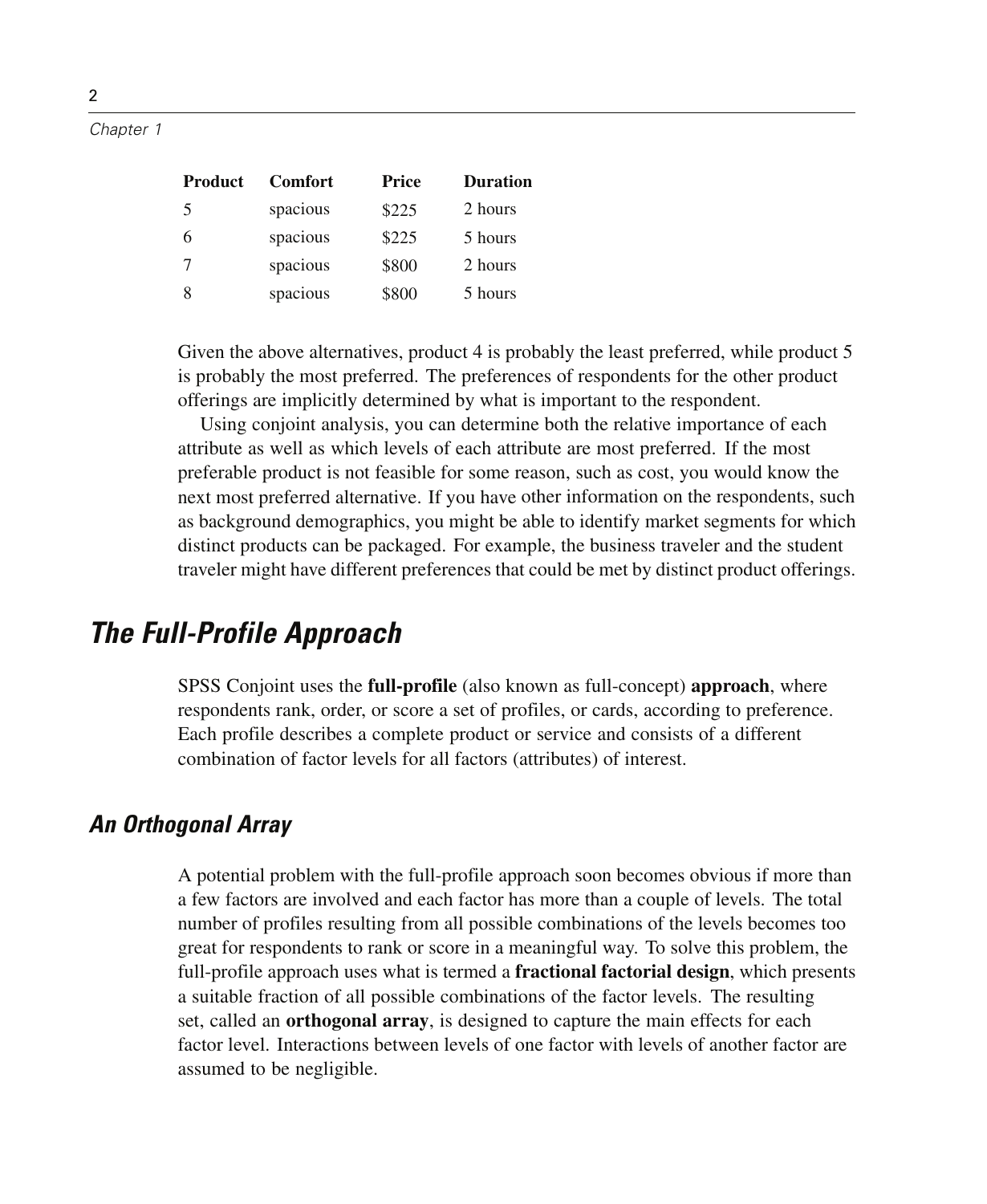*Introduction to Conjoint Analysis*

<span id="page-10-0"></span>The Generate Orthogonal Design procedure is used to generate an orthogonal array and is typically the starting point of a conjoint analysis. It also allows you to generate factor-level combinations, known as **holdout cases**, which are rated by the subjects but are not used to build the preference model. Instead, they are used as a check on the validity of the model.

### *The Experimental Stimuli*

Each set of factor levels in an orthogonal design represents a different version of the product under study and should be presented to the subjects in the form of an individual product profile. This helps the respondent to focus on only the one product currently under evaluation. The stimuli should be standardized by making sure that the profiles are all similar in physical appearance except for the different combinations of features.

Creation of the product profiles is facilitated with the Display Design procedure. It takes a design generated by the Generate Orthogonal Design procedure, or entered by the user, and produces a set of product profiles in a ready-to-use format.

### *Collecting and Analyzing the Data*

Since there is typically a great deal of between-subject variation in preferences, much of conjoint analysis focuses on the single subject. To generalize the results, a random sample of subjects from the target population is selected so that group results can be examined.

The size of the sample in conjoint studies varies greatly. In one report (Cattin and Wittink, 1982), the authors state that the sample size in commercial conjoint studies usually ranges from 100 to 1,000, with 300 to 550 the most typical range. In another study (Akaah and Korgaonkar, 1988), it is found that smaller sample sizes (less than 100) are typical. As always, the sample size should be large enough to ensure reliability.

Once the sample is chosen, the researcher administers the set of profiles, or cards, to each respondent. The Conjoint procedure allows for three methods of data recording. In the first method, subjects are asked to assign a preference score to each profile. This type of method is typical when a Likert scale is used or when the subjects are asked to assign a number from 1 to 100 to indicate preference. In the second method, subjects are asked to assign a rank to each profile ranging from 1 to the total number of profiles. In the third method, subjects are asked to sort the profiles in terms of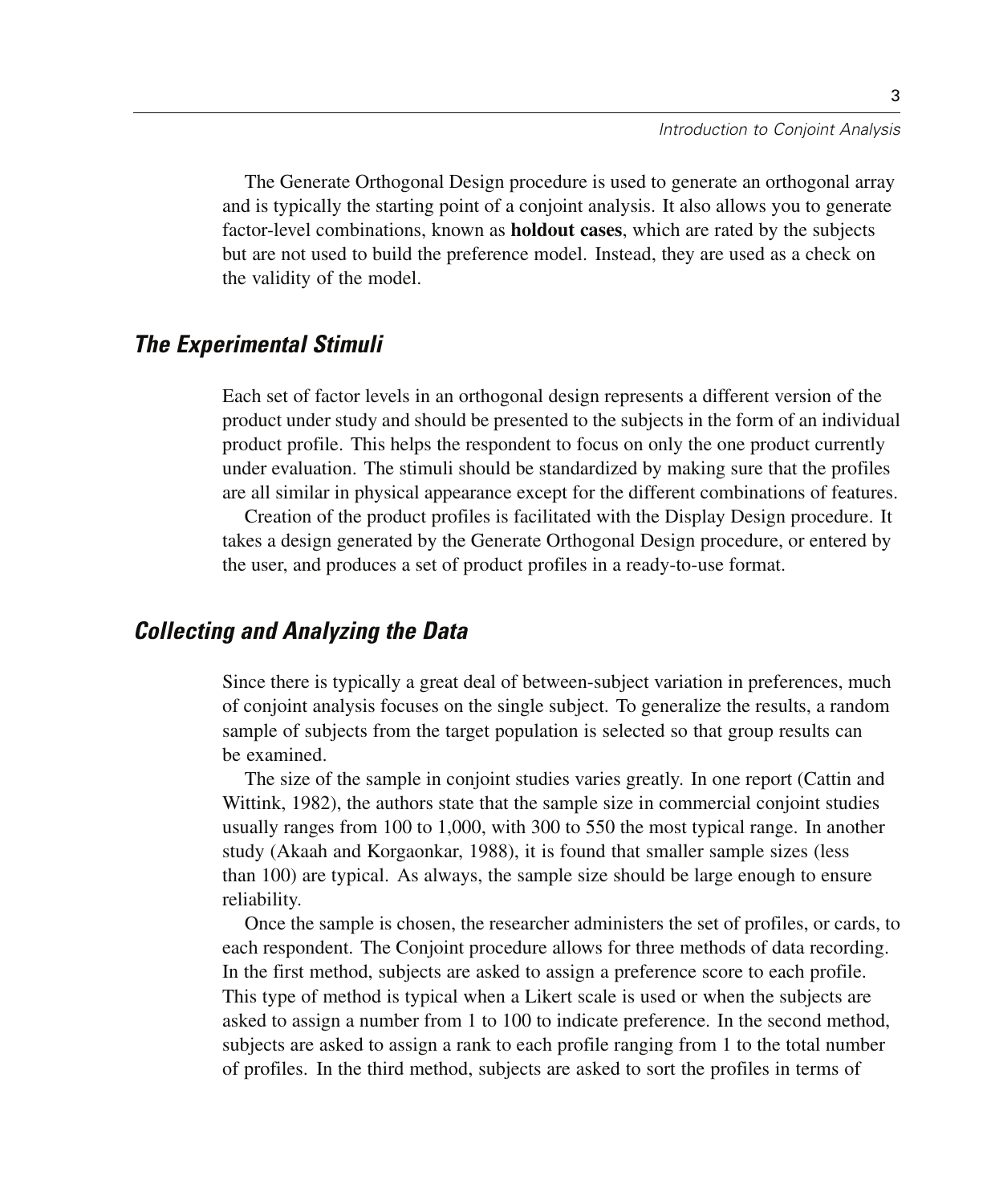<span id="page-11-0"></span>preference. With this last method, the researcher records the profile numbers in the order given by each subject.

Analysis of the data is done with the Conjoint procedure (available only through command syntax) and results in a utility score, called a **part-worth**, for each factor level. These utility scores, analogous to regression coefficients, provide a quantitative measure of the preference for each factor level, with larger values corresponding to greater preference. Part-worths are expressed in a common unit, allowing them to be added together to give the total utility, or overall preference, for any combination of factor levels. The part-worths then constitute a model for predicting the preference of any product profile, including profiles, referred to as **simulation cases**, that were not actually presented in the experiment.

The information obtained from a conjoint analysis can be applied to a wide variety of market research questions. It can be used to investigate areas such as product design, market share, strategic advertising, cost-benefit analysis, and market segmentation.

Although the focus of this manual is on market research applications, conjoint analysis can be useful in almost any scientific or business field in which measuring people's perceptions or judgments is important.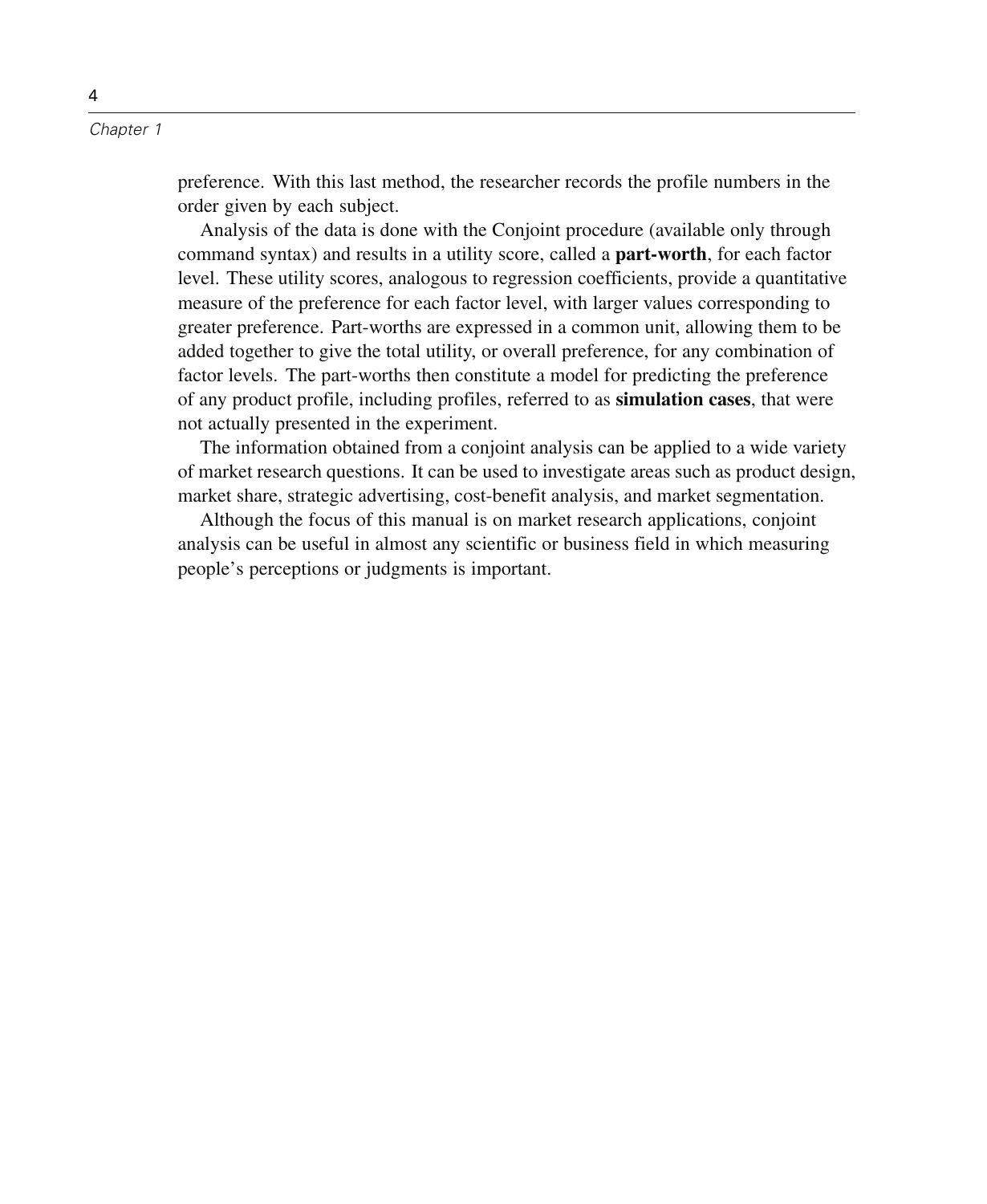# <span id="page-12-0"></span>*Generating an Orthogonal Design*

Generate Orthogonal Design generates a data file containing an orthogonal main-effects design that permits the statistical testing of several factors without testing every combination of factor levels. This design can be displayed with the Display Design procedure, and the data file can be used by other SPSS procedures, such as Conjoint.

**Example.** A low-fare airline startup is interested in determining the relative importance to potential customers of the various factors that comprise its product offering. Price is clearly a primary factor, but how important are other factors, such as seat size, number of layovers, and whether or not a beverage/snack service is included? A survey asking respondents to rank product profiles representing all possible factor combinations is unreasonable given the large number of profiles. The Generate Orthogonal Design procedure creates a reduced set of product profiles that is small enough to include in a survey but large enough to assess the relative importance of each factor.

#### *To Generate an Orthogonal Design*

 $\blacktriangleright$  From the menus choose:

Data Orthogonal Design Generate...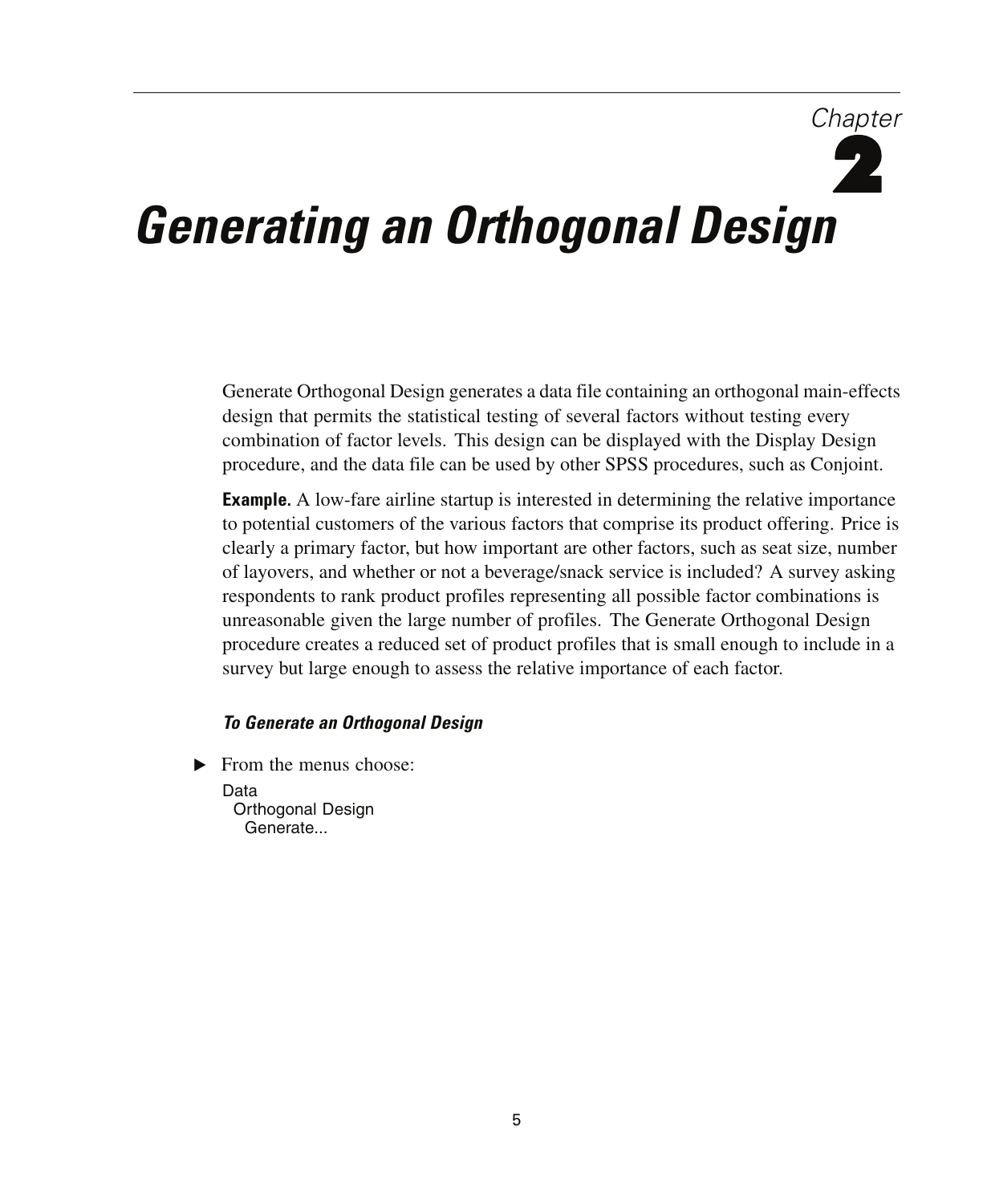#### Figure 2-1

*Generate Orthogonal Design dialog box*

|                      | Generate Orthogonal Design                               | ×       |
|----------------------|----------------------------------------------------------|---------|
| Factor Name:         | package                                                  | 0K      |
| Factor Label:        | package design                                           | Paste   |
| Add                  |                                                          | Reset   |
| Change               |                                                          | Cancel  |
| Remove               |                                                          | Help    |
|                      |                                                          |         |
|                      | Define Values                                            |         |
| Data File            |                                                          |         |
| Create new data file | \\hahome03\<br>File<br>$\odot$ Replace working data file |         |
|                      |                                                          |         |
|                      | Reset random number seed to                              | Options |

- E Define at least one factor. Enter a name in the Factor Name text box. Factor names can be any valid SPSS variable name, except *status\_* or *card\_*. You can also assign an optional factor label.
- E Click Add to add the factor name and an optional label. To delete a factor, select it in the list and click Remove. To modify a factor name or label, select it in the list, modify the name or label, and click Change.
- **EXECUTE:** Define values for each factor by selecting the factor and clicking Define Values.

**Data File.** Allows you to control the destination of the orthogonal design. You can either create a new dataset containing the orthogonal design, or you can replace the active dataset.

**Create new data file.** Creates a new data file containing the factors and cases generated by the plan. By default, this data file is named *ortho.sav*, and it is saved to the current directory. Click File to specify a different name and destination for the file.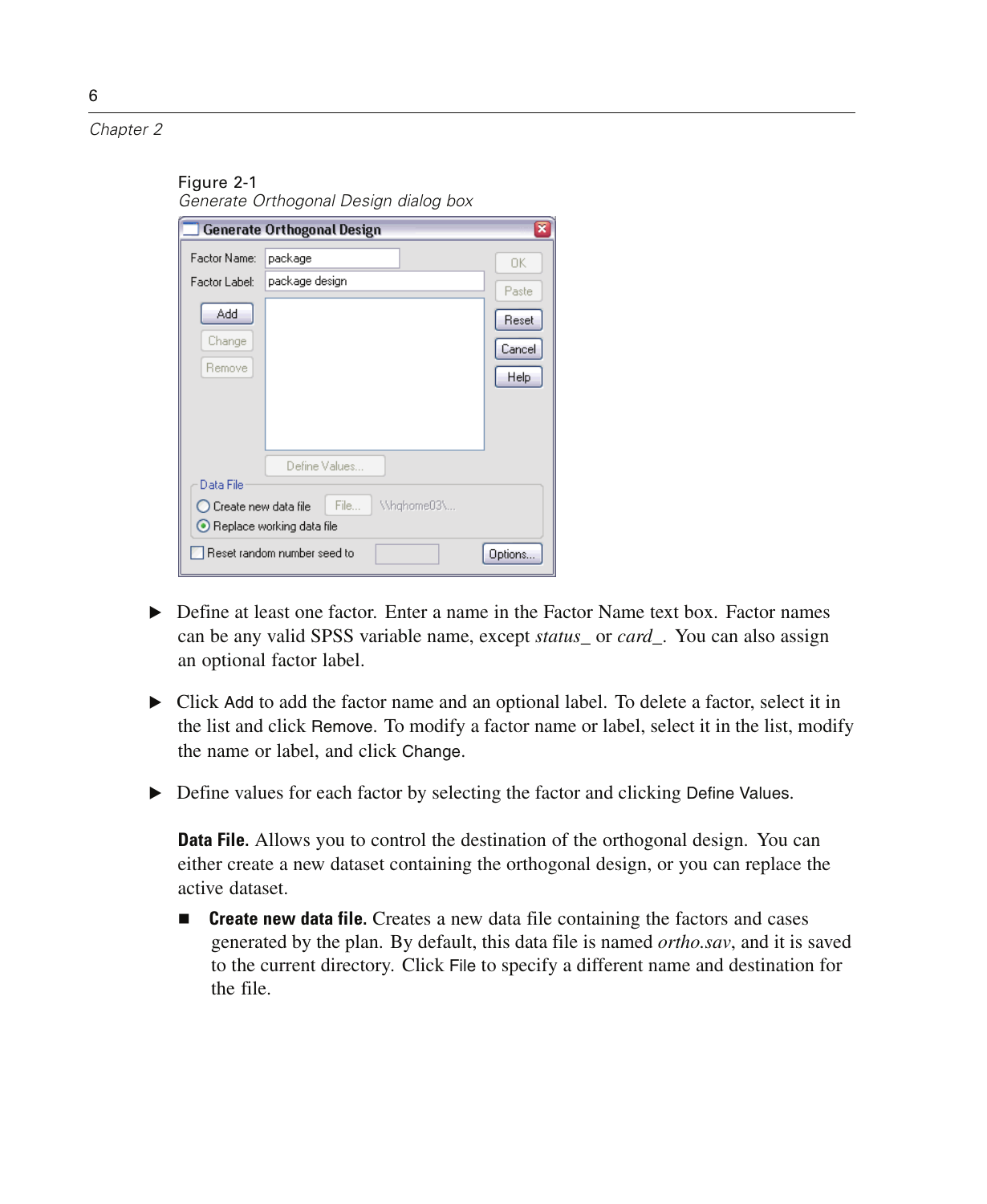- <span id="page-14-0"></span>**Replace working data file.** Replaces the active dataset with the generated plan.
- **Reset random number seed to.** Resets the random number seed to the specified value. The seed can be any integer value from 0 through 2,000,000,000. Within a session, SPSS uses a different seed each time you generate a set of random numbers, producing different results. If you want to duplicate the same random numbers, you should set the seed value before you generate your first design and reset the seed to the same value each subsequent time you generate the design.

Optionally, you can:

 Click Options to specify the minimum number of cases in the orthogonal design and to select holdout cases.

# *Defining Values for an Orthogonal Design*

#### Figure 2-2 *Generate Design Define Values dialog box* **Generate Design: Define Values** Values and Labels for package Continue Value Label Cancel  $1:$  1  $A^*$  $2:2$  $B^*$ Help  $\overline{C}^*$  $3:3$ Auto-Fill  $4:$ From 1 to  $5<sub>i</sub>$ Fill  $6$  $\overline{7}$  $8<sub>i</sub>$  $9<sub>i</sub>$

You must assign values to each level of the selected factor or factors. If you have selected one factor, the factor name will be displayed after Values and Labels for. If you have selected multiple factors, the text displays Values and Labels for Selected Variables.

Enter each value of the factor. You can elect to give the values descriptive labels. If you do not assign labels to the values, labels that correspond to the values are automatically assigned (that is, a value of 1 is assigned a label of 1, a value of 3 is assigned a label of 3, and so on).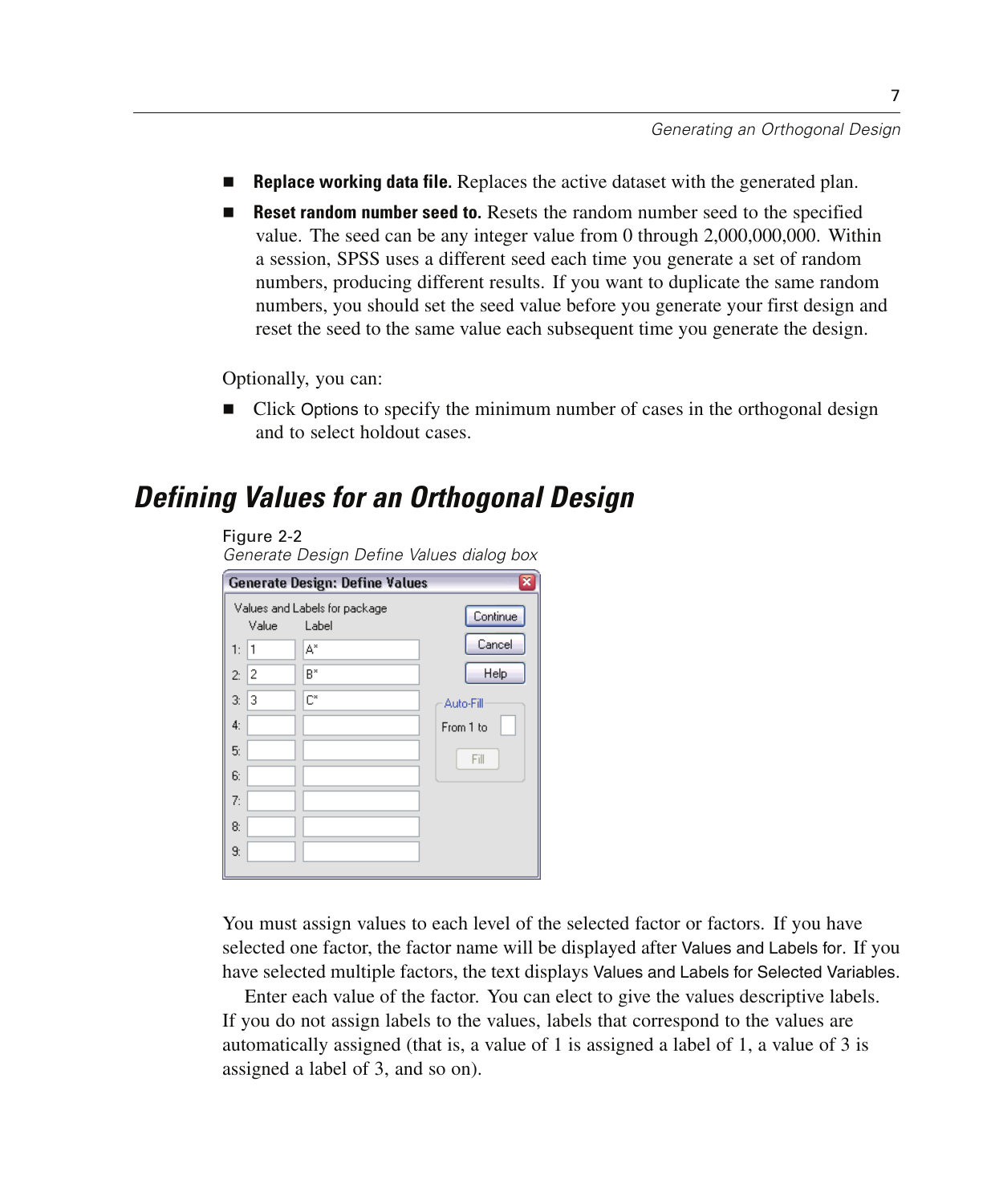<span id="page-15-0"></span>**Auto-Fill.** Allows you to automatically fill the Value boxes with consecutive values beginning with 1. Enter the maximum value and click Fill to fill in the values.

## *Orthogonal Design Options*

#### Figure 2-3

*Generate Orthogonal Design Options dialog box*

| Generate Orthogonal Design: Opt<br>×                               |  |  |
|--------------------------------------------------------------------|--|--|
| 18<br>Minimum number of cases to generate:<br><b>Holdout Cases</b> |  |  |
| V Number of holdout cases:<br>4                                    |  |  |
| Randomly mix with other cases                                      |  |  |
| Continue<br>Cancel<br>Help                                         |  |  |

**Minimum number of cases to generate.** Specifies a minimum number of cases for the plan. Select a positive integer less than or equal to the total number of cases that can be formed from all possible combinations of the factor levels. If you do not explicitly specify the minimum number of cases to generate, the minimum number of cases necessary for the orthogonal plan is generated. If the Orthoplan procedure cannot generate at least the number of profiles requested for the minimum, it will generate the largest number it can that fits the specified factors and levels. Note that the design does not necessarily include exactly the number of specified cases but rather the smallest possible number of cases in the orthogonal design using this value as a minimum.

**Holdout Cases.** You can define holdout cases that are rated by subjects but are not included in the conjoint analysis.

- **Number of holdout cases.** Creates holdout cases in addition to the regular plan cases. Holdout cases are judged by the subjects but are not used when the Conjoint procedure estimates utilities. You can specify any positive integer less than or equal to the total number of cases that can be formed from all possible combinations of factor levels. Holdout cases are generated from another random plan, not the main-effects experimental plan. The holdout cases do not duplicate the experimental profiles or each other. By default, no holdout cases are produced.
- **Randomly mix with other cases.** Randomly mixes holdout cases with the experimental cases. When this option is deselected, holdout cases appear separately, following the experimental cases.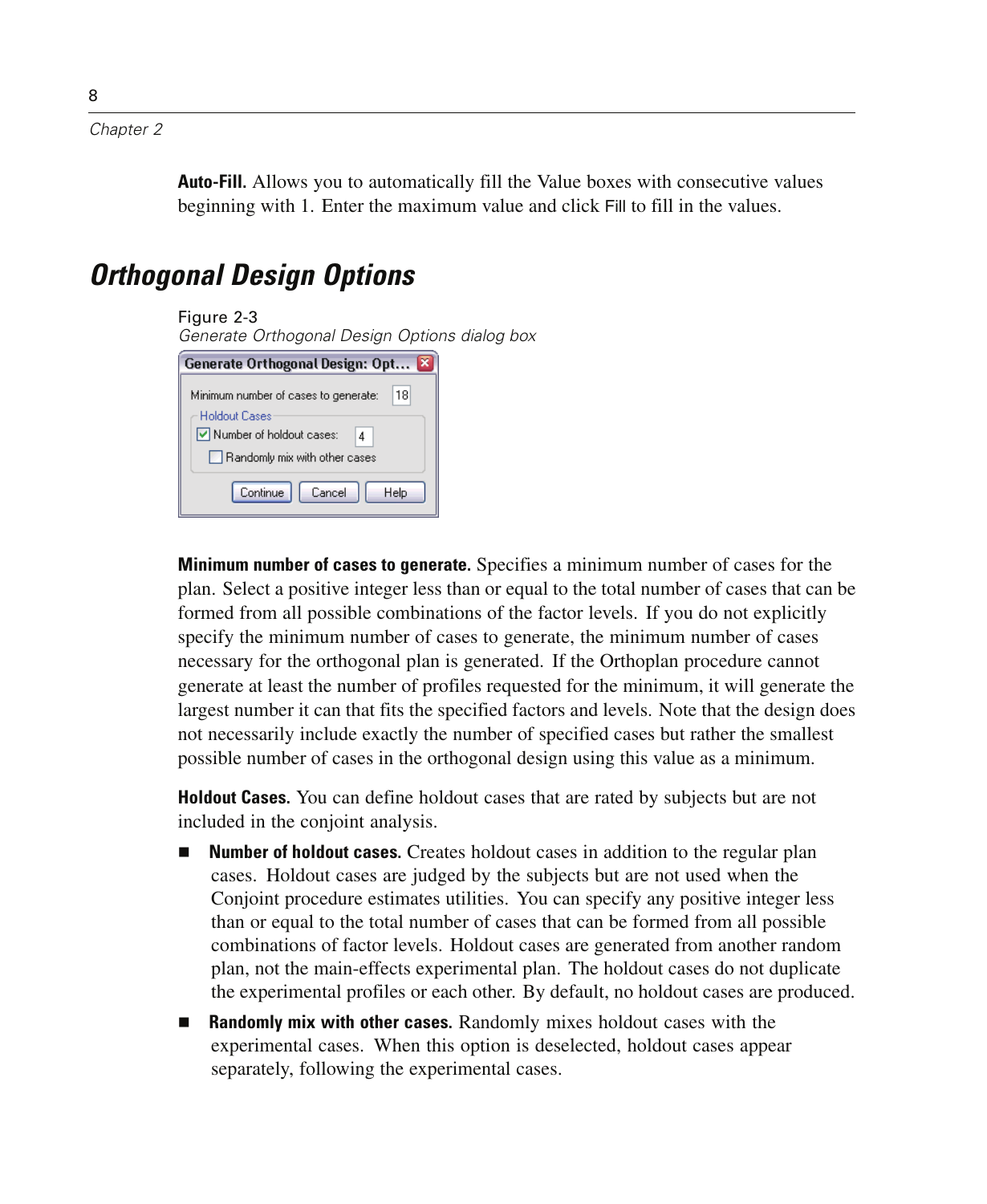# <span id="page-16-0"></span>*ORTHOPLAN Command Additional Features*

The SPSS command language also allows you to:

- Append the orthogonal design to the active dataset rather than creating a new one.
- Specify simulation cases before generating the orthogonal design rather than after the design has been created.

See the *SPSS Command Syntax Reference* for complete syntax information.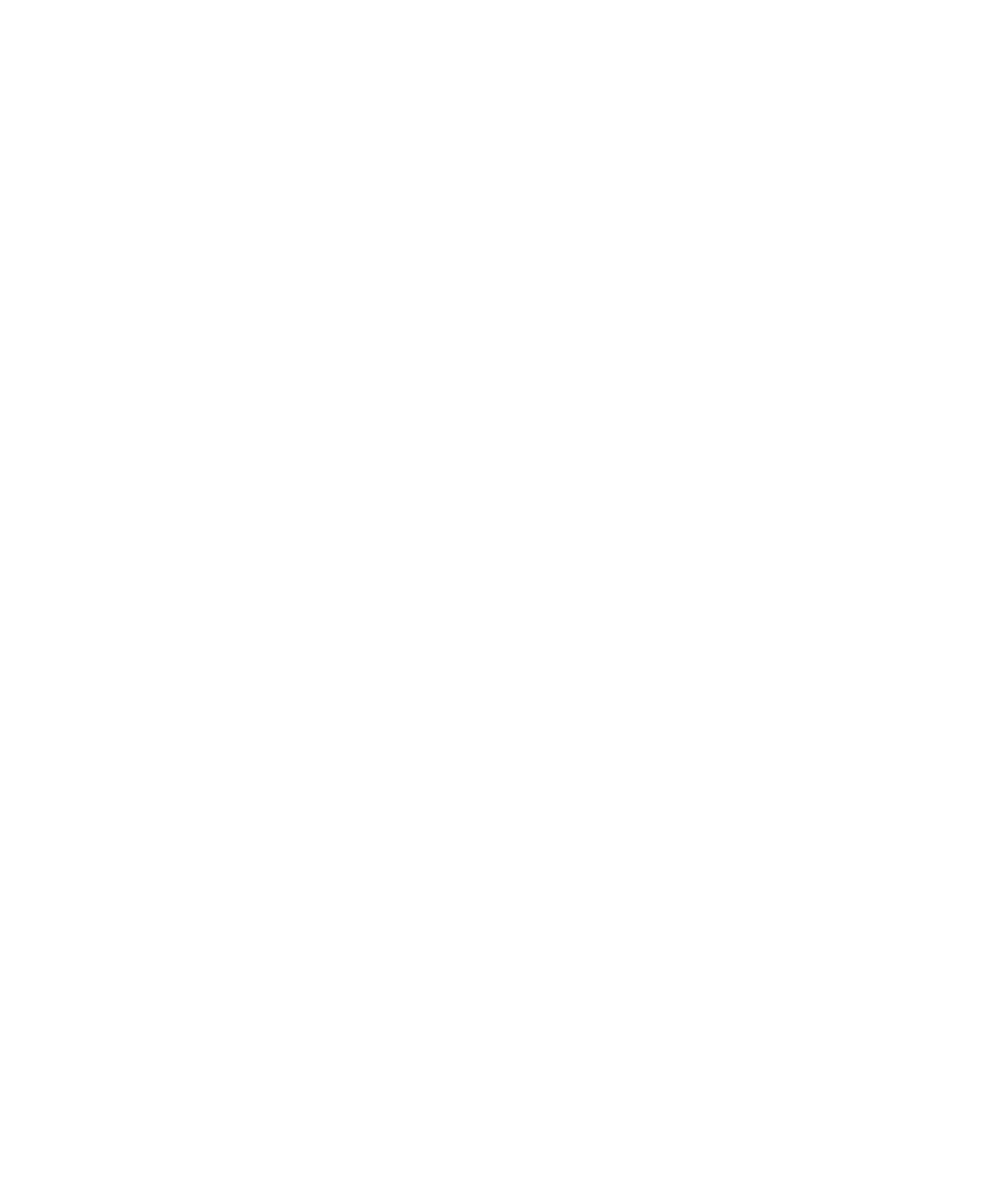# <span id="page-18-0"></span>*Displaying a Design*

The Display Design procedure allows you to print an experimental design. You can print the design in either a rough-draft listing format or as profiles that you can present to subjects in a conjoint study. This procedure can display designs created with the Generate Orthogonal Design procedure or any designs displayed in an active dataset.

### *To Display an Orthogonal Design*

 $\blacktriangleright$  From the menus choose: Data

Orthogonal Design Display...

#### Figure 3-1 *Display Design dialog box*

| x<br><b>Display Design</b>                                                                                                                                                                          |
|-----------------------------------------------------------------------------------------------------------------------------------------------------------------------------------------------------|
|                                                                                                                                                                                                     |
| Factors:<br>STATUS_<br>OK<br>CARD<br>package<br>brand<br>Paste<br>price<br>seal<br>Reset<br>money<br>Cancel<br>Format<br>Listing for experimenter<br><b>Help</b><br>Profiles for subjects<br>Titles |

- E Move one or more factors into the Factors list.
- Exercise Select a format for displaying the profiles in the output.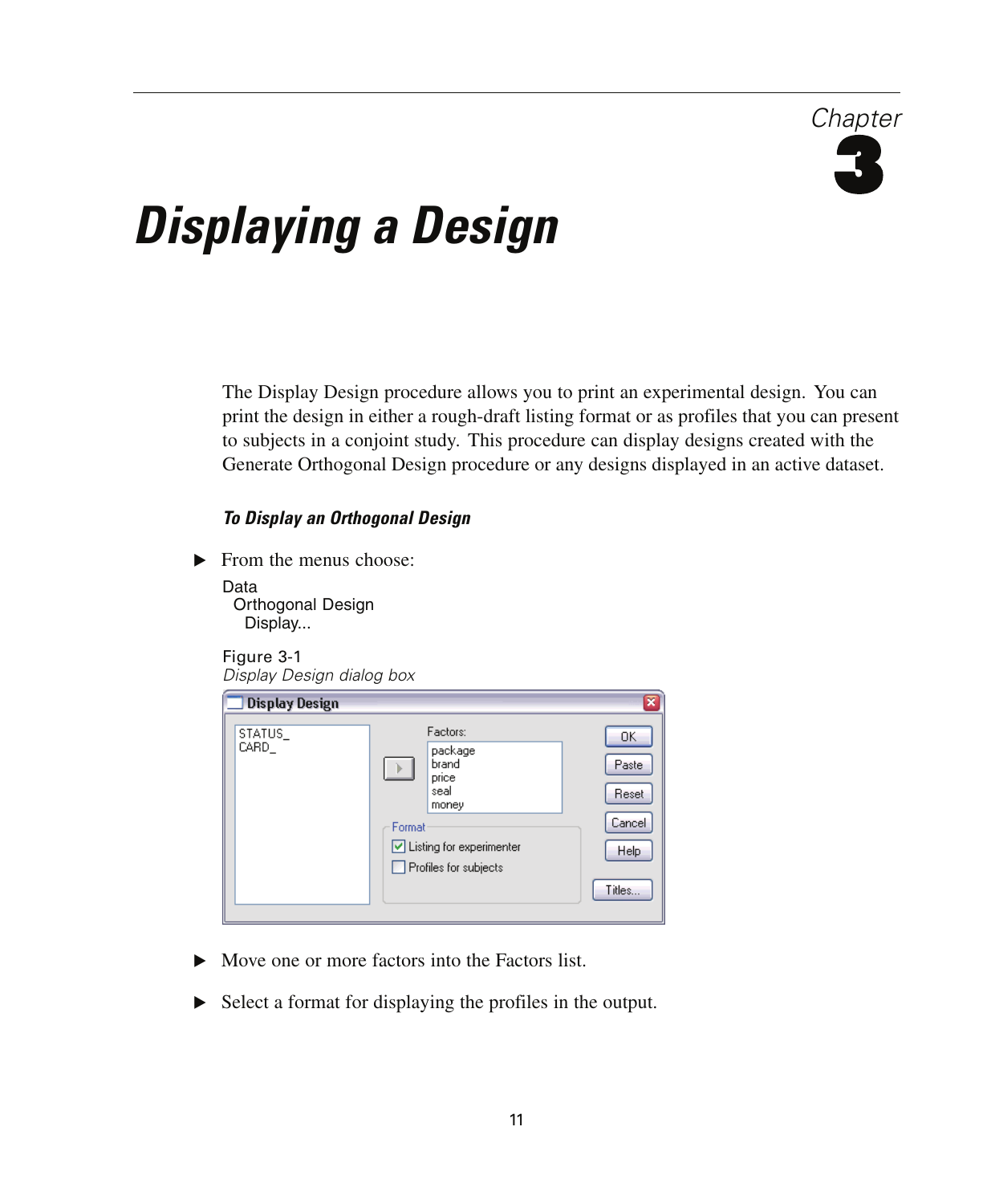<span id="page-19-0"></span>**Format.** You can choose one or more of the following format options:

- **Listing for experimenter.** Displays the design in a draft format that differentiates holdout profiles from experimental profiles and lists simulation profiles separately following the experimental and holdout profiles.
- **Profiles for subjects.** Produces profiles that can be presented to subjects. This format does not differentiate holdout profiles and does not produce simulation profiles.

Optionally, you can:

■ Click Titles to define headers and footers for the profiles.

# *Display Design Titles*

Figure 3-2

*Display Design Titles dialog box*

| <b>Display Design: Titles</b> |                            | × |
|-------------------------------|----------------------------|---|
| Profile Title:                |                            |   |
|                               |                            |   |
|                               |                            |   |
| Profile Footer:               |                            |   |
|                               |                            |   |
|                               |                            |   |
|                               |                            |   |
|                               | Continue<br>Help<br>Cancel |   |

**Profile Title.** Enter a profile title up to 80 characters long. Titles appear at the top of the output if you have selected Listing for experimenter and at the top of each new profile if you have selected Profiles for subjects in the main dialog box. For Profiles for subjects, if the special character sequence *)CARD* is specified anywhere in the title, the procedure will replace it with the sequential profile number. This character sequence is not translated for Listing for experimenter.

**Profile Footer.** Enter a profile footer up to 80 characters long. Footers appear at the bottom of the output if you have selected Listing for experimenter and at the bottom of each profile if you have selected Profiles for subjects in the main dialog box. For Profiles for subjects, if the special character sequence *)CARD* is specified anywhere in the footer, the procedure will replace it with the sequential profile number. This character sequence is not translated for Listing for experimenter.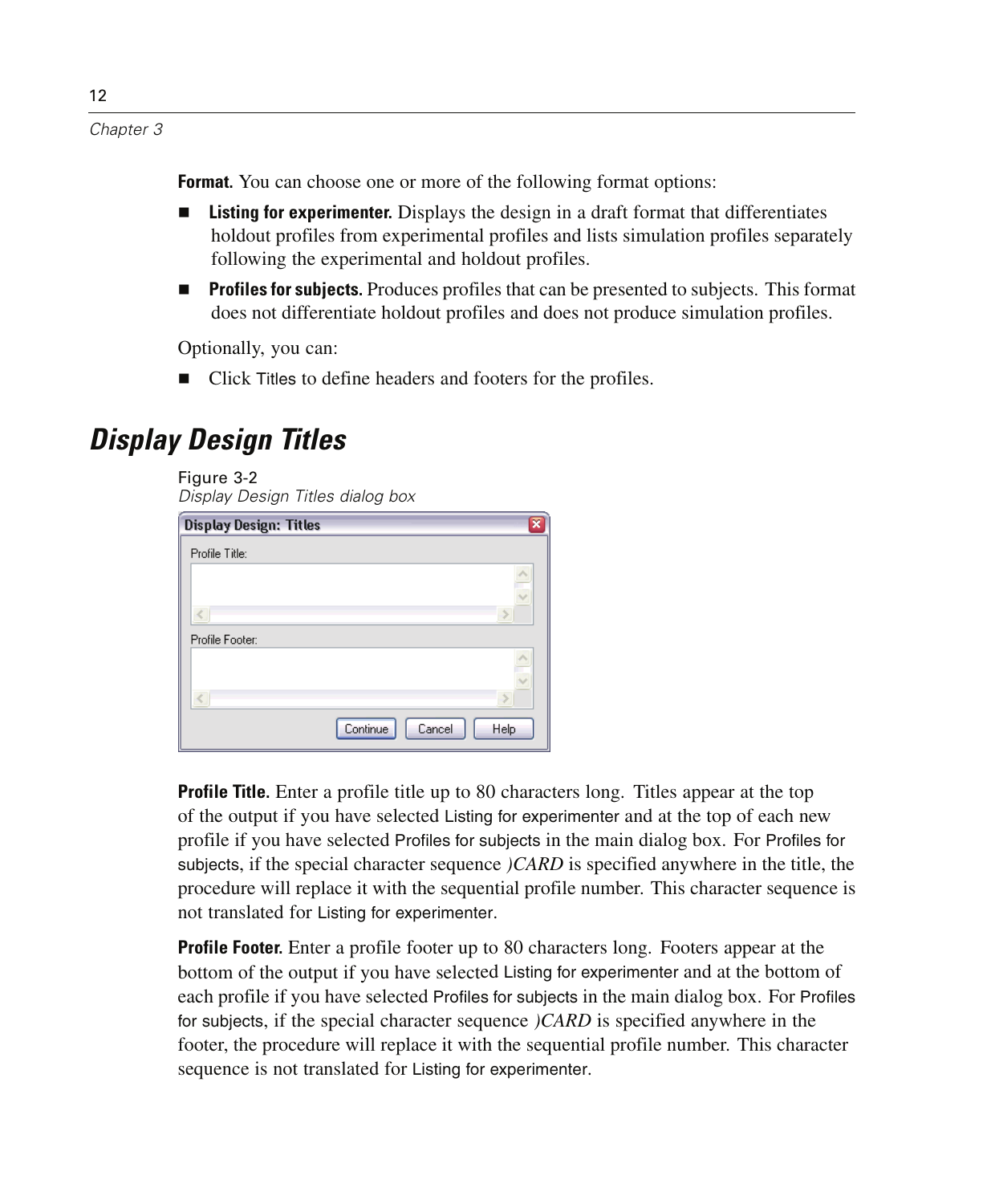13

# <span id="page-20-0"></span>*PLANCARDS Command Additional Features*

The SPSS command language also allows you to:

Write profiles for subjects to an external file (using the OUTFILE subcommand).

See the *SPSS Command Syntax Reference* for complete syntax information.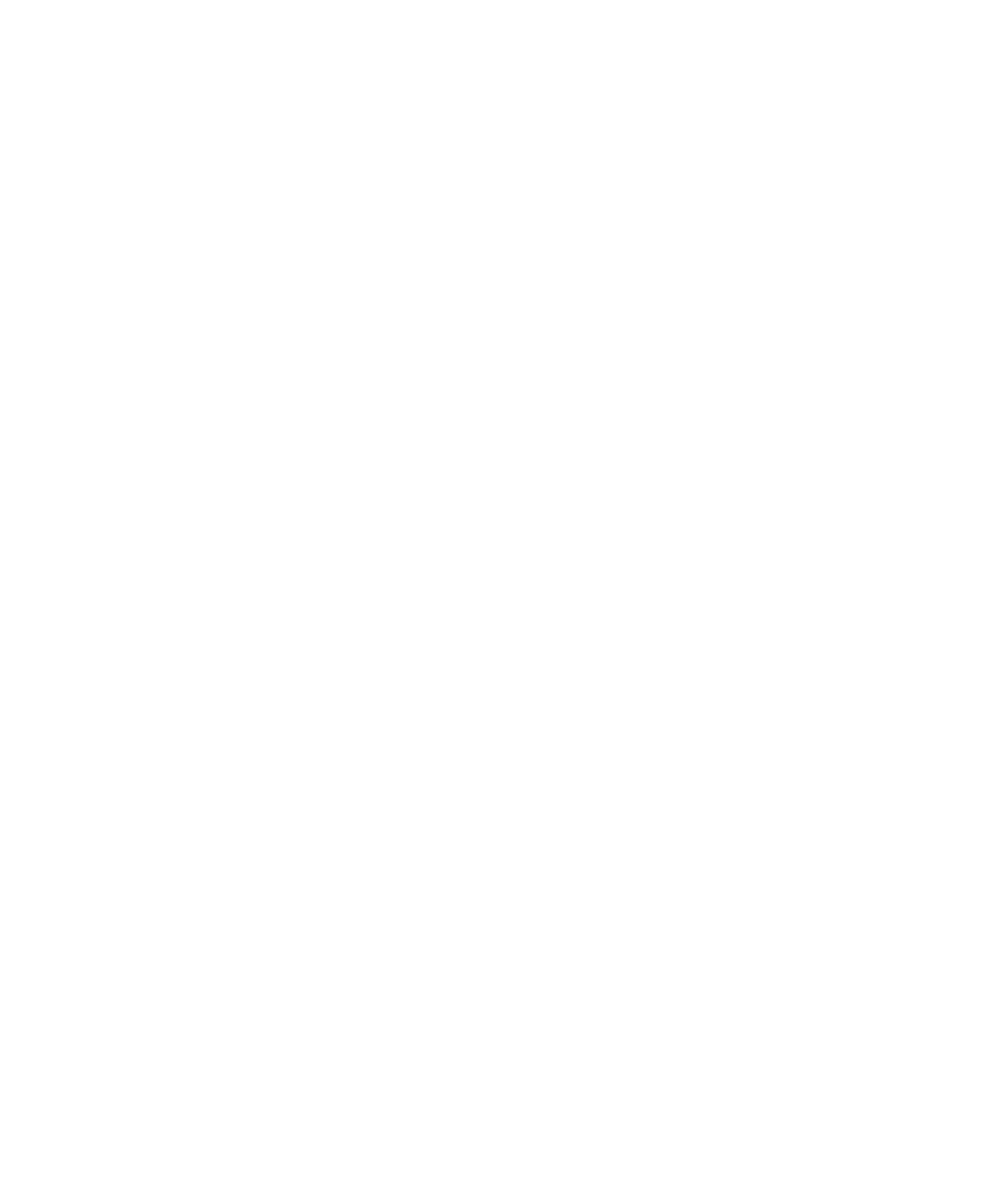# <span id="page-22-0"></span>*Running a Conjoint Analysis*

In this release of SPSS, a graphical user interface is not yet available for the Conjoint procedure. To obtain a conjoint analysis, you must enter command syntax for a CONJOINT command into a syntax window, and then run it.

- For an example of command syntax for a CONJOINT command in the context of a complete conjoint analysis—including generating and displaying an orthogonal design—see ["Using Conjo](#page-28-0)int Analysis [to Model Carpet-Cleaner Preference"](#page-28-0).
- For complete command syntax information about the CONJOINT command, see the *SPSS Command Syntax Reference*.

### *To Run a Command from a Syntax Window*

From the menus choose: File New SPSS Syntax...

This opens an SPSS syntax window.

- $\blacktriangleright$  Enter the command syntax for the CONJOINT command.
- $\blacktriangleright$  Highlight the command in the syntax window, and click the Run button (the right-pointing triangle) on the Syntax Editor toolbar.

See the *SPSS Base User's Guide* for more information about running commands in syntax windows.

## *Requirements*

The Conjoint procedure requires two files—a data file and a plan file—and the specification of how data were recorded (for example, each data point is a preference score from 1 to 100). The plan file consists of the set of product profiles to be rated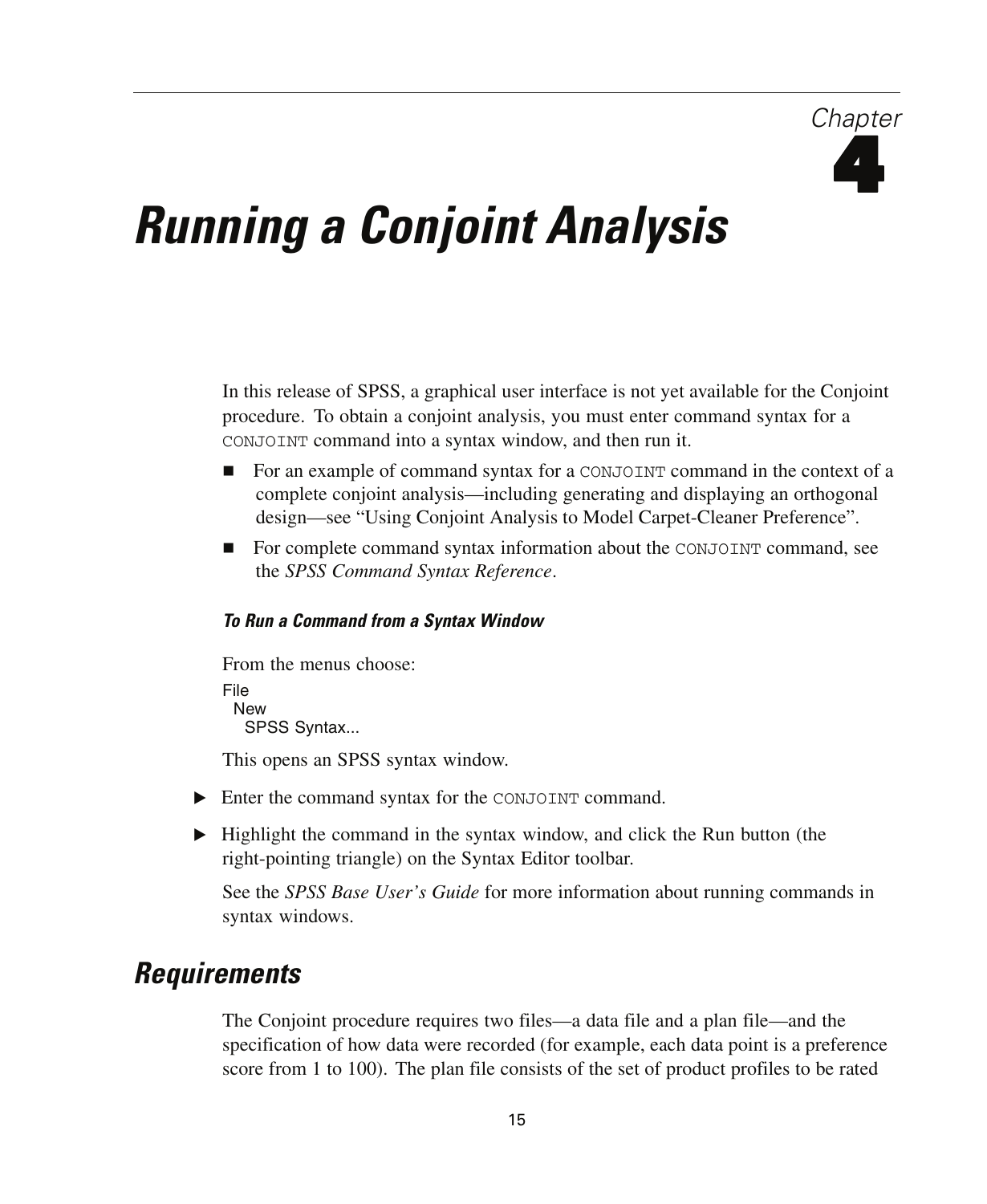<span id="page-23-0"></span>by the subjects and should be generated using the [Generate Orthogonal Design](#page-12-0) procedure. The data file contains the preference scores or rankings of those profiles collected from the subjects. The plan and data files are specified with the PLAN and DATA subcommands, respectively. The method of data recording is specified with the SEQUENCE, RANK, or SCORE subcommands. The following command syntax shows a minimal specification:

```
CONJOINT PLAN='CPLAN.SAV' /DATA='RUGRANKS.SAV'
 /SEQUENCE=PREF1 TO PREF22.
```
### *Specifying the Plan File and the Data File*

The CONJOINT command provides a number of options for specifying the plan file and the data file.

■ You can explicitly specify the filenames for the two files. For example:

CONJOINT PLAN='CPLAN.SAV' /DATA='RUGRANKS.SAV'

If only a plan file or data file is specified, the CONJOINT command reads the specified file and uses the active dataset as the other. For example, if you specify a data file but omit a plan file (you cannot omit both), the active dataset is used as the plan, as shown in the following example:

CONJOINT DATA='RUGRANKS.SAV'

 $\blacksquare$  You can use the asterisk (\*) in place of a filename to indicate the active dataset, as shown in the following example:

```
CONJOINT PLAN='CPLAN.SAV' /DATA=*
```
The active dataset is used as the preference data. Note that you cannot use the asterisk (\*) for both the plan file and the data file.

### *Specifying How Data Were Recorded*

You must specify the way in which preference data were recorded. Data can be recorded in one of three ways: sequentially, as rankings, or as preference scores. These three methods are indicated by the SEQUENCE, RANK, and SCORE subcommands. You must specify one, and only one, of these subcommands as part of a CONJOINT command.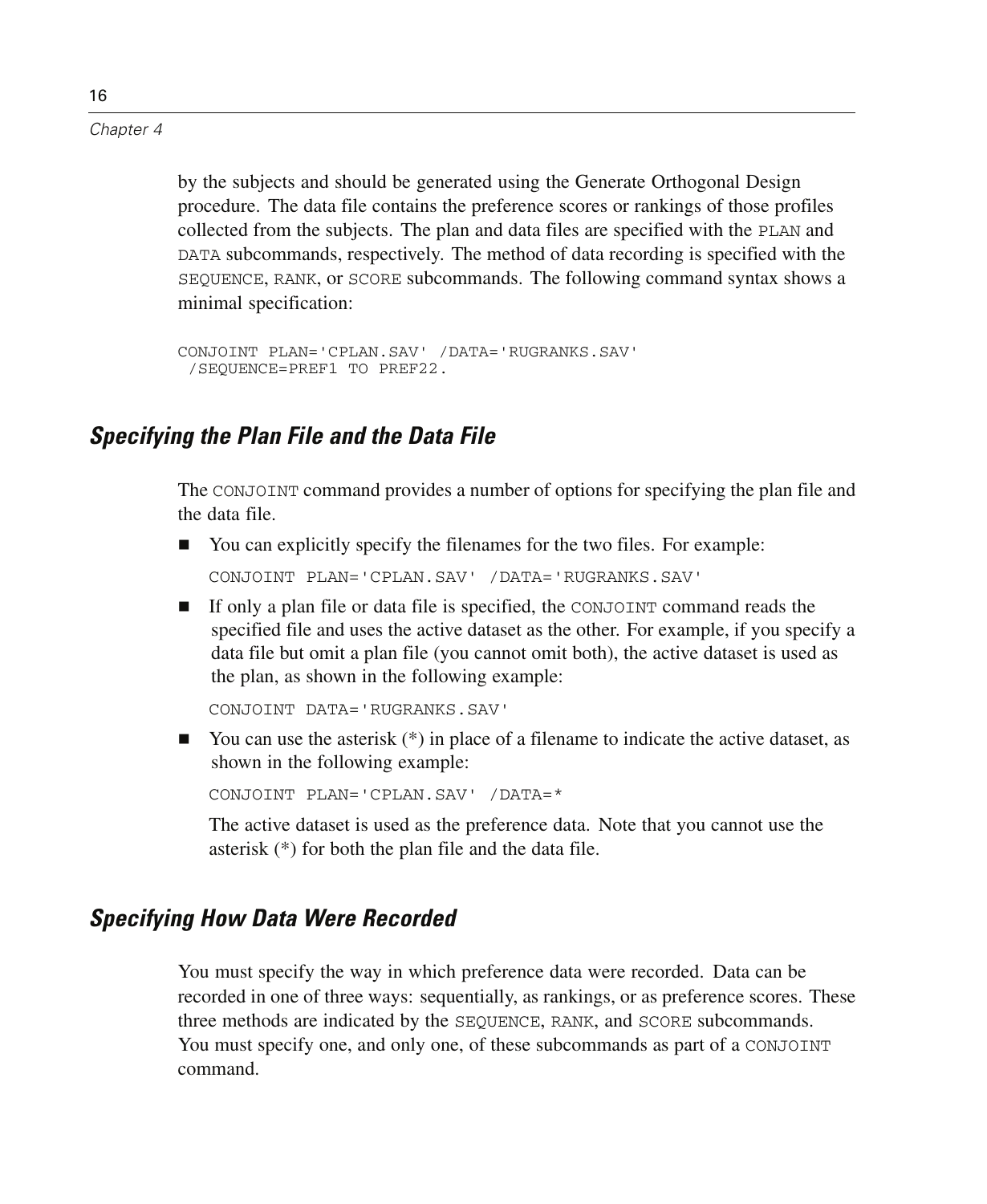*Running a Conjoint Analysis*

### *SEQUENCE Subcommand*

The SEQUENCE subcommand indicates that data were recorded sequentially so that each data point in the data file is a profile number, starting with the most preferred profile and ending with the least preferred profile. This is how data are recorded if the subject is asked to order the profiles from the most to the least preferred. The researcher records which profile number was first, which profile number was second, and so on.

```
CONJOINT PLAN=* /DATA='RUGRANKS.SAV'
 /SEQUENCE=PREF1 TO PREF22.
```
 The variable *PREF1* contains the profile number for the most preferred profile out of 22 profiles in the orthogonal plan. The variable *PREF22* contains the profile number for the least preferred profile in the plan.

### *RANK Subcommand*

The RANK subcommand indicates that each data point is a ranking, starting with the ranking of profile 1, then the ranking of profile 2, and so on. This is how the data are recorded if the subject is asked to assign a rank to each profile, ranging from 1 to *n*, where *n* is the number of profiles. A lower rank implies greater preference.

CONJOINT PLAN=\* /DATA='RUGRANKS.SAV' /RANK=RANK1 TO RANK22.

 The variable *RANK1* contains the ranking of profile 1, out of a total of 22 profiles in the orthogonal plan. The variable *RANK22* contains the ranking of profile 22.

#### *SCORE Subcommand*

The SCORE subcommand indicates that each data point is a preference score assigned to the profiles, starting with the score of profile 1, then the score of profile 2, and so on. This type of data might be generated, for example, by asking subjects to assign a number from 1 to 100 to show how much they liked the profile. A higher score implies greater preference.

```
CONJOINT PLAN=* /DATA='RUGRANKS.SAV'
 /SCORE=SCORE1 TO SCORE22.
```
 The variable *SCORE1* contains the score for profile 1, and *SCORE22* contains the score for profile 22.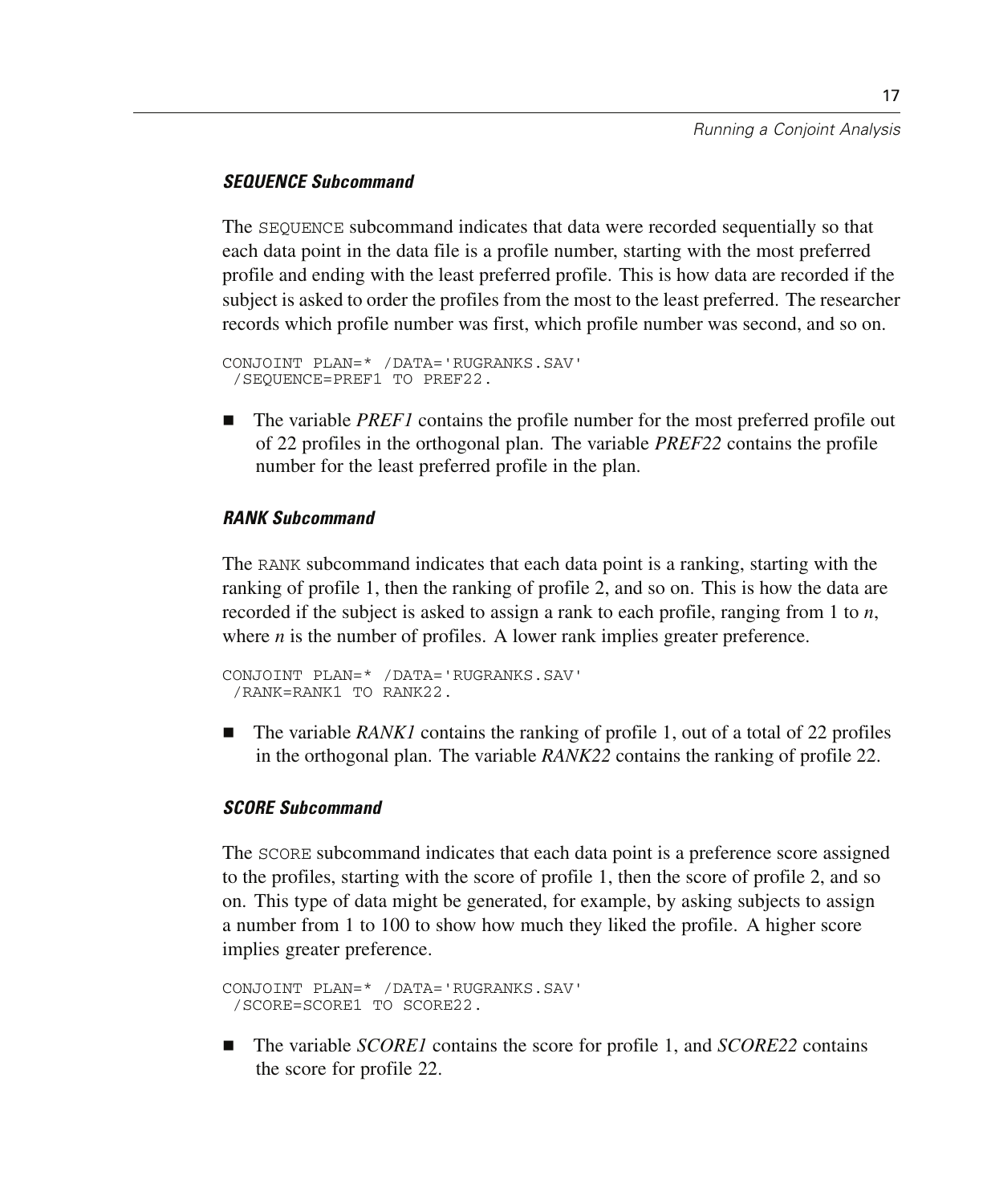# <span id="page-25-0"></span>*Optional Subcommands*

The CONJOINT command offers a number of optional subcommands that provide additional control and functionality beyond what is required.

### *SUBJECT Subcommand*

The SUBJECT subcommand allows you to specify a variable from the data file to be used as an identifier for the subjects. If you do not specify a subject variable, the CONJOINT command assumes that all of the cases in the data file come from one subject. The following example specifies that the variable *ID*, from the file *rugranks.sav*, is to be used as a subject identifier.

CONJOINT PLAN=\* /DATA='RUGRANKS.SAV' /SCORE=SCORE1 TO SCORE22 /SUBJECT=ID.

### *FACTORS Subcommand*

The FACTORS subcommand allows you to specify the model describing the expected relationship between factors and the rankings or scores. If you do not specify a model for a factor, CONJOINT assumes a discrete model. You can specify one of four models:

**DISCRETE.** The DISCRETE model indicates that the factor levels are categorical and that no assumption is made about the relationship between the factor and the scores or ranks. This is the default.

**LINEAR.** The LINEAR model indicates an expected linear relationship between the factor and the scores or ranks. You can specify the expected direction of the linear relationship with the keywords MORE and LESS. MORE indicates that higher levels of a factor are expected to be preferred, while LESS indicates that lower levels of a factor are expected to be preferred. Specifying MORE or LESS will *not* affect estimates of utilities. They are used simply to identify subjects whose estimates do not match the expected direction.

**IDEAL.** The IDEAL model indicates an expected quadratic relationship between the scores or ranks and the factor. It is assumed that there is an ideal level for the factor, and distance from this ideal point (in either direction) is associated with decreasing preference. Factors described with this model should have at least three levels.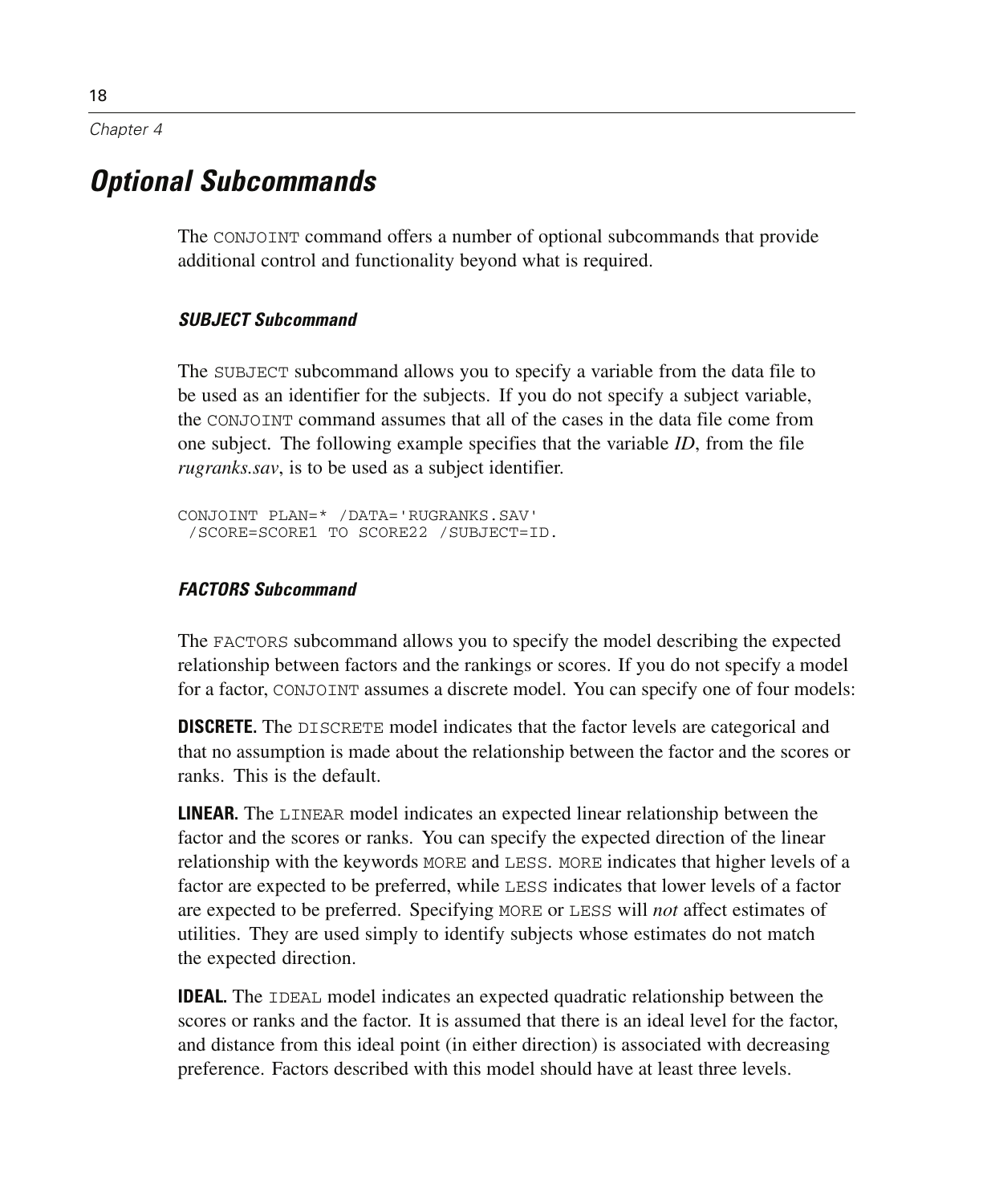<span id="page-26-0"></span>**ANTIIDEAL.** The ANTIIDEAL model indicates an expected quadratic relationship between the scores or ranks and the factor. It is assumed that there is a worst level for the factor, and distance from this point (in either direction) is associated with increasing preference. Factors described with this model should have at least three levels.

The following command syntax provides an example using the FACTORS subcommand:

```
CONJOINT PLAN=* /DATA='RUGRANKS.SAV'
 /RANK=RANK1 TO RANK22 /SUBJECT=ID
 /FACTORS=PACKAGE BRAND (DISCRETE) PRICE (LINEAR LESS)
          SEAL (LINEAR MORE) MONEY (LINEAR MORE).
```
■ Note that both *package* and *brand* are modeled as discrete.

### *PRINT Subcommand*

The PRINT subcommand allows you to control the content of the tabular output. For example, if you have a large number of subjects, you can choose to limit the output to summary results only, omitting detailed output for each subject, as shown in the following example:

```
CONJOINT PLAN=* /DATA='RUGRANKS.SAV'
 /RANK=RANK1 TO RANK22 /SUBJECT=ID
 /PRINT=SUMMARYONLY.
```
You can also choose whether the output includes analysis of the experimental data, results for any simulation cases included in the plan file, both, or none. Simulation cases are not rated by the subjects but represent product profiles of interest to you. The Conjoint procedure uses the analysis of the experimental data to make predictions about the relative preference for each of the simulation profiles. In the following example, detailed output for each subject is suppressed, and the output is limited to results of the simulations:

```
CONJOINT PLAN=* /DATA='RUGRANKS.SAV'
 /RANK=RANK1 TO RANK22 /SUBJECT=ID
 /PRINT=SIMULATION SUMMARYONLY.
```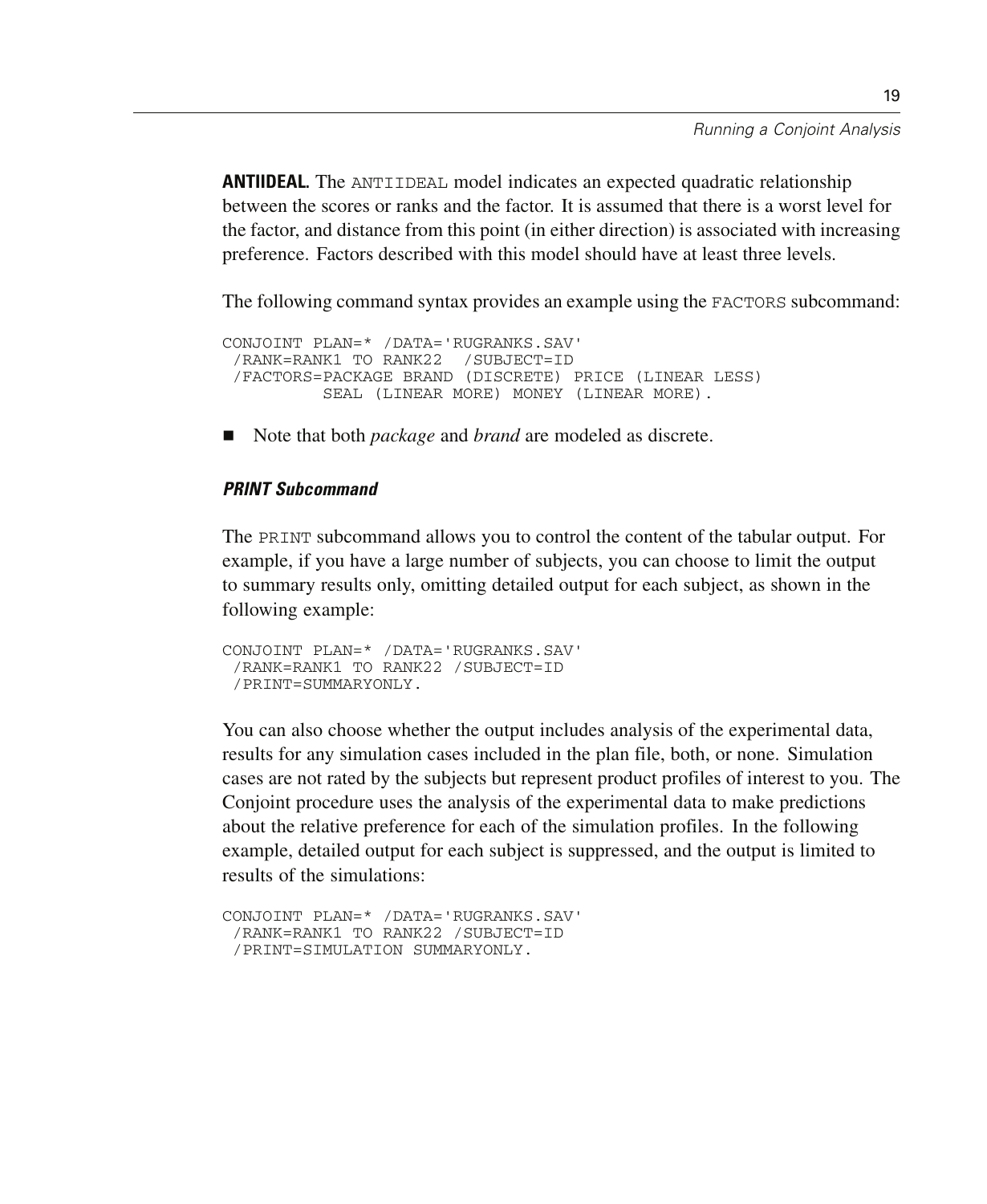#### *PLOT Subcommand*

The PLOT subcommand controls whether plots are included in the output. Like tabular output (PRINT subcommand), you can control whether the output is limited to summary results or includes results for each subject. By default, no plots are produced. In the following example, output includes all available plots:

```
CONJOINT PLAN=* /DATA='RUGRANKS.SAV'
 /RANK=RANK1 TO RANK22 /SUBJECT=ID
 /PLOT=ALL.
```
### *UTILITY Subcommand*

The UTILITY subcommand writes an SPSS data file containing detailed information for each subject. It includes the utilities for DISCRETE factors, the slope and quadratic functions for LINEAR, IDEAL, and ANTIIDEAL factors, the regression constant, and the estimated preference scores. These values can then be used in further analyses or for making additional plots with other procedures. The following example creates a utility file named *rugutil.sav*:

```
CONJOINT PLAN=* /DATA='RUGRANKS.SAV'
/RANK=RANK1 TO RANK22 /SUBJECT=ID
/UTILITY='RUGUTIL.SAV'.
```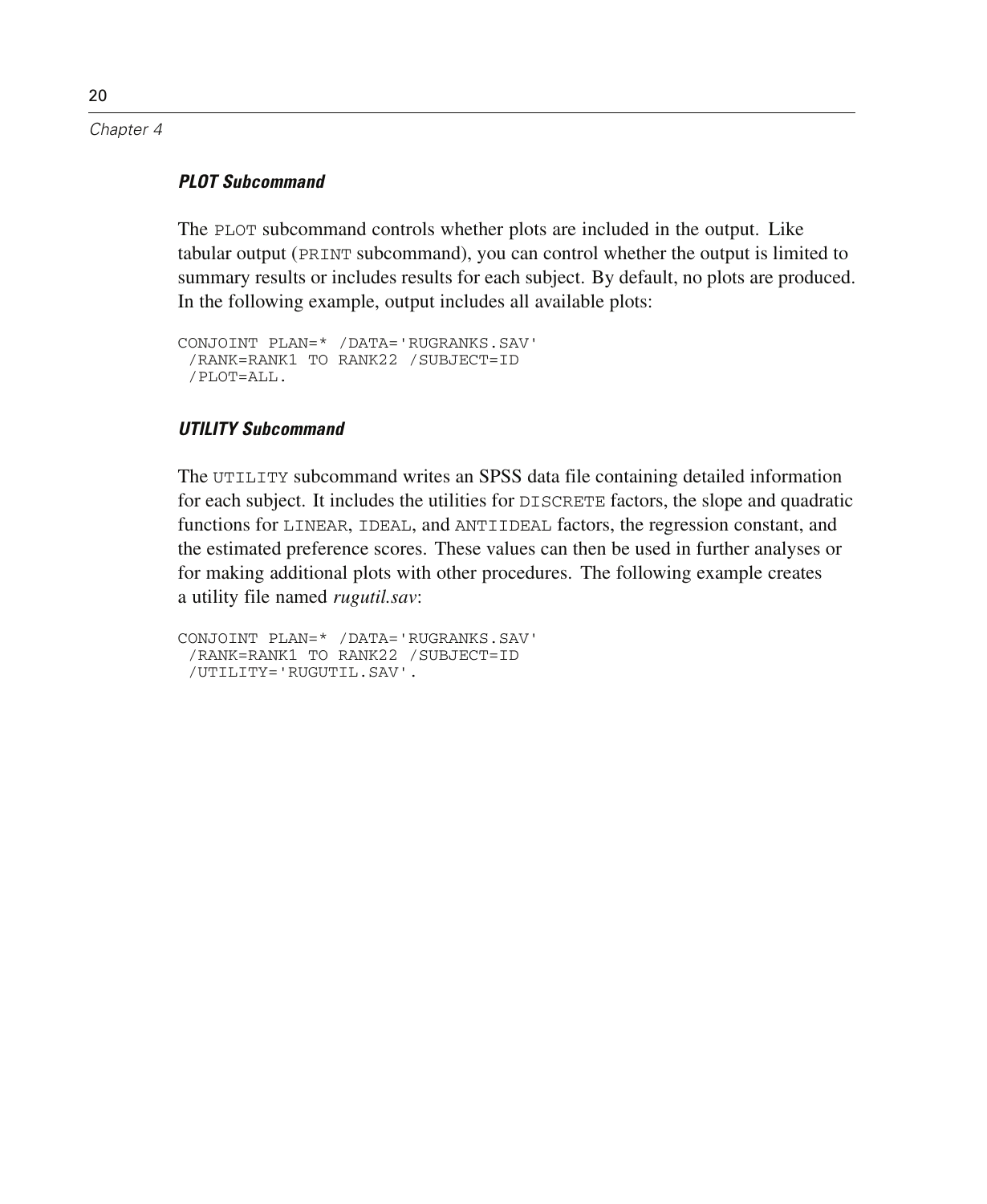# <span id="page-28-0"></span>*Using Conjoint Analysis to Model Carpet-Cleaner Preference*

In a popular example of conjoint analysis (Green and Wind, 1973), a company interested in marketing a new carpet cleaner wants to examine the influence of five factors on consumer preference—package design, brand name, price, a *Good Housekeeping* seal, and a money-back guarantee. There are three factor levels for package design, each one differing in the location of the applicator brush; three brand names (*K2R*, *Glory*, and *Bissell*); three price levels; and two levels (either no or yes) for each of the last two factors. The following table displays the variables used in the carpet-cleaner study, with their variable labels and values.

## Table 5-1

*Variables in the carpet-cleaner study*

| Variable name | Variable label         | Value label                      |
|---------------|------------------------|----------------------------------|
| package       | package design         | $A^*, B^*, C^*$                  |
| <i>brand</i>  | brand name             | K <sub>2</sub> R, Glory, Bissell |
| price         | price                  | \$1.19, \$1.39, \$1.59           |
| seal          | Good Housekeeping seal | no, yes                          |
| money         | money-back guarantee   | no, yes                          |

There could be other factors and factor levels that characterize carpet cleaners, but these are the only ones of interest to management. This is an important point in conjoint analysis. You want to choose only those factors (independent variables) that you think most influence the subject's preference (the dependent variable). Using conjoint analysis, you will develop a model for customer preference based on these five factors.

This example makes use of the information in the following data files: *carpet\_prefs.sav* contains the data collected from the subjects; *carpet\_plan.sav* contains the product profiles being surveyed; *conjoint.sps* contains the command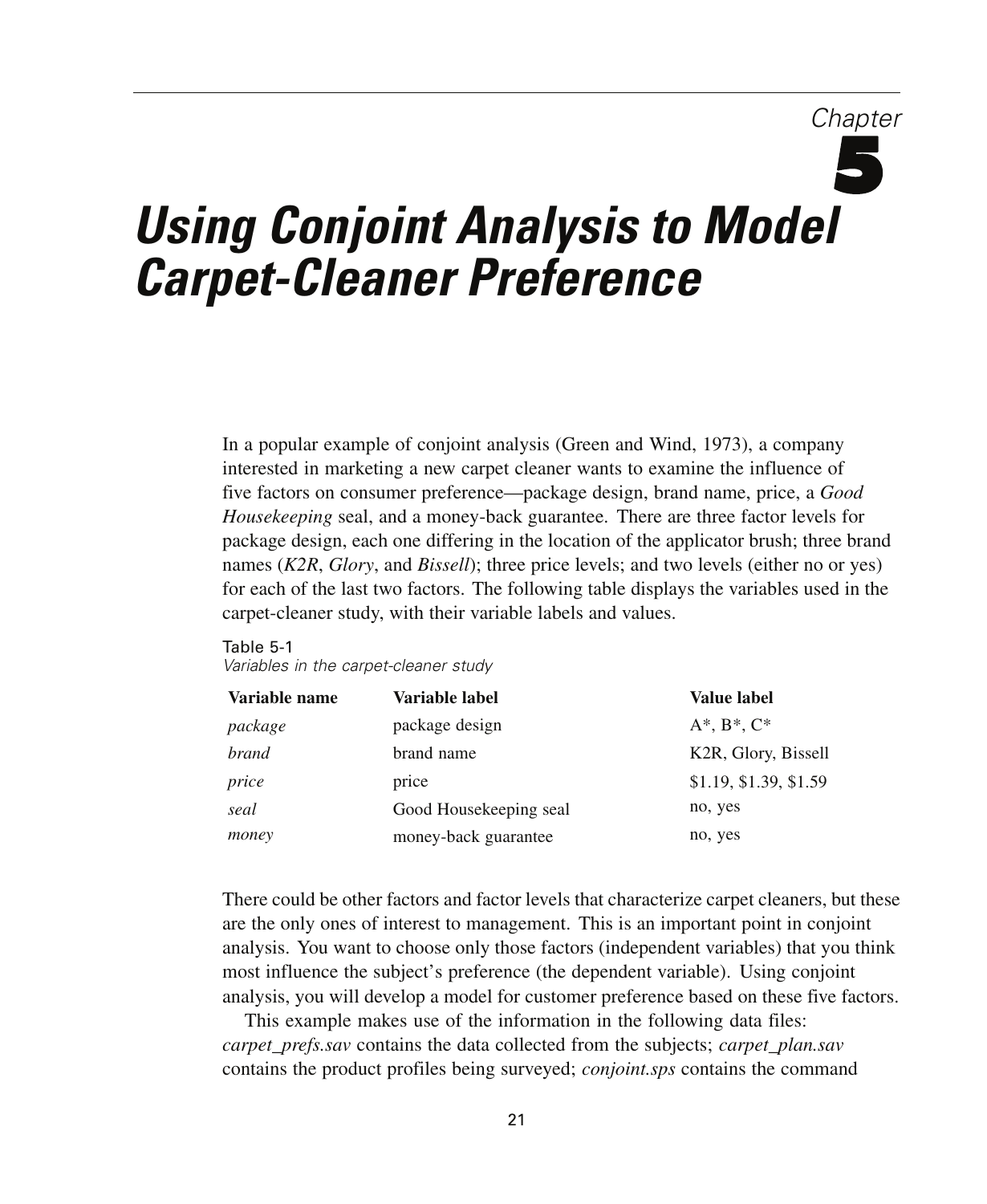<span id="page-29-0"></span>22

syntax necessary to run the analysis. The files are located in the *tutorial\sample\_files* folder of the SPSS installation folder.

## *Generating an Orthogonal Design*

The first step in a conjoint analysis is to create the combinations of factor levels that are presented as product profiles to the subjects. Since even a small number of factors and a few levels for each factor will lead to an unmanageable number of potential product profiles, you need to generate a representative subset known as an **orthogonal array**.

The Generate Orthogonal Design procedure creates an orthogonal array—also referred to as an **orthogonal design**—and stores the information in an SPSS data file. Unlike most SPSS procedures, an active dataset is not required before running the Generate Orthogonal Design procedure. If you do not have an active dataset, you have the option of creating one, generating variable names, variable labels, and value labels from the options that you select in the dialog boxes. If you already have an active dataset, you can either replace it or save the orthogonal design as a separate SPSS data file.

To create an orthogonal design:

 $\blacktriangleright$  From the menus choose: Data Orthogonal Design Generate...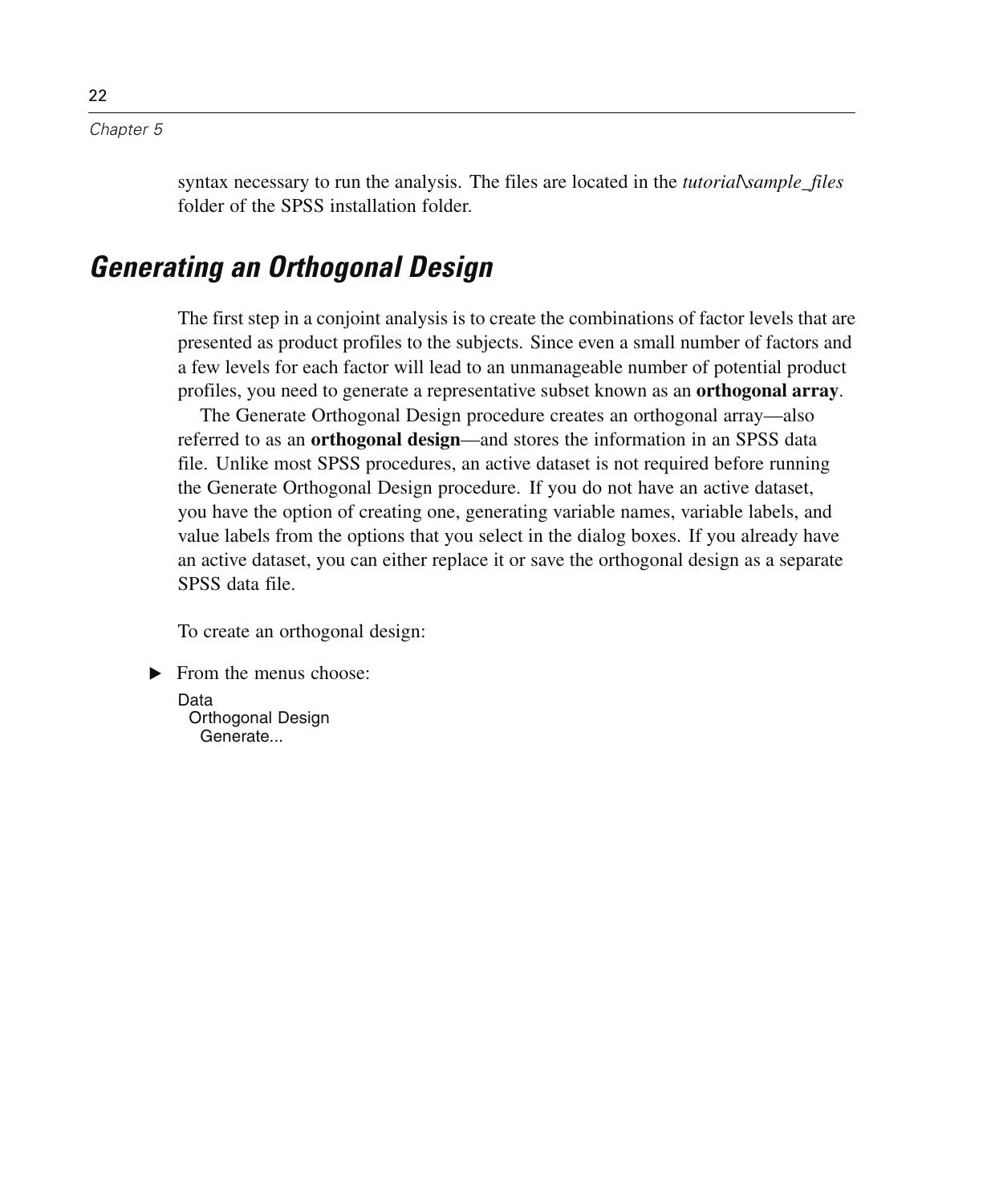*Using Conjoint Analysis to Model Carpet-Cleaner Preference*

| Figure 5-1 |                                       |  |  |
|------------|---------------------------------------|--|--|
|            | Generate Orthogonal Design dialog box |  |  |

|                      | <b>Generate Orthogonal Design</b> | $\overline{\mathbf{x}}$ |
|----------------------|-----------------------------------|-------------------------|
| Factor Name:         | package                           | 0K                      |
| Factor Label:        | package design                    | Paste                   |
| Add                  |                                   | Reset                   |
| Change               |                                   | Cancel                  |
| Remove               |                                   | Help                    |
|                      |                                   |                         |
|                      |                                   |                         |
|                      | Define Values                     |                         |
| Data File            |                                   |                         |
| Create new data file | File<br>\\hqhome03\               |                         |
|                      | Replace working data file         |                         |
|                      | Reset random number seed to       | Options.                |

- **Enter** *package* in the Factor Name text box, and enter *package design* in the Factor Label text box.
- $\blacktriangleright$  Click Add.

This creates an item labeled *package 'package design' (?)*. Select this item.

 $\blacktriangleright$  Click Define Values.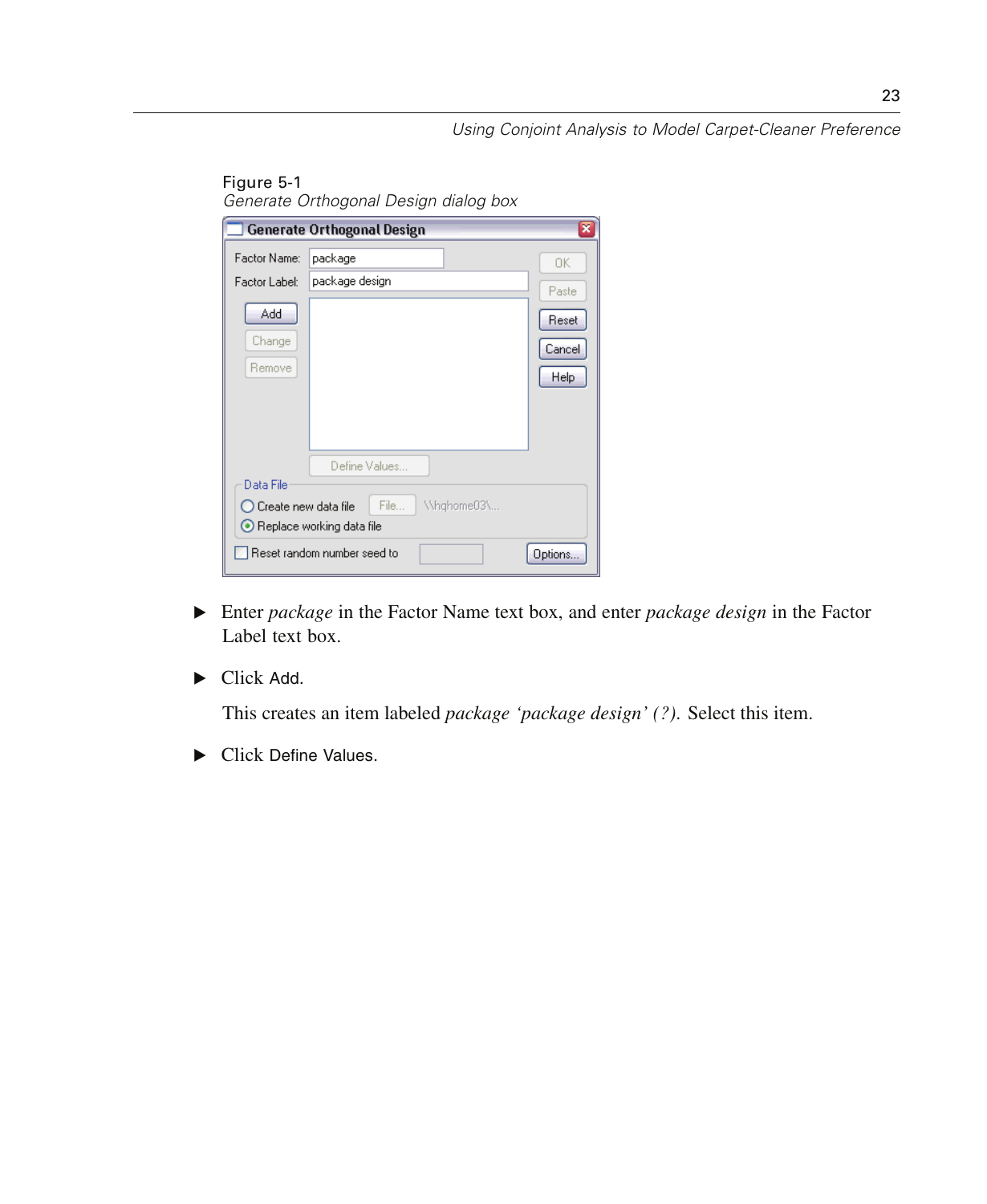### Figure 5-2

*Generate Design Define Values dialog box*

| ×<br><b>Generate Design: Define Values</b> |                                        |           |  |  |
|--------------------------------------------|----------------------------------------|-----------|--|--|
| Value                                      | Values and Labels for package<br>Label | Continue  |  |  |
| 11<br>1:                                   | A*                                     | Cancel    |  |  |
| 2<br>2:                                    | B*                                     | Help      |  |  |
| 3 <sub>i</sub><br>3                        | C*                                     | Auto-Fill |  |  |
| 4:                                         |                                        | From 1 to |  |  |
| 5 <sub>c</sub>                             |                                        | Fill      |  |  |
| 6:                                         |                                        |           |  |  |
| 7:                                         |                                        |           |  |  |
| 8:                                         |                                        |           |  |  |
| 9:                                         |                                        |           |  |  |
|                                            |                                        |           |  |  |

- Enter the values 1, 2, and 3 to represent the package designs  $A^*$ ,  $B^*$ , and  $C^*$ . Enter the labels *A\**, *B\**, and *C\** as well.
- Click Continue.

You'll now want to repeat this process for the remaining factors, *brand*, *price*, *seal*, and *money*. Use the values and labels from the following table, which includes the values you've already entered for *package*.

| Factor  | <b>Values</b>    | <b>Labels</b>                    |
|---------|------------------|----------------------------------|
| package | 1, 2, 3          | $A^*, B^*, C^*$                  |
| brand   | 1, 2, 3          | K <sub>2</sub> R, Glory, Bissell |
| price   | 1.19, 1.39, 1.59 | \$1.19, \$1.39, \$1.59           |
| seal    | 1, 2             | no, yes                          |
| money   | 1, 2             | no, yes                          |
|         |                  |                                  |

Once you have completed the factor specifications:

Exercise Select Replace working data file in the Data File group in the Generate Orthogonal Design dialog box. The generated design will replace the active dataset.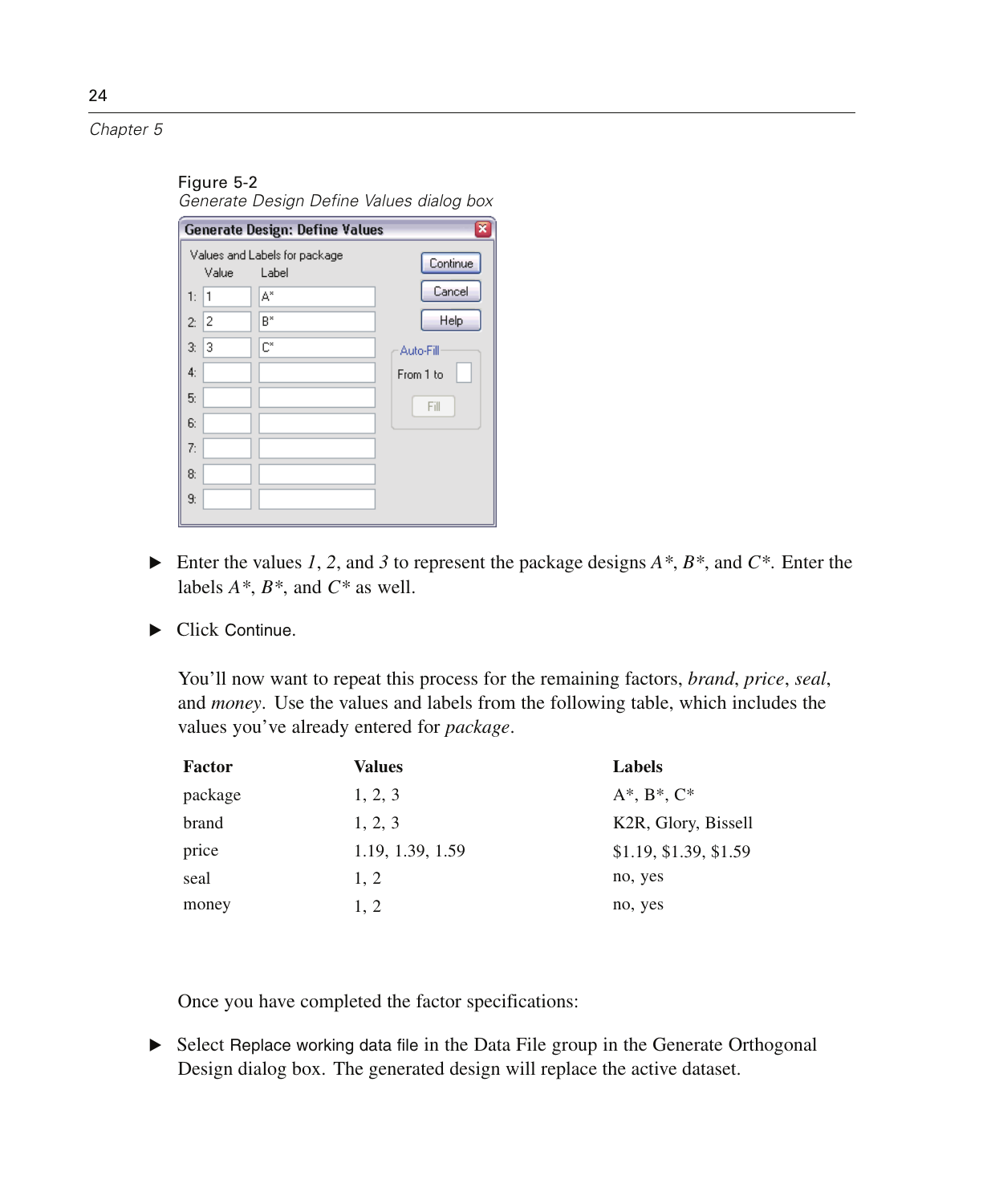Exercise Select Reset random number seed to and enter the value 2000000.

Generating an orthogonal design requires a set of random numbers. If you want to duplicate a design—in this case, the design used for the present case study—you need to set the seed value before you generate the design and reset it to the same value each subsequent time you generate the design. The design used for this case study was generated with a seed value of 2000000.

 $\blacktriangleright$  Click Options.

### Figure 5-3

*Generate Orthogonal Design Options dialog box*

| Generate Orthogonal Design: Opt<br>B                               |
|--------------------------------------------------------------------|
| Minimum number of cases to generate:<br>18<br><b>Holdout Cases</b> |
| V Number of holdout cases:<br>4                                    |
| Randomly mix with other cases                                      |
| Continue<br>Cancel<br>Help                                         |

 $\triangleright$  In the Minimum Number of Cases to Generate text box, type 18.

By default, the minimum number of cases necessary for an orthogonal array is generated. The procedure determines the number of cases that need to be administered to allow estimation of the utilities. You can also specify a minimum number of cases to generate, as you've done here. You might want to do this because the default number of minimum cases is too small to be useful or because you have experimental design considerations that require a certain minimum number of cases.

 $\triangleright$  Select Number of holdout cases and type 4.

Holdout cases are judged by the subjects but are not used by the conjoint analysis to estimate utilities. They are used as a check on the validity of the estimated utilities. The holdout cases are generated from another random plan, not the experimental orthogonal plan.

- **Example 2** Click Continue in the Generate Orthogonal Design Options dialog box.
- $\triangleright$  Click OK in the Generate Orthogonal Design dialog box.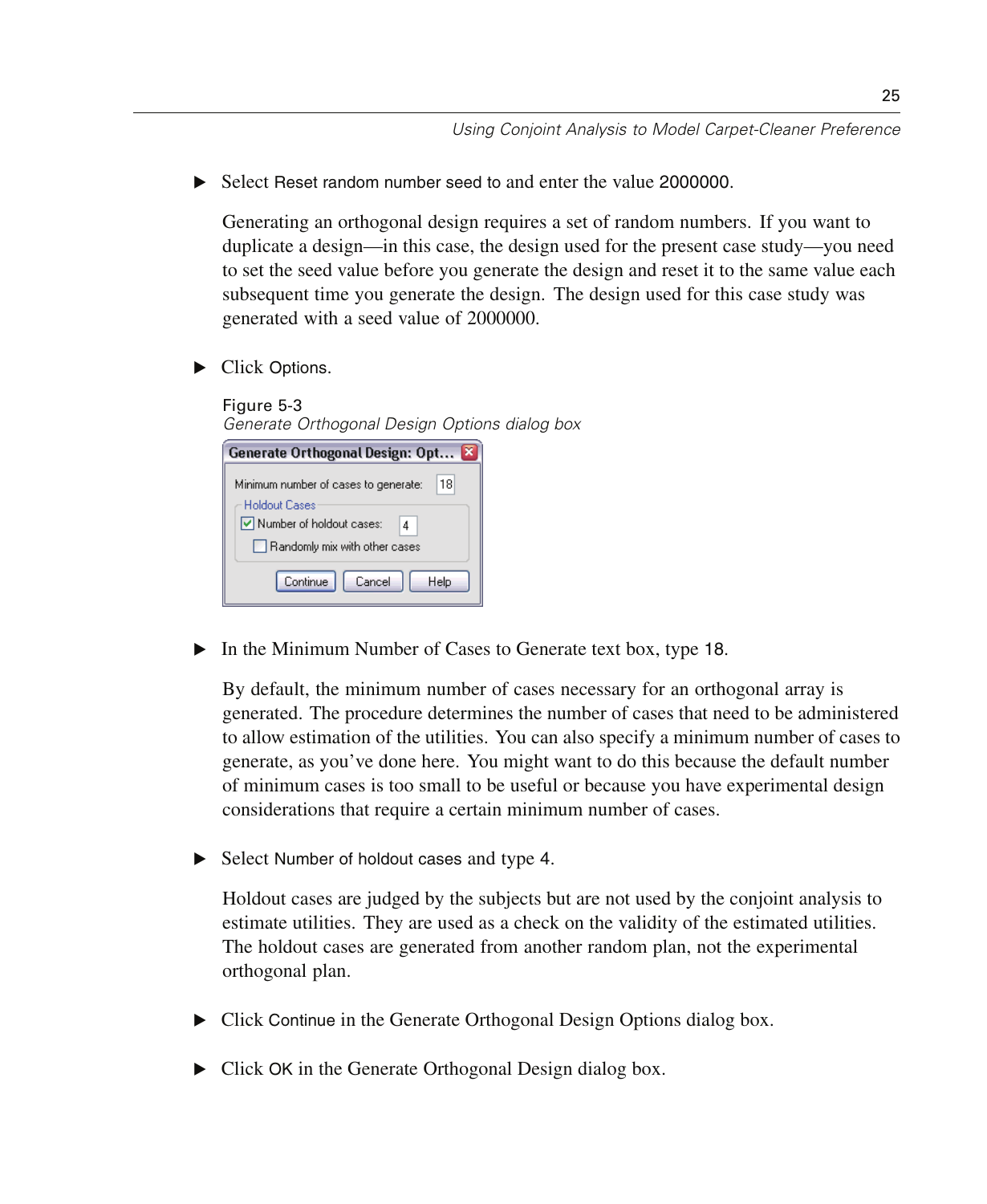<span id="page-33-0"></span>

| Chapter 5 |  |
|-----------|--|
|-----------|--|

|                 | package | brand           | price  | seal | money | <b>STATUS</b> | CARD |
|-----------------|---------|-----------------|--------|------|-------|---------------|------|
| 14,             | $A^*$   | Glory           | \$1.19 | yes. | no.   | Design        | 14   |
| 15 <sup>1</sup> | B*      | K <sub>2R</sub> | \$1.39 | yes. | yes.  | Design        | 15   |
| 16              | $A^*$   | K <sub>2R</sub> | \$1.19 | no.  | no.   | Design        | 16   |
| 17              | $A^*$   | Bissell         | \$1.59 | no   | yes   | Design        | 17   |
| 18              | B*      | Bissell         | \$1.19 | no   | no.   | Design        | 18   |
| 19 <sub>1</sub> | $A^*$   | Bissell         | \$1.59 | yes. | no.   | Holdout       | 19   |
| 20 <sub>l</sub> | C*      | K2R             | \$1.19 | yes. | no.   | Holdout       | 20   |
| 21              | $A^*$   | Glory           | \$1.59 | no   | no.   | Holdout       | 21   |
| 22              | $A^*$   | Bissell         | \$1.19 | no.  | no.   | Holdout       | 22   |

| Figure 5-4                                       |  |  |  |  |
|--------------------------------------------------|--|--|--|--|
| Orthogonal design for the carpet-cleaner example |  |  |  |  |

The orthogonal design is displayed in the Data Editor and is best viewed by displaying value labels rather than the actual data values. This is accomplished by choosing Value Labels from the View menu.

The variables in the data file are the factors used to specify the design. Each case represents one product profile in the design. Notice that two additional variables, *CARD\_* and *STATUS\_*, appear in the data file. *CARD\_* assigns a sequential number to each profile that is used to identify the profile. *STATUS\_* indicates whether a profile is part of the experimental design (the first 18 cases), a holdout case (the last 4 cases), or a simulation case (to be discussed in a later topic in this case study).

The orthogonal design is a required input to the analysis of the data. Therefore, you will want to save your design as an SPSS data file. For convenience, the current design has been saved in *carpet\_plan.sav* (orthogonal designs are also referred to as **plans**).

## *Creating the Experimental Stimuli: Displaying the Design*

Once you have created an orthogonal design, you'll want to use it to create the product profiles to be rated by the subjects. You can obtain a listing of the profiles in a single table or display each profile in a separate table.

To display an orthogonal design:

 $\blacktriangleright$  From the menus choose:

Data Orthogonal Design Display...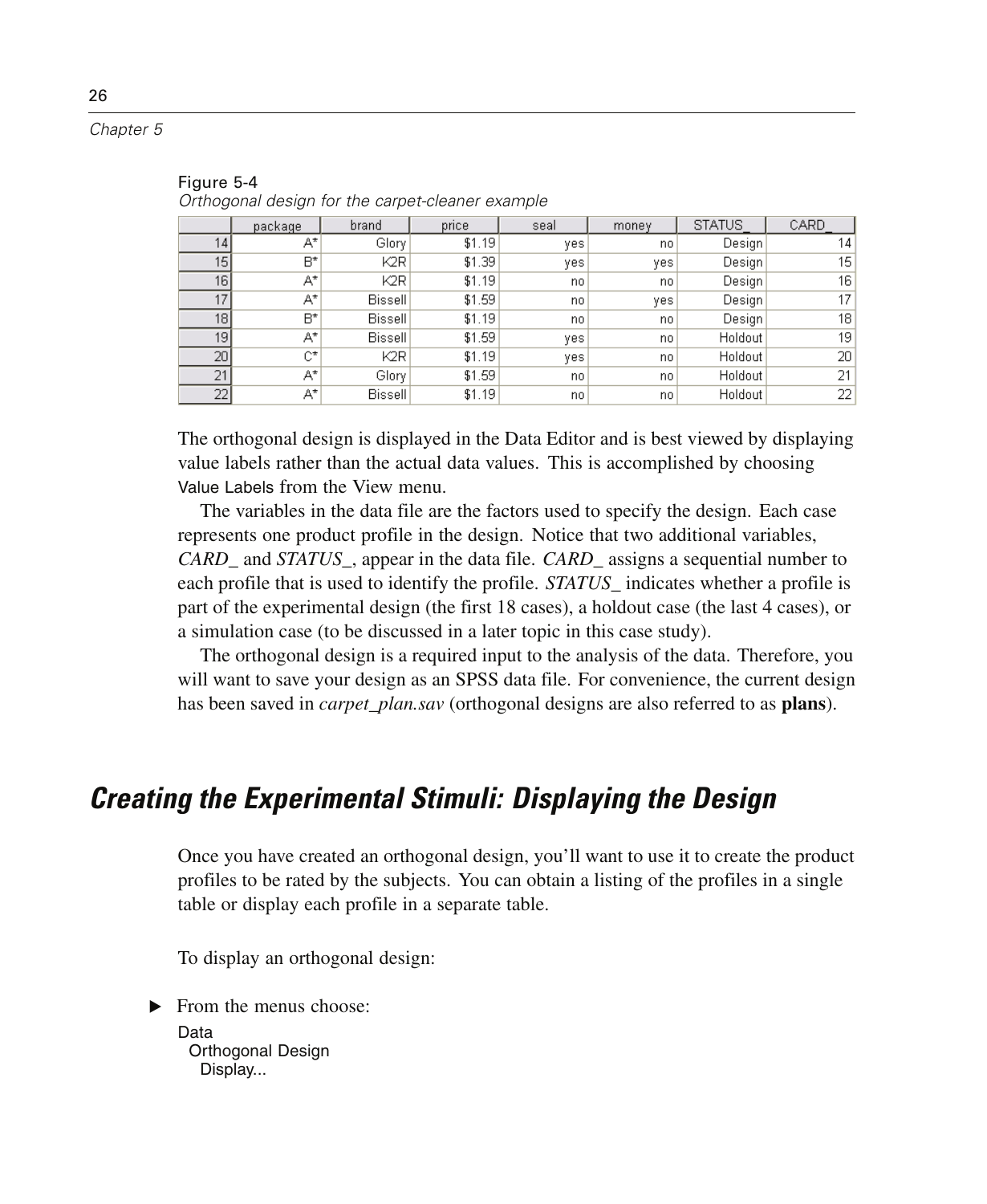*Using Conjoint Analysis to Model Carpet-Cleaner Preference*



| <b>Display Design</b> |                                                                                                                       | x                                                |
|-----------------------|-----------------------------------------------------------------------------------------------------------------------|--------------------------------------------------|
| STATUS_<br>CARD_      | Factors:<br>package<br>brand<br>price<br>seal<br>money<br>Format<br>Listing for experimenter<br>Profiles for subjects | OK<br>Paste<br>Reset<br>Cancel<br>Help<br>Titles |

E Select *package*, *brand*, *price*, *seal*, and *money* for the factors.

The information contained in the variables *STATUS\_* and *CARD\_* is automatically included in the output, so they don't need to be selected.

- E Select Listing for experimenter in the Format group. This results in displaying the entire orthogonal design in a single table.
- $\blacktriangleright$  Click OK.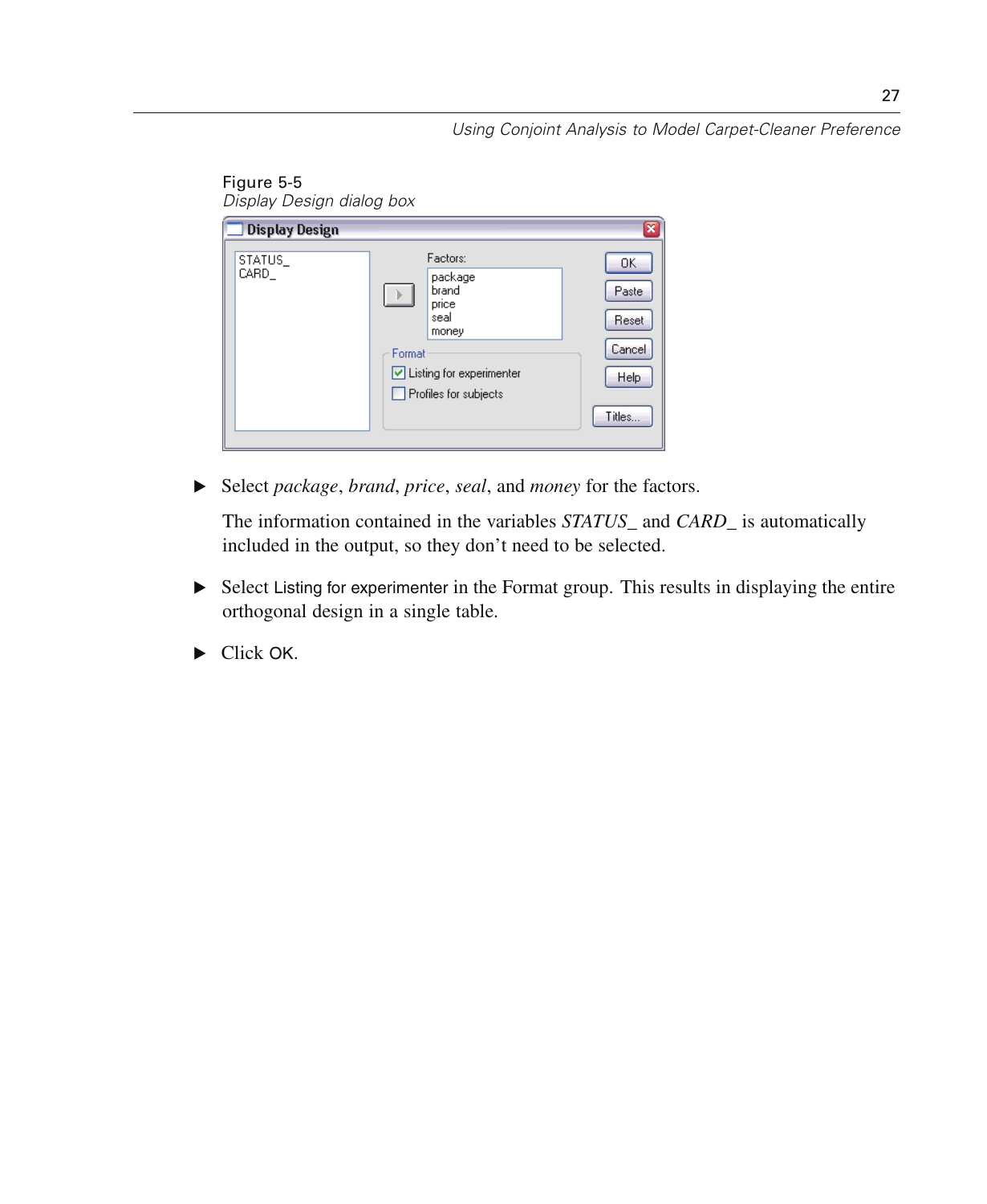| Chapter 5 |
|-----------|
|-----------|

|                 |                |                |                |        | Good         |            |
|-----------------|----------------|----------------|----------------|--------|--------------|------------|
|                 |                |                |                |        | Housekeeping | money-back |
|                 | Card ID        | package design | brand name     | price  | seal         | quarantee  |
| 1               | 1              | A*             | Glory          | \$1.39 | yes          | no.        |
| 2               | $\overline{2}$ | B*             | K2R            | \$1.19 | no.          | no.        |
| 3               | 3              | B*             | Glory          | \$1.39 | no           | ves        |
| 4               | 4              | C*             | Glory          | \$1.59 | no           | no         |
| 5               | 5              | C*             | <b>Bissell</b> | \$1.39 | no           | no.        |
| 6               | 6              | A*             | <b>Bissell</b> | \$1.39 | no           | DO.        |
| 7               | 7              | B*             | <b>Bissell</b> | \$1.59 | yes          | no.        |
| 8               | 8              | A*             | K2R            | \$1.59 | DO.          | ves        |
| 9               | 9              | C*             | K2R            | \$1.39 | no           | DO.        |
| 10              | 10             | $C^*$          | Glory          | \$1.19 | no           | ves        |
| 11              | 11             | $C^*$          | K2R            | \$1.59 | yes          | no.        |
| 12              | 12             | B*             | Glory          | \$1.59 | no.          | no.        |
| 13              | 13             | $C^*$          | <b>Bissell</b> | \$1.19 | yes          | yes        |
| 14              | 14             | A*             | Glory          | \$1.19 | yes          | no.        |
| 15              | 15             | B*             | K2R            | \$1.39 | yes          | yes        |
| 16              | 16             | A*             | K2R            | \$1.19 | no.          | no.        |
| 17              | 17             | A*             | <b>Bissell</b> | \$1.59 | no.          | yes        |
| 18              | 18             | B*             | <b>Bissell</b> | \$1.19 | no           | no.        |
| 19 <sup>3</sup> | 19             | A*             | <b>Bissell</b> | \$1.59 | yes          | DO.        |
| 20 <sup>3</sup> | 20             | $C^*$          | K2R            | \$1.19 | yes          | no         |
| 21 <sup>a</sup> | 21             | A*             | Glory          | \$1.59 | no           | no.        |
| 22a             | 22             | A*             | <b>Bissell</b> | \$1.19 | no           | no         |

Figure 5-6 *Display of orthogonal design: Single table layout*

a. Holdout

The output resembles the look of the orthogonal design as shown in the Data Editor—one row for each profile, with the factors as columns. Notice, however, that the column headers are the variable labels rather than the variable names that you see in the Data Editor. Also notice that the holdout cases are identified with a footnote. This is of interest to the experimenter, but you certainly don't want the subjects to know which, if any, cases are holdouts.

Depending on how you create and deliver your final product profiles, you may want to save this table as an HTML, Word/RTF, Excel, or PowerPoint file. This is easily accomplished by selecting the table in the Viewer, right clicking, and selecting Export. Also, if you're using the exported version to create the final product profiles, be sure to edit out the footnotes for the holdout cases.

Perhaps the needs for your survey are better served by generating a separate table for each product profile. This choice lends itself nicely to exporting to PowerPoint, since each table (product profile) is placed on a separate PowerPoint slide.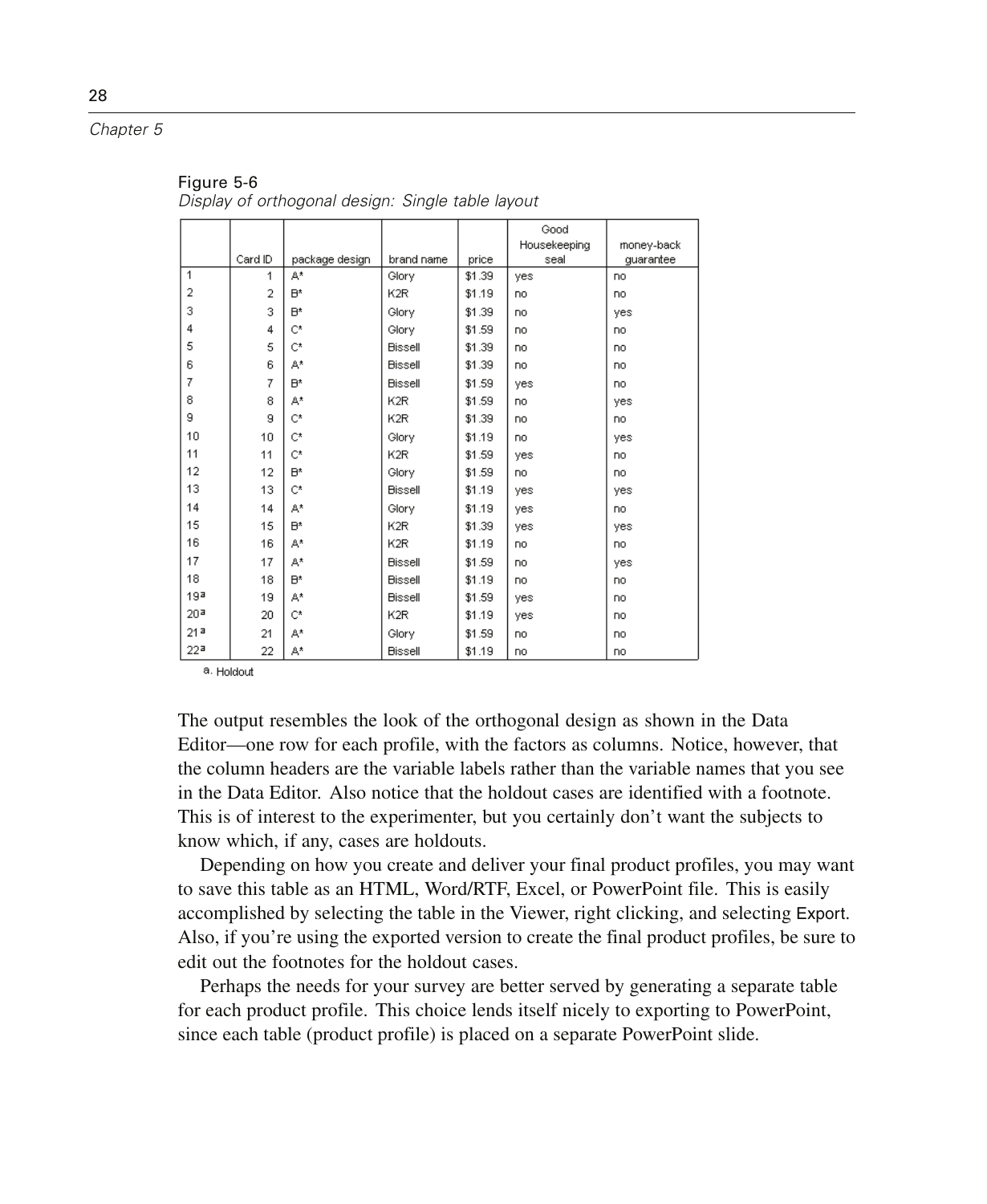*Using Conjoint Analysis to Model Carpet-Cleaner Preference*

<span id="page-36-0"></span>To display each profile in a separate table:

- E Click the Dialog Recall button and select Display Design.
- **EXECUTE:** Deselect Listing for experimenter and select Profiles for subjects.
- $\blacktriangleright$  Click OK.

Figure 5-7 *Display of orthogonal design: Multitable layout*

**Profile Number 1** 

| Card ID | package design | brand name | price  | Good<br>Housekeeping<br>seal | money-back<br>quarantee |
|---------|----------------|------------|--------|------------------------------|-------------------------|
|         | A*             | Glory      | \$1.39 | ves                          | no                      |

#### **Profile Number 2**

| Card ID | package design | brand name | price  | Good<br>Housekeeping<br>seal | money-back<br>quarantee |
|---------|----------------|------------|--------|------------------------------|-------------------------|
|         | B*             | K2R        | \$1.19 | no                           | no                      |

The information for each product profile is displayed in a separate table. In addition, holdout cases are indistinguishable from the rest of the cases, so there is no issue of removing identifiers for holdouts as with the single table layout.

## *Running the Analysis*

You've generated an orthogonal design and learned how to display the associated product profiles. You're now ready to learn how to run a conjoint analysis.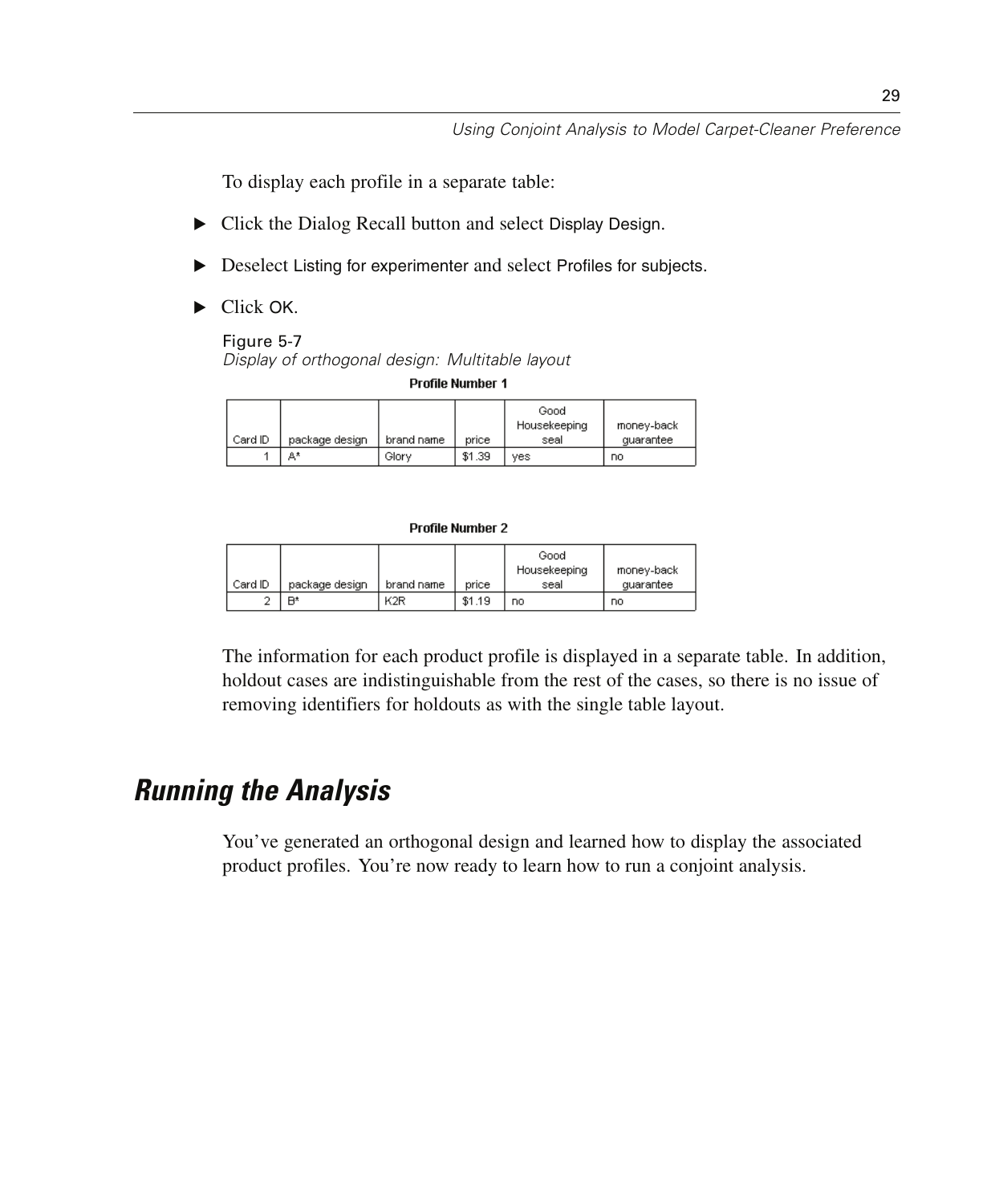<span id="page-37-0"></span>

| Chapter 5 |  |
|-----------|--|
|-----------|--|

| Figure 5-8 |  |
|------------|--|
|------------|--|

*Preference data for the carpet-cleaner example*

|        | ID | PREF1 | PREF <sub>2</sub> | PREF3 | PREF4 | PREF <sub>5</sub> | PREF <sub>6</sub> | PREF7 |
|--------|----|-------|-------------------|-------|-------|-------------------|-------------------|-------|
|        |    | 13    | 15,               |       | 20    | 14                |                   |       |
| $\sim$ | o  | 15.   | ⇁                 | 18    | э     | 12                | 3                 |       |
| э      | 3  | Э     | 18                | 14    | 16    | 22                | 13                | 20    |
|        | 4  | 13    | 10                | 20    | 14    | o                 | 18                | 16    |
| 5      | 5  | 13    | 18                | o     | 10    | 20                | 15                | 9     |
| គ      | 6  | 15    | o                 | 3     | 12    | 18                | <b>+</b>          | 20    |
|        | -  | 13    |                   | 15    | 18    | o                 | 3                 | 10    |
| 8      | 8  | 15.   |                   | 13    | 4     | 6                 | 16                | 8     |
| 9      | 9  | 20    | 9                 | 10    | 44    |                   | 5                 | 13    |
| 10     | 10 | 8     | 21                | 19    | 17    |                   | 4.4               | 12    |

The preference data collected from the subjects is stored in *carpet\_prefs.sav*. The data consist of responses from 10 subjects, each identified by a unique value of the variable *ID*. Subjects were asked to rank the 22 product profiles from the most to the least preferred. The variables *PREF1* through *PREF22* contain the IDs of the associated product profiles, that is, the card IDs from *carpet\_plan.sav*. Subject 1, for example, liked profile 13 most of all, so *PREF1* has the value 13.

Analysis of the data is a task that requires the use of command syntax—specifically, the CONJOINT command. The necessary command syntax has been provided in the file *conjoint.sps*.

```
CONJOINT PLAN='file specification'
   /DATA='file specification'
    /SEQUENCE=PREF1 TO PREF22
    /SUBJECT=ID
    /FACTORS=PACKAGE BRAND (DISCRETE)
     PRICE (LINEAR LESS)
     SEAL (LINEAR MORE) MONEY (LINEAR MORE)
    /PRINT=SUMMARYONLY.
```
- The PLAN subcommand specifies the file containing the orthogonal design—in this example, *carpet\_plan.sav*.
- The DATA subcommand specifies the file containing the preference data—in this example, *carpet prefs.sav*. If you choose the preference data as the active dataset, you can replace the file specification with an asterisk (\*), without the quotation marks.
- The SEQUENCE subcommand specifies that each data point in the preference data is a profile number, starting with the most-preferred profile and ending with the least-preferred profile.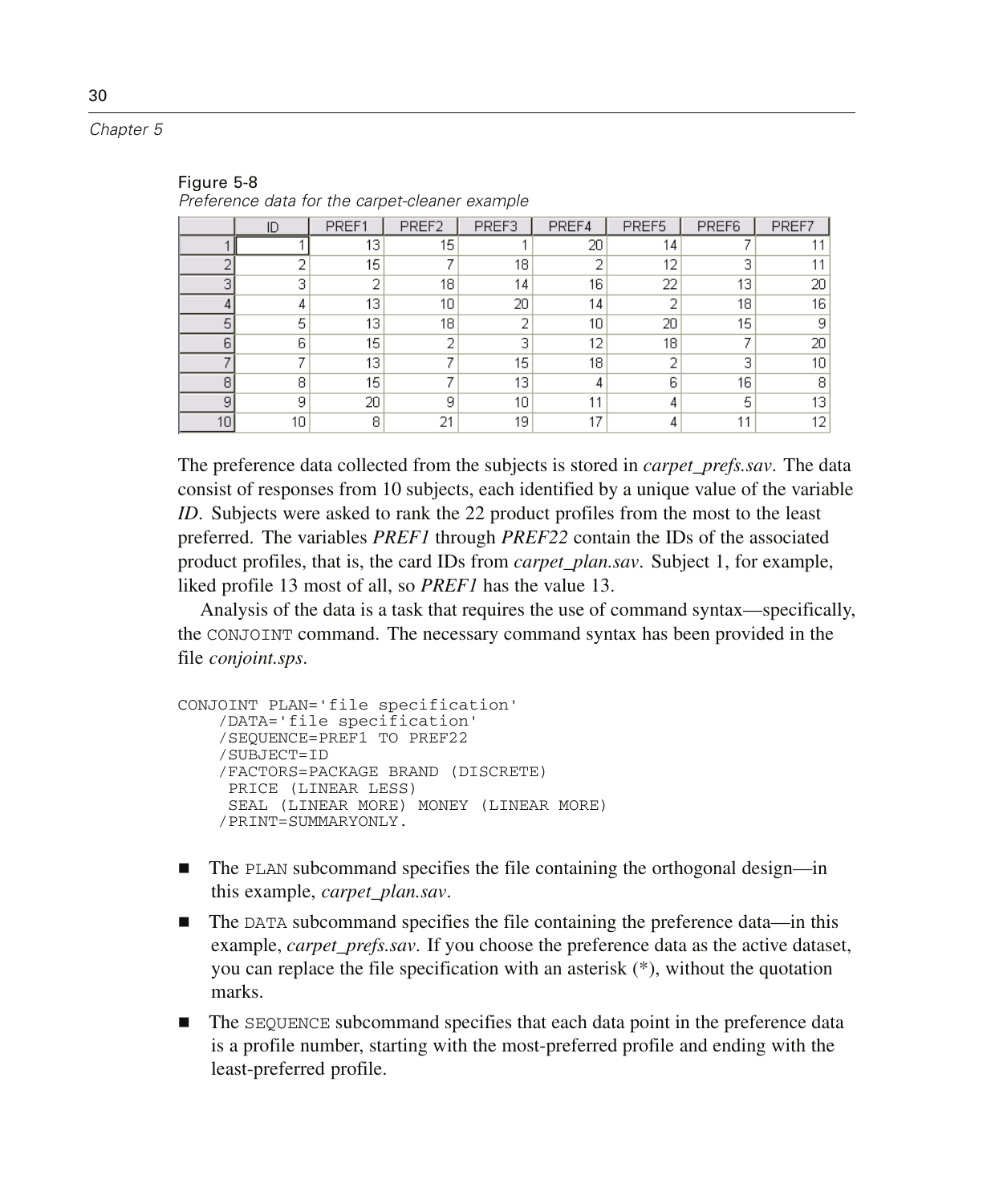- <span id="page-38-0"></span>■ The SUBJECT subcommand specifies that the variable *ID* identifies the subjects.
- The FACTORS subcommand specifies a model describing the expected relationship between the preference data and the factor levels. The specified factors refer to variables defined in the plan file named on the PLAN subcommand.
- The keyword DISCRETE is used when the factor levels are categorical and no assumption is made about the relationship between the levels and the data. This is the case for the factors *package* and *brand* that represent package design and brand name, respectively. DISCRETE is assumed if a factor is not labeled with one of the four alternatives (DISCRETE, LINEAR, IDEAL, ANTIIDEAL), or is not included on the FACTORS subcommand.
- The keyword LINEAR, used for the remaining factors, indicates that the data are expected to be linearly related to the factor. For example, preference is usually expected to be linearly related to price. You can also specify quadratic models (not used in this example) with the keywords IDEAL and ANTIIDEAL.
- **The keywords MORE and LESS, following LINEAR, indicate an expected direction** for the relationship. Since we expect higher preference for lower prices, the keyword LESS is used for *price*. However, we expect higher preference for either a *Good Housekeeping* seal of approval or a money-back guarantee, so the keyword MORE is used for *seal* and *money* (recall that the levels for both of these factors were set to 1 for *no* and 2 for *yes*).

Specifying MORE or LESS does not change the signs of the coefficients or affect estimates of the utilities. These keywords are used simply to identify subjects whose estimates do not match the expected direction. Similarly, choosing IDEAL instead of ANTIIDEAL, or vice versa, does not affect coefficients or utilities.

 The PRINT subcommand specifies that the output contains information for the group of subjects only as a whole (SUMMARYONLY keyword). Information for each subject, separately, is suppressed.

Try running this command syntax. Make sure that you have included valid paths to *carpet prefs.sav* and *carpet plan.sav.* For a complete description of all options, see the CONJOINT command in the *SPSS Command Syntax Reference*.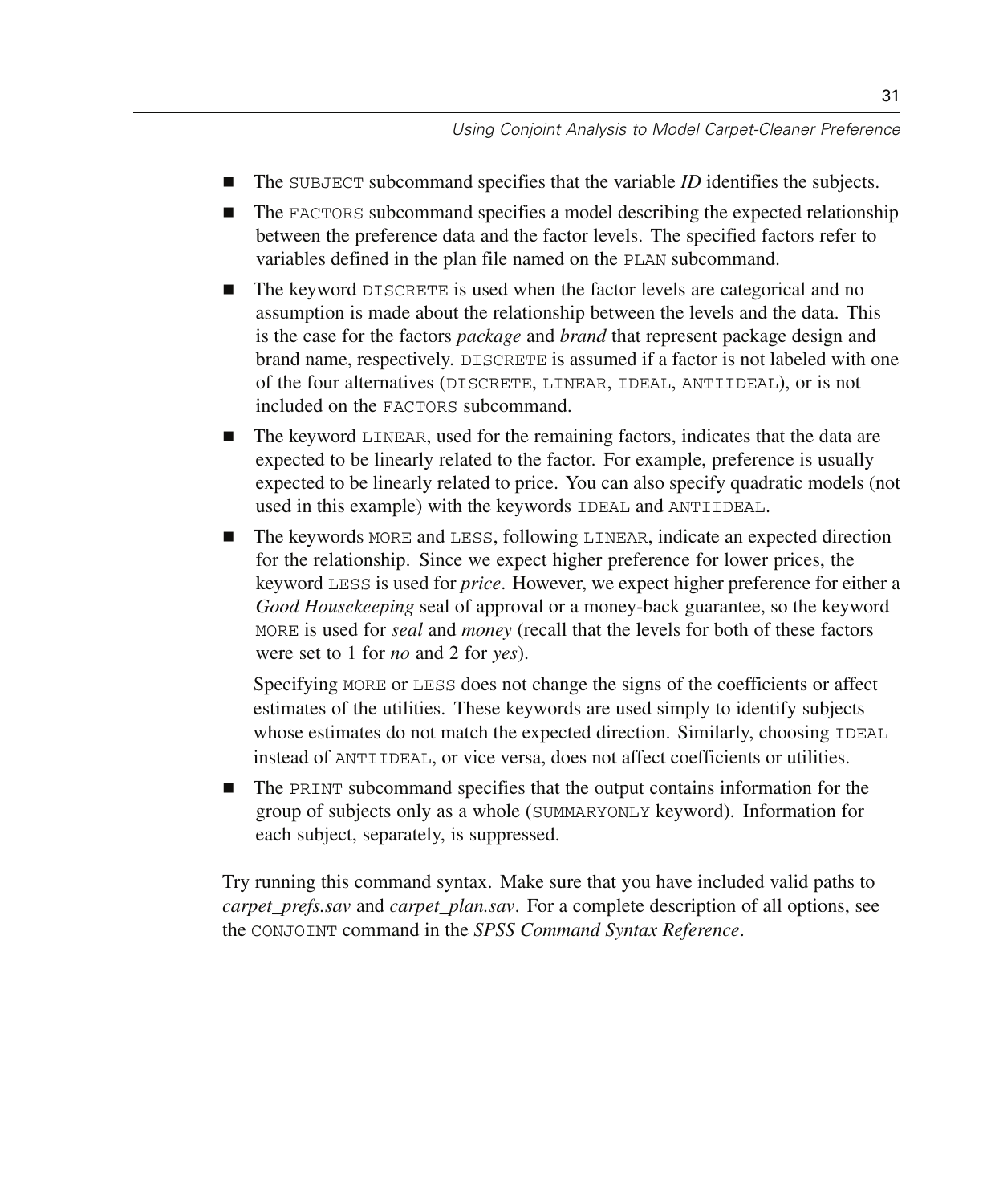# <span id="page-39-0"></span>*Utility Scores*

#### Figure 5-9

*Utility scores*

|            |                | Utility Estimate | Std. Error |
|------------|----------------|------------------|------------|
| package    | A*             | $-2.233$         | .192       |
|            | B*             | 1.867            | .192       |
|            | C*             | .367             | .192       |
| brand      | K2R            | .367             | .192       |
|            | Glory          | $-350$           | .192       |
|            | <b>Bissell</b> | $-0.017$         | .192       |
| price      | \$1.19         | $-6.595$         | .988       |
|            | \$1.39         | $-7.703$         | 1.154      |
|            | \$1.59         | $-8.811$         | 1.320      |
| seal       | no             | 2.000            | .287       |
|            | yes            | 4.000            | .575       |
| money      | no             | 1.250            | .287       |
|            | ves            | 2.500            | .575       |
| (Constant) |                | 12.870           | 1.282      |

This table shows the utility (part-worth) scores and their standard errors for each factor level. Higher utility values indicate greater preference. As expected, there is an inverse relationship between price and utility, with higher prices corresponding to lower utility (larger negative values mean lower utility). The presence of a seal of approval or money-back guarantee corresponds to a higher utility, as anticipated.

Since the utilities are all expressed in a common unit, they can be added together to give the **total utility** of any combination. For example, the total utility of a cleaner with package design *B\**, brand *K2R*, price *\$1.19*, and no seal of approval or money-back guarantee is:

utility(package  $B^*$ ) + utility(K2R) + utility(\$1.19) + utility(no seal) + utility(no money-back) + constant

*or*

 $1.867 + 0.367 + (-6.595) + 2.000 + 1.250 + 12.870 = 11.759$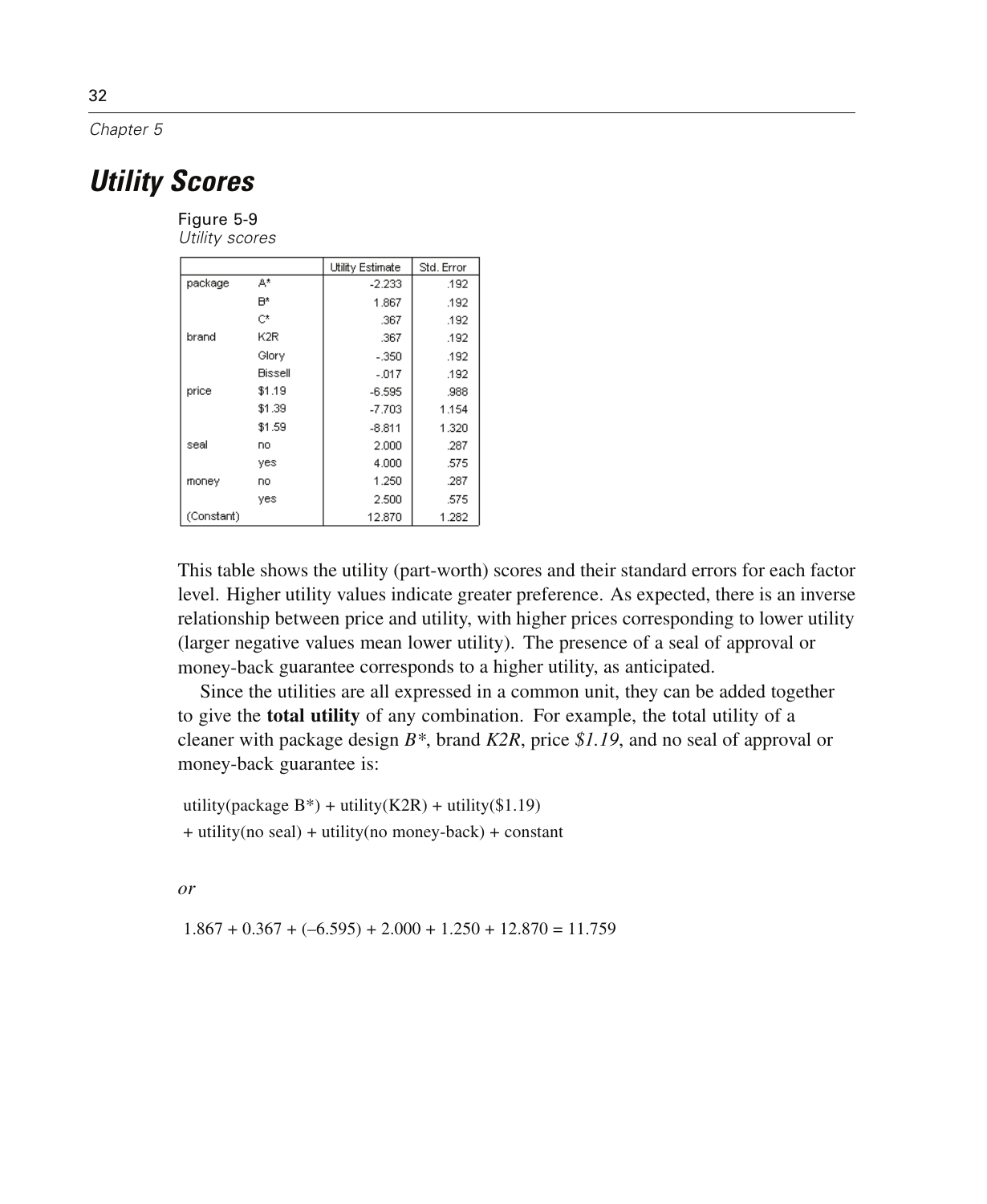*Using Conjoint Analysis to Model Carpet-Cleaner Preference*

<span id="page-40-0"></span>If the cleaner had package design *C\**, brand *Bissell*, price *\$1.59*, a seal of approval, and a money-back guarantee, the total utility would be:

 $0.367 + (-0.017) + (-8.811) + 4.000 + 2.500 + 12.870 = 10.909$ 

# *Coefficients*

Figure 5-10 *Coefficients*

| coemcients<br>A |          |  |  |  |
|-----------------|----------|--|--|--|
|                 | Estimate |  |  |  |
| price           | -5.542   |  |  |  |
| seal            | 2.000    |  |  |  |
| money           | 1.250    |  |  |  |

This table shows the linear regression coefficients for those factors specified as LINEAR (for IDEAL and ANTIIDEAL models, there would also be a quadratic term). The utility for a particular factor level is determined by multiplying the level by the coefficient. For example, the predicted utility for a price of \$1.19 was listed as –6.595 in the utilities table. This is simply the value of the price level, 1.19, multiplied by the price coefficient, –5.542.

# *Relative Importance*

The range of the utility values (highest to lowest) for each factor provides a measure of how important the factor was to overall preference. Factors with greater utility ranges play a more significant role than those with smaller ranges.

Figure 5-11

*Importance values*

| package | 35.635 |
|---------|--------|
| brand   | 14.911 |
| price   | 29.410 |
| seal    | 11.172 |
| money   | 8.872  |

Averaged Importance Score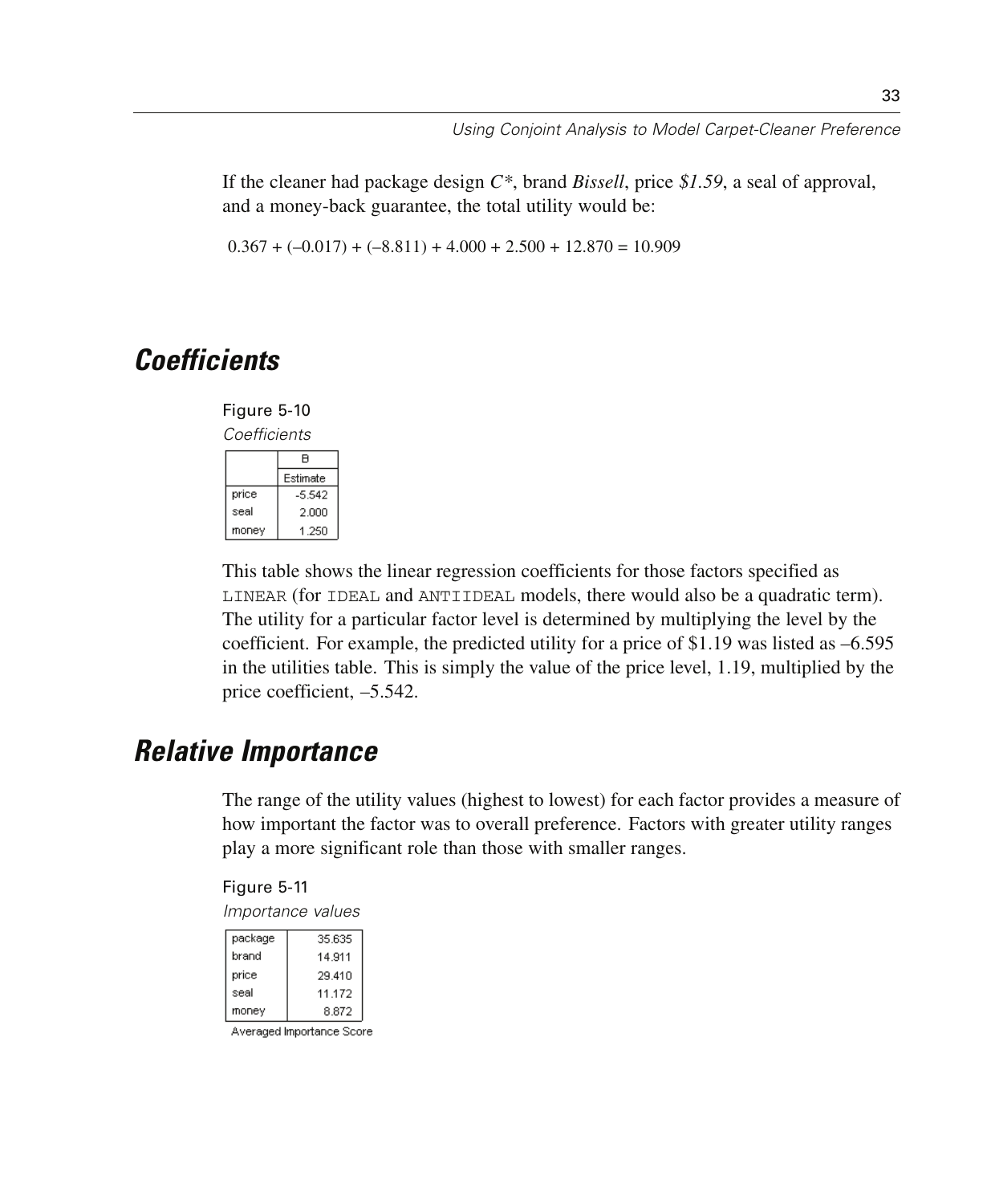<span id="page-41-0"></span>This table provides a measure of the relative importance of each factor known as an **importance** score or value. The values are computed by taking the utility range for each factor separately and dividing by the sum of the utility ranges for all factors. The values thus represent percentages and have the property that they sum to 100. The calculations, it should be noted, are done separately for each subject, and the results are then averaged over all of the subjects.

Note that while overall or summary utilities and regression coefficients from orthogonal designs are the same with or without a SUBJECT subcommand, importances will generally differ. For summary results without a SUBJECT subcommand, the importances can be computed directly from the summary utilities, just as one can do with individual subjects. However, when a SUBJECT subcommand is used, the importances for the individual subjects are averaged, and these averaged importances will not in general match those computed using the summary utilities.

The results show that package design has the most influence on overall preference. This means that there is a large difference in preference between product profiles containing the most desired packaging and those containing the least desired packaging. The results also show that a money-back guarantee plays the least important role in determining overall preference. Price plays a significant role but not as significant as package design. Perhaps this is because the range of prices is not that large.

## *Correlations*

Figure 5-12 *Correlation coefficients*

|                            | Value | Sia. |
|----------------------------|-------|------|
| Pearson's R                | .982  | .000 |
| Kendall's tau              | .892  | nnn  |
| Kendall's tau for Holdouts | 667   | .087 |

This table displays two statistics, Pearson's *R* and Kendall's tau, which provide measures of the correlation between the observed and estimated preferences.

The table also displays Kendall's tau for just the holdout profiles. Remember that the holdout profiles (4 in the present example) were rated by the subjects but not used by the Conjoint procedure for estimating utilities. Instead, the Conjoint procedure computes correlations between the observed and predicted rank orders for these profiles as a check on the validity of the utilities.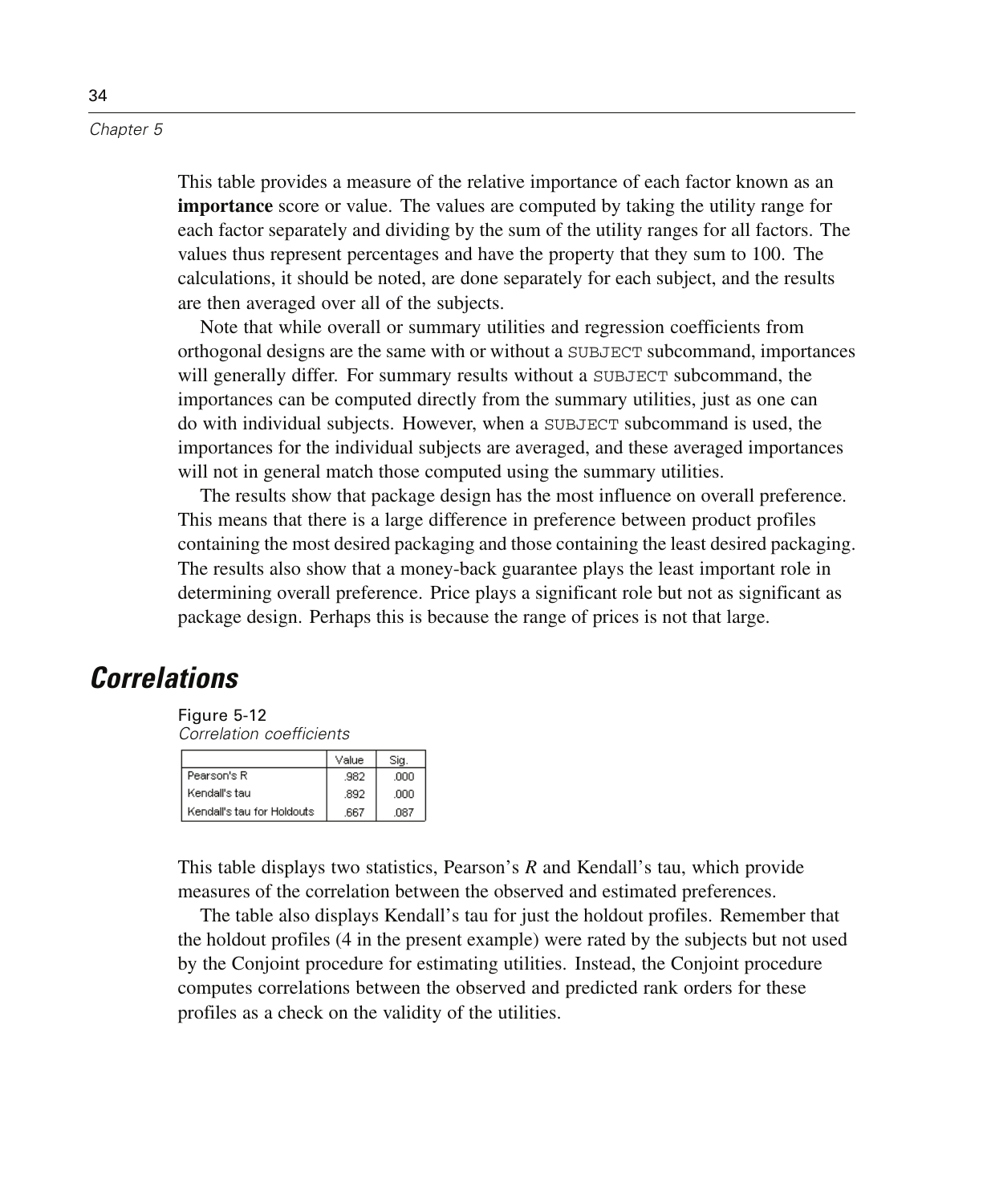<span id="page-42-0"></span>In many conjoint analyses, the number of parameters is close to the number of profiles rated, which will artificially inflate the correlation between observed and estimated scores. In these cases, the correlations for the holdout profiles may give a better indication of the fit of the model. Keep in mind, however, that holdouts will always produce lower correlation coefficients.

# *Reversals*

When specifying LINEAR models for *price*, *seal*, and *money*, we chose an expected direction (LESS or MORE) for the linear relationship between the value of the variable and the preference for that value. The Conjoint procedure keeps track of the number of subjects whose preference showed the opposite of the expected relationship—for example, a greater preference for higher prices, or a lower preference for a money-back guarantee. These cases are referred to as **reversals**.

#### Figure 5-13

*Number of reversals by factor and subject*

| Factor  | price   |            | 3 |
|---------|---------|------------|---|
|         | money   | 2          |   |
|         | seal    | 2          |   |
|         | brand   | 0          |   |
|         | package | 0          |   |
| Subject | 1       | Subject 1  | 1 |
|         | 2       | Subject 2  | 2 |
|         | 3       | Subject 3  | 0 |
|         | 4       | Subject 4  | 0 |
|         | 5       | Subject 5  | 0 |
|         | 6       | Subject 6  | 1 |
|         | 7       | Subject 7  | 0 |
|         | 8       | Subject 8  | 0 |
|         | 9       | Subject 9  | 1 |
|         | 10      | Subject 10 | 2 |

This table displays the number of reversals for each factor and for each subject. For example, three subjects showed a reversal for *price*. That is, they preferred product profiles with higher prices.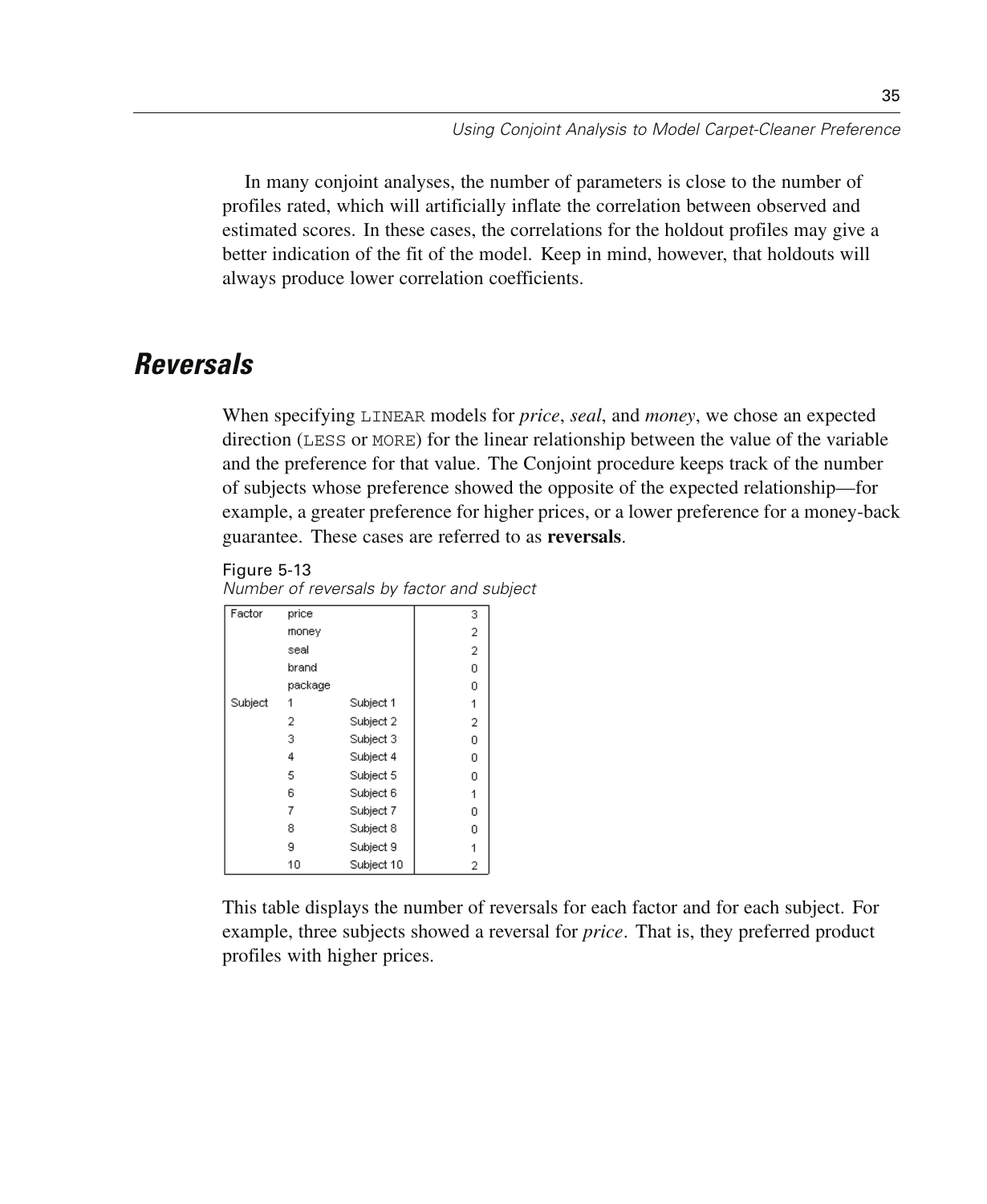# <span id="page-43-0"></span>*Running Simulations*

Figure 5-14

The real power of conjoint analysis is the ability to predict preference for product profiles that weren't rated by the subjects. These are referred to as **simulation cases**. Simulation cases are included as part of the plan, along with the profiles from the orthogonal design and any holdout profiles.

The simplest way to enter simulation cases is from the Data Editor, using the value labels created when you generated the experimental design.

To enter a simulation case in the plan file:

- $\triangleright$  On a new row in the Data Editor window, select a cell and select the desired value from the list (value labels can be displayed by choosing Value Labels from the View menu). Repeat for all of the variables (factors).
- E Select Simulation for the value of the *STATUS\_* variable.
- ► Enter an integer value, to be used as an identifier, for the *CARD*<sub>—</sub> variable. Simulation cases should be numbered separately from the other cases.

| package | brand           | price  | seal | money | <b>STATUS</b>     | CARD |
|---------|-----------------|--------|------|-------|-------------------|------|
| A*      | <b>Bissell</b>  | \$1.59 | no   | yes.  | Design            | 17   |
| B*      | <b>Bissell</b>  | \$1.19 | no   | no    | Design            | 18   |
| A*      | Bissell         | \$1.59 | ves  | no    | Holdout           | 19   |
| C*      | K2R             | \$1.19 | yes  | no    | Holdout           | 20   |
| A*      | Glory           | \$1.59 | no   | no    | Holdout           | 21   |
| A*      | Bissell         | \$1.19 | no   | no    | Holdout           | 22   |
| C*      | K <sub>2R</sub> | \$1.19 | no   | no    | <b>Simulation</b> |      |
| B*      | Glory           | \$1.19 | yes  | ves   | Simulation        | 2    |

*Carpet-cleaner data including simulation cases*

The figure shows a part of the plan file for the carpet-cleaner study, with two simulation cases added. For convenience, these have been included in *carpet\_plan.sav*.

The analysis of the simulation cases is accomplished with the same command syntax used earlier, that is, the syntax in the file *conjoint.sps*. In fact, if you ran the syntax described earlier, you would have noticed that the output also includes results for the simulation cases, since they are included in *carpet\_plan.sav*.

You can choose to run simulations along with your initial analysis—as done here—or run simulations at any later point simply by including simulation cases in your plan file and rerunning CONJOINT. For more information, see the CONJOINT command in the *SPSS Command Syntax Reference*.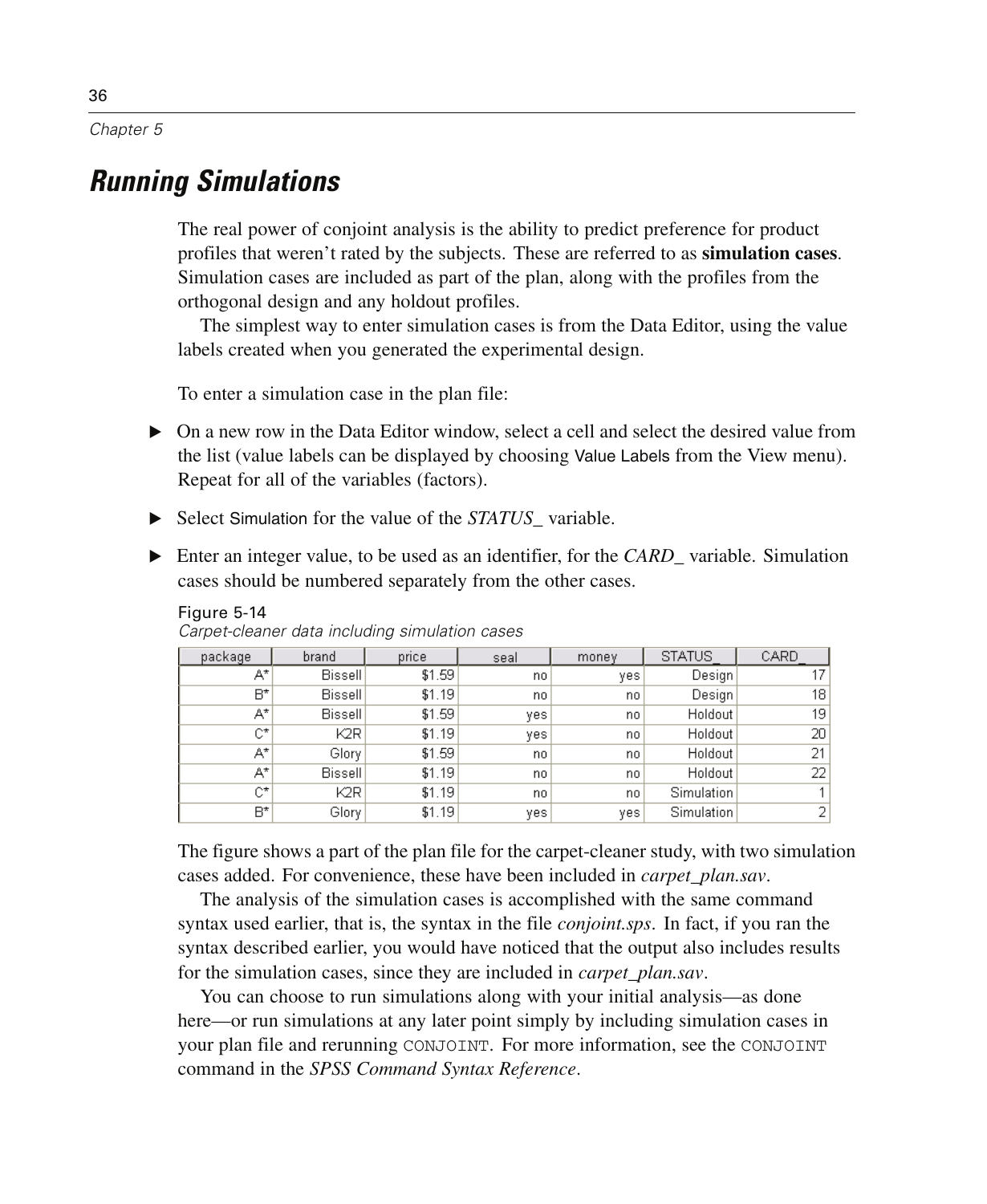# <span id="page-44-0"></span>*Preference Probabilities of Simulations*

#### Figure 5-15

*Simulation results*

|             |    |                              | Bradley-Terry- |       |
|-------------|----|------------------------------|----------------|-------|
| Card Number | ID | Maximum Utility <sup>a</sup> | Luce           | Logit |
|             |    | 30.0%                        | 43.1%          | 30.9% |
| Ð           |    | 70.0%                        | 56.9%          | 69.1% |

This table gives the predicted probabilities of choosing each of the simulation cases as the most preferred one, under three different probability-of-choice models. The **maximum utility model** determines the probability as the number of respondents predicted to choose the profile divided by the total number of respondents. For each respondent, the predicted choice is simply the profile with the largest total utility. The **BTL (Bradley-Terry-Luce) model** determines the probability as the ratio of a profile's utility to that for all simulation profiles, averaged across all respondents. The **logit model** is similar to BTL but uses the natural log of the utilities instead of the utilities. Across the 10 subjects in this study, all three models indicated that simulation profile 2 would be preferred.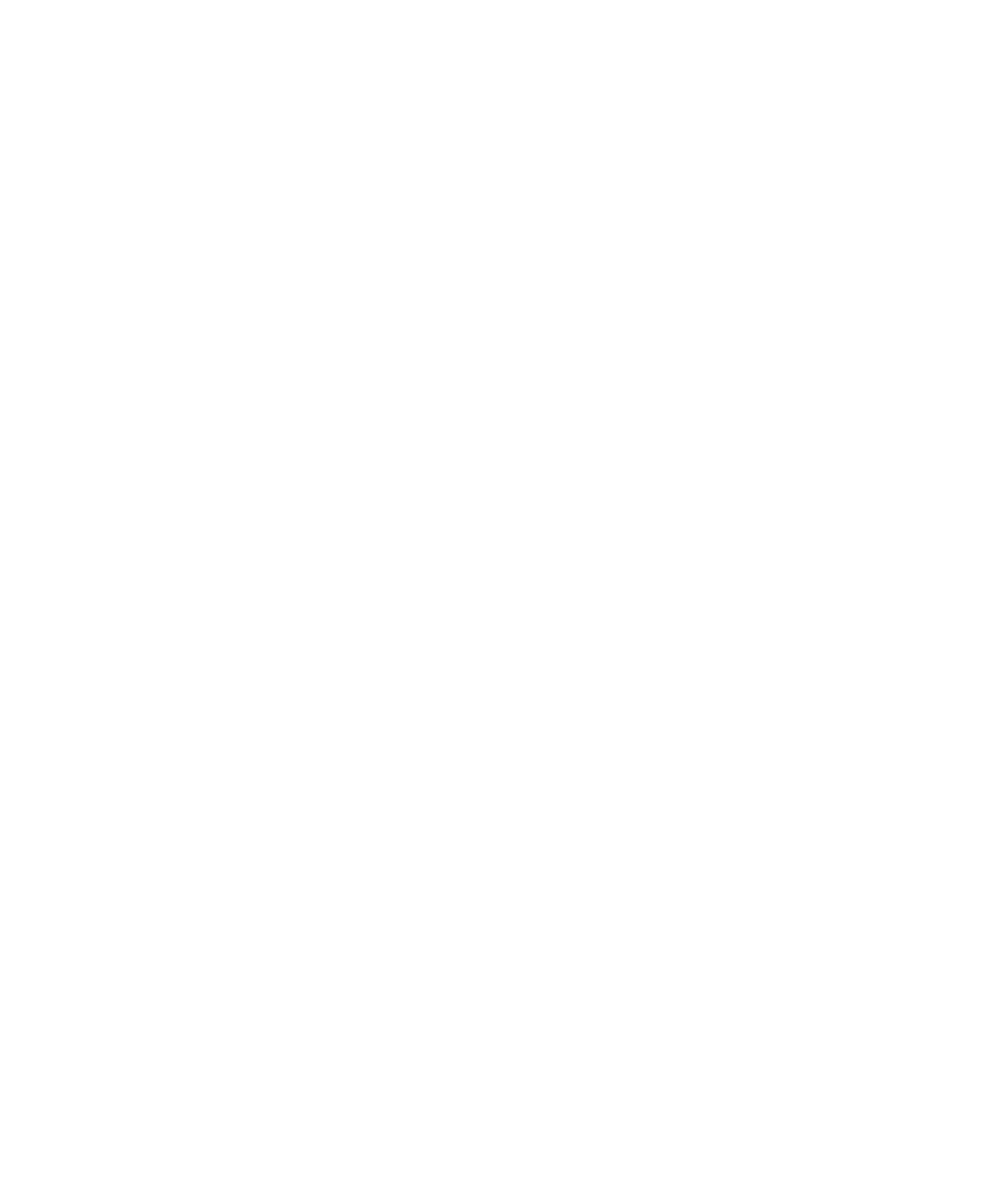# *Bibliography*

<span id="page-46-0"></span>Akaah, I. P., and P. K. Korgaonkar. 1988. A conjoint investigation of the relative importance of risk relievers in direct marketing. *Journal of Advertising Research*, 28:4, 38–44.

Cattin, P., and D. R. Wittink. 1982. Commercial use of conjoint analysis: A survey. *Journal of Marketing*, 46:3, 44–53.

Green, P. E., and Y. Wind. 1973. *Multiattribute decisions in marketing: A measurement approach*. Hinsdale, Ill.: Dryden Press.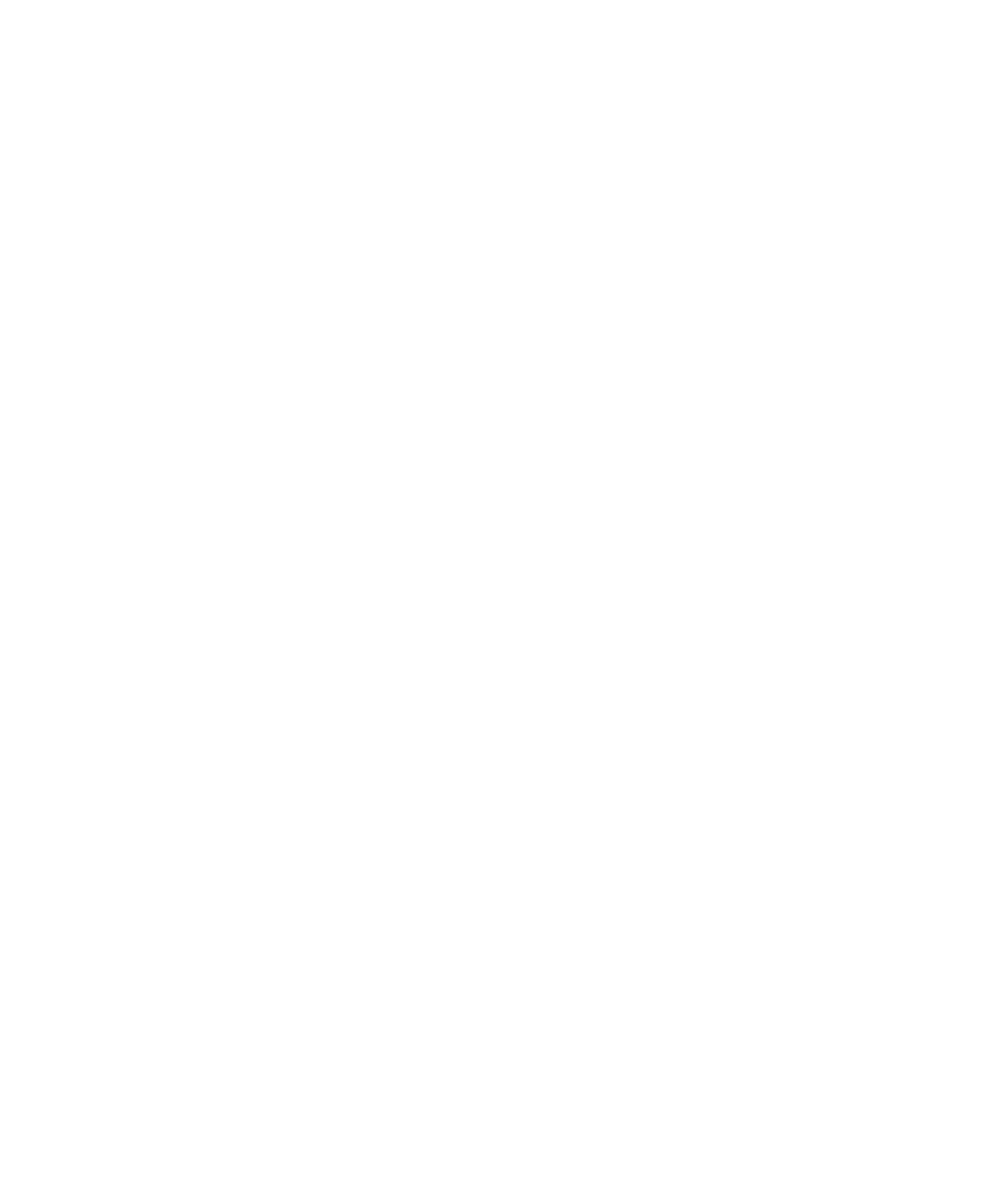# *Index*

<span id="page-48-0"></span>anti-ideal model, [31](#page-38-0) BTL (Bradley-Terry-Luce) model, [37](#page-44-0) *)CARD* in Display Design, [12](#page-19-0) *card\_* variable in Generate Orthogonal Design, [5](#page-12-0) coefficients, [33](#page-40-0) command syntax CONJOINT command, [30](#page-37-0) correlation coefficients, [34](#page-41-0) data files

in Generate Orthogonal Design, [5](#page-12-0) discrete model, [31](#page-38-0) Display Design, [3](#page-10-0), [11,](#page-18-0) [26](#page-33-0) *)CARD*, [12](#page-19-0) footers, [12](#page-19-0) listing format, [11](#page-18-0) saving profiles, [13](#page-20-0) single-profile format, [11](#page-18-0) titles, [12](#page-19-0)

factor levels, [2](#page-9-0), [21–](#page-28-0)[22](#page-29-0) factors, [2,](#page-9-0) [21–](#page-28-0)[22](#page-29-0) footers in Display Design, [12](#page-19-0) full-profile approach, [2](#page-9-0)

Generate Orthogonal Design, [3,](#page-10-0) [5,](#page-12-0) [22](#page-29-0) data files, [5](#page-12-0) defining factor names, labels, and values, [7](#page-14-0) holdout cases, [8](#page-15-0) minimum cases, [8](#page-15-0) random number seed, [5](#page-12-0) simulation cases, [9](#page-16-0)

holdout cases, [2](#page-9-0) in Generate Orthogonal Design, [8](#page-15-0)

ideal model, [31](#page-38-0) importance scores, [33](#page-40-0) importance values, [33](#page-40-0)

Kendall's tau, [34](#page-41-0)

linear model, [31](#page-38-0) listing format in Display Design, [11](#page-18-0) logit model, [37](#page-44-0)

max utility model, [37](#page-44-0)

orthogonal array, [2](#page-9-0) orthogonal designs displaying, [11](#page-18-0), [26](#page-33-0) generating, [5,](#page-12-0) [22](#page-29-0) holdout cases, [8](#page-15-0)